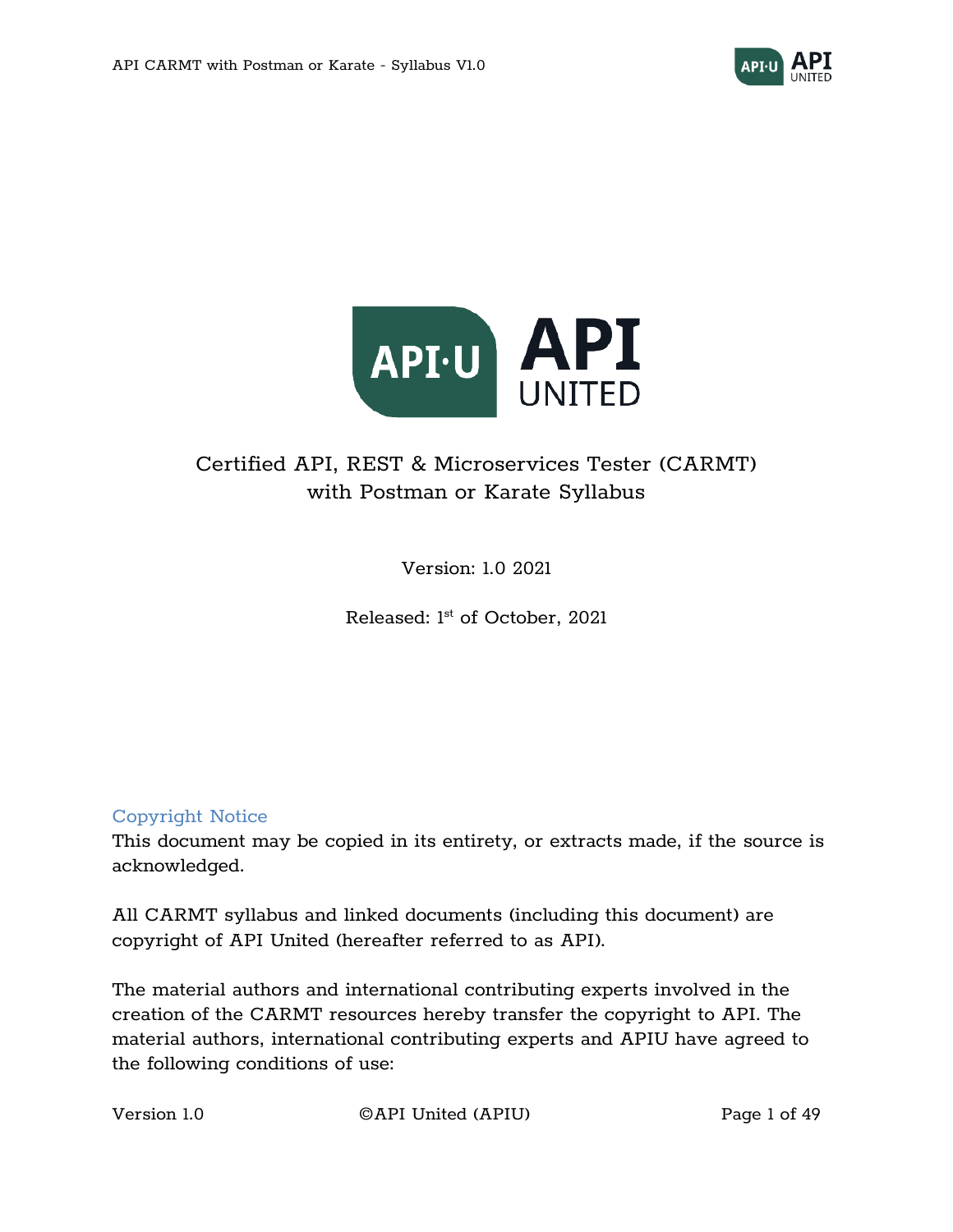

- Any individual or training company may use this syllabus as the basis for a training course if APIU and the authors are acknowledged as the copyright owner and the source respectively of the syllabus, and they have been officially recognized by API. More information regarding recognition is available via:<https://www.api-united.com/recognition>
- Any individual or group of individuals may use this syllabus as the basis for articles, books, or other derivative writings if APIU and the material authors are acknowledged as the copyright owner and the source respectively of the syllabus.

#### Thank you to the main author

● Dr. Srinivas Padmanabhuni

#### Thank you to the co-authors

● Gaurav Pandey, Jayapradeep Jiothis, José Díaz & Viepul Kocher

#### Thank you to the review committee

● Alexis Herrera, Alfonso Fernández, Ángel Rayo Acevedo, Christine Green, Danilo Ramirez, Émilie Potin-Suau, Enrique Alejandro Decoss Martinez, Fabiola Mero, Gastón Marichal, Guino Henostroza, Héctor Ruvalcaba, Isaac Marcelo Malamud Kobrinsky, Ismael Betancourt, Javier Chávez, Joan Tasayco, Julie Gardiner, Julio Córdoba Retana, Kyle Alexander Siemens, Leandro Melendez, Manu Eyckmans, Márcia Araújo Coelho, Márcia Campos, Mario Alvarez Gómez, Miaomiao Tang, Miguel Angel De León Trejo, Miroslav Renda, Neriman Kocaman, Oscar Alejandro Arreola Ramirez, Orlando Torres, Richard Seidl, Samuel Ouko, Thomas Cagley, Valeria Cocco, Vanessa Islas Padilla, Wilson Gumba & Wim Decoutere.

#### Revision History

| Version                  | Date          | Remarks                       |
|--------------------------|---------------|-------------------------------|
| 0.1 for Review Committee | Nov, 2020     | Review Committee              |
| 0.2 for Review Committee | August, 2021  | Final Prep for global release |
| 1.0 Global Release       | October, 2021 | Global release                |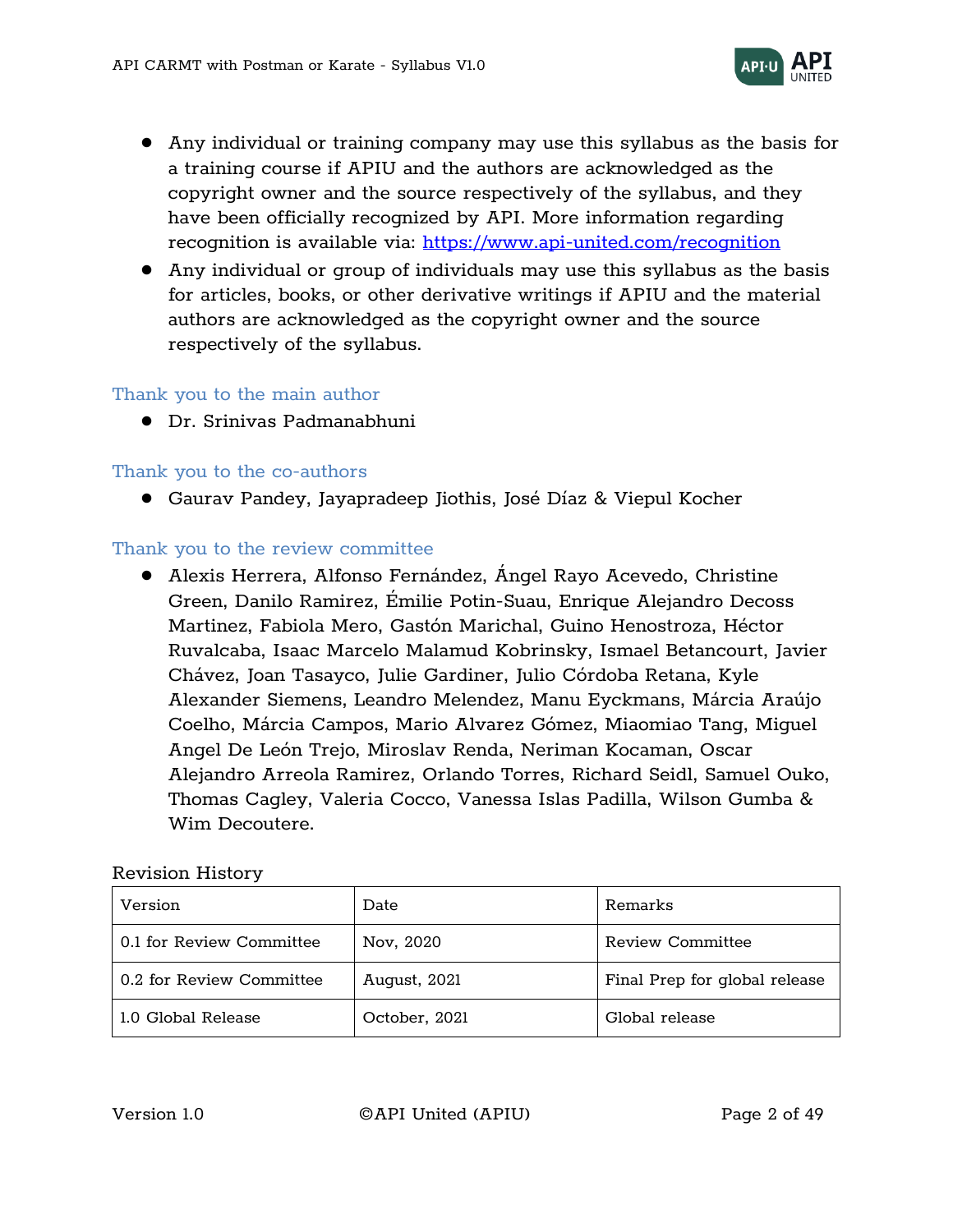

# Table of Contents

| Learning Objectives/Cognitive Levels of Knowledge                    | 6  |
|----------------------------------------------------------------------|----|
| Hands-on Objectives                                                  | 7  |
| Prerequisites                                                        | 7  |
| Chapter 1 - Introduction to Application Programming Interfaces (API) | 8  |
| 1.1 Application Programming Interface (API)                          | 8  |
| 1.1.1 Definition of API                                              | 8  |
| 1.1.2 Main Characteristics of APIs                                   | 9  |
| 1.2 Advantages and Implementation of API Usage                       | 9  |
| 1.2.1 Advantages of API Usage                                        | 9  |
| 1.2.2 Integration with API                                           | 10 |
| 1.2.3 Different Types of APIs                                        | 11 |
| 1.2.4 Differences Between SOA and Microservices                      | 12 |
| 1.2.5 Differences Between SOA and REST                               | 12 |
| Chapter 2 - REST Architecture                                        | 13 |
| 2.1 REST Architecture                                                | 13 |
| 2.1.1 Basics of REST Architecture                                    | 13 |
| 2.1.1.1 Uniform Resource Identifier (URI)                            | 14 |
| 2.1.1.2 Characteristics of REST Architecture                         | 15 |
| 2.2 The Main Components of REST                                      | 16 |
| 2.2.1 Components of REST                                             | 16 |
| 2.2.2 Request URI                                                    | 16 |
| 2.2.3 Request Headers                                                | 17 |
| 2.2.4 Request Body                                                   | 17 |
| 2.2.5 Response Headers                                               | 17 |
| 2.2.6 Response Codes                                                 | 18 |
| 2.2.7 Response Body                                                  | 18 |
| 2.3 The Different Methods of REST                                    | 19 |
| 2.3.1 Methods of REST                                                | 19 |
|                                                                      |    |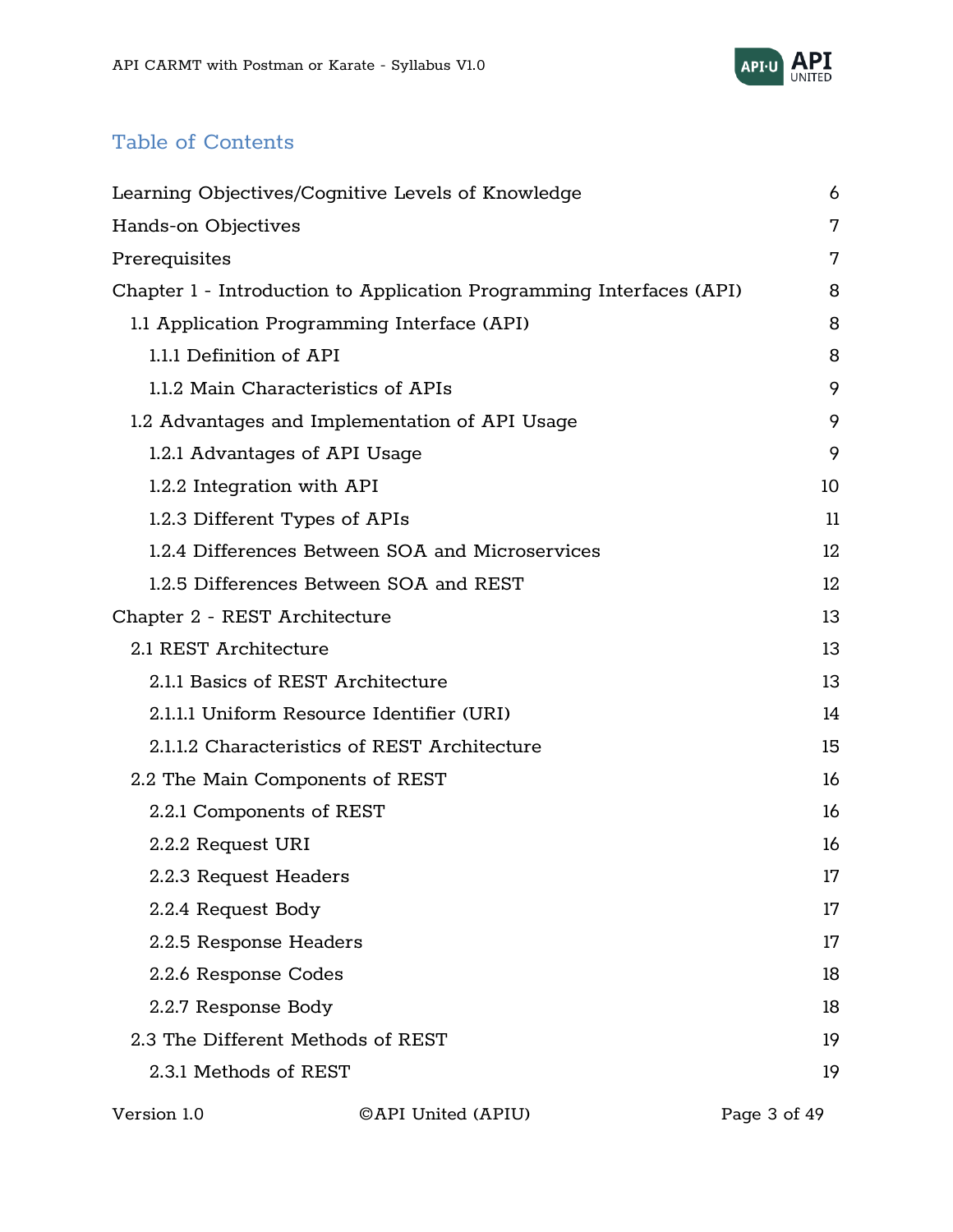

| 2.3.2 GET Method                                    | 19 |
|-----------------------------------------------------|----|
| 2.3.3 POST Method                                   | 20 |
| 2.3.4 PUT Method                                    | 20 |
| 2.3.5 PATCH Method                                  | 21 |
| 2.3.6 DELETE Method                                 | 21 |
| 2.3.7 HEAD Method                                   | 21 |
| Chapter $3 - SOA$                                   | 22 |
| 3.1 Basics of Service-Oriented Architecture (SOA)   | 22 |
| 3.1.1 Defining SOA                                  | 22 |
| 3.1.2 Defining the Standards Stack for SOA          | 23 |
| 3.1.3 Defining the XML Schema                       | 24 |
| 3.1.4 Defining SOAP                                 | 24 |
| 3.1.5 Defining WSDL                                 | 27 |
| Chapter 4 - Microservices                           | 31 |
| 4.1 Basics of Microservices                         | 31 |
| Chapter 5 - Testing APIs                            | 33 |
| 5.1 API Testing in the Test Pyramid                 | 34 |
| 5.1.1 API Testing in the Test Pyramid               | 34 |
| 5.1.2 Advantages of API Testing vs. GUI Testing     | 34 |
| 5.2 Positive Testing of APIs                        | 35 |
| 5.2.1 Positive Testing Techniques                   | 35 |
| 5.2.1.1 Test Techniques for Testing of APIs         | 35 |
| 5.2.1.2 Application of the Positive Testing of APIs | 36 |
| 5.3 Negative Testing of APIs                        | 37 |
| 5.3.1 Application of Negative Testing of APIs       | 37 |
| 5.4 Security Testing of APIs                        | 38 |
| 5.4.1 Security Requirements of APIs                 | 38 |
| 5.4.2 Different Security Tests of APIs              | 38 |
| 5.5 Load Testing of APIs                            | 40 |

| Version 1.0 | ©API United (APIU) | Page 4 of 49 |
|-------------|--------------------|--------------|
|             |                    |              |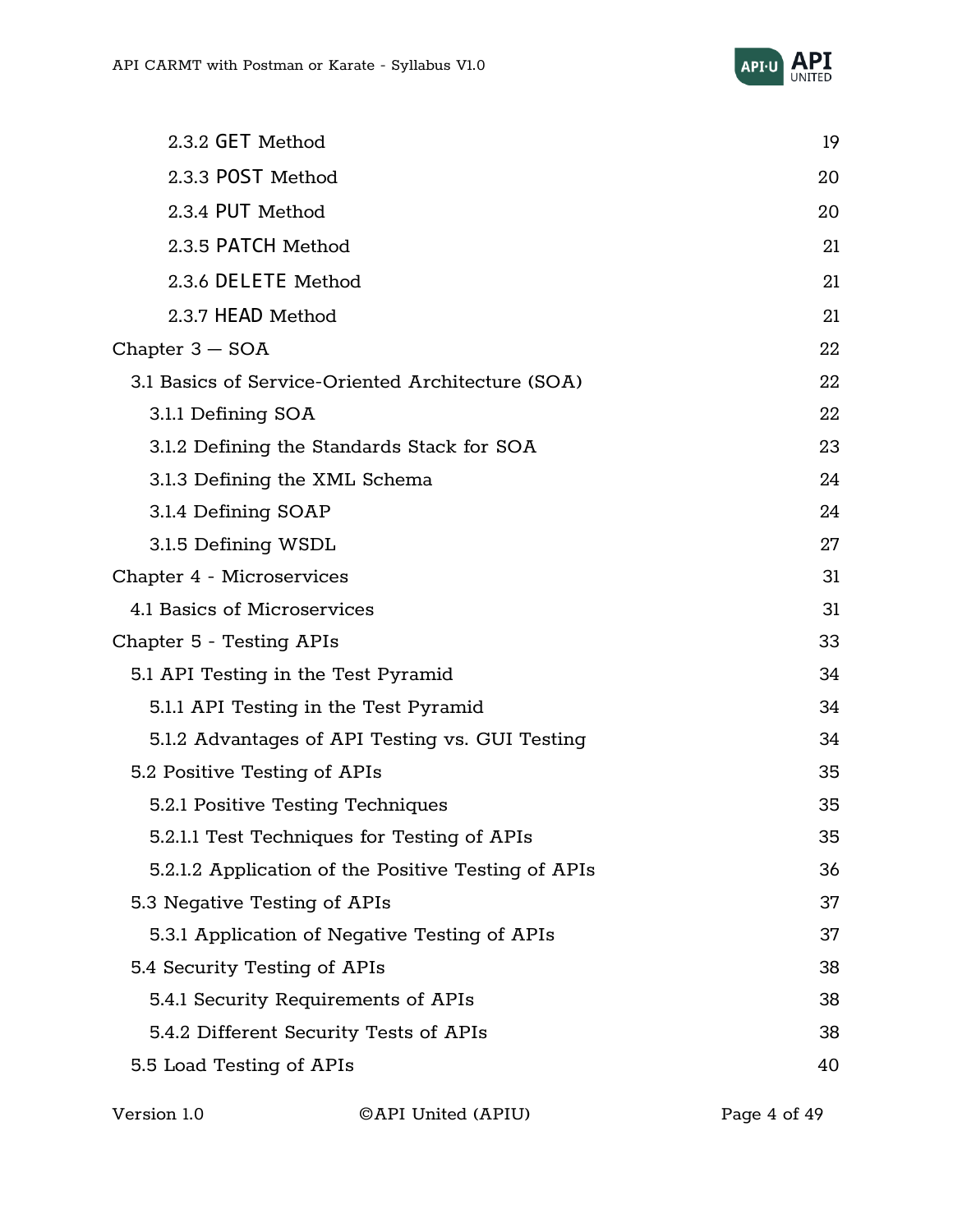

| 5.6 Integration Testing of APIs           | 40 |
|-------------------------------------------|----|
| 5.7 Automation in API Testing             | 42 |
| 5.7.1 Assertions and Automation           | 42 |
| 5.7.2 Different Assertions in API testing | 42 |
| 5.8 Mocking of Services                   | 43 |
| 5.9 Testing Microservices                 | 44 |
| 5.8.1 Contract First Testing              | 44 |
| 5.8.2 Resiliency Testing                  | 45 |
| Glossary                                  | 46 |
| References                                | 49 |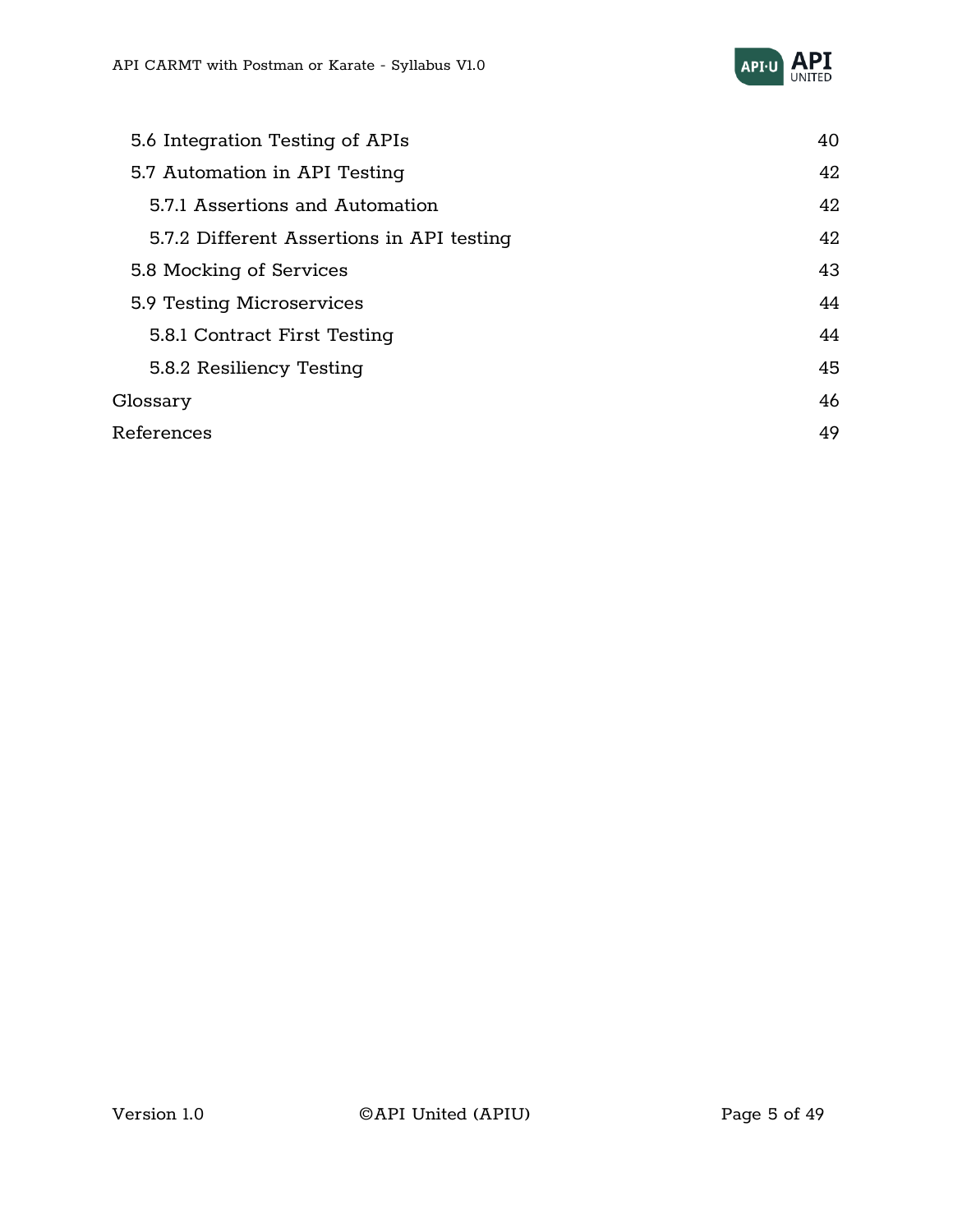

#### Business Outcomes

| $BO-1$ | Understand the current trends and industry applications of<br>application programming interfaces (APIs). |
|--------|----------------------------------------------------------------------------------------------------------|
| $BO-2$ | Understand how to compare different API standards to help<br>choose the most suitable one.               |
| $BO-3$ | Be able to compare APIs of REST and SOAP types.                                                          |
| $BO-4$ | Understand how API testing complements UI Testing.                                                       |
| $BO-5$ | Define a test strategy for testing of APIs.                                                              |
| $BO-6$ | Understand how data-driven testing can be applied to API<br>testing.                                     |
| $BO-7$ | Understand how testing of Microservices differs from API<br>testing.                                     |
| $BO-8$ | Use API test tools to automate testing of APIs.                                                          |

### <span id="page-5-0"></span>Learning Objectives/Cognitive Levels of Knowledge

Learning objectives (LOs) are brief statements that describe what you are expected to know after studying each chapter. The LOs are defined based on Bloom's modified taxonomy as follows:

- K1: Remember. Some of the action verbs are Remember, Recall, Choose, Define, Find, Match, Relate, Select
- K2: Understand. Some of the action verbs are Understand, Summarize, Generalize, Classify, Compare, Contrast, Demonstrate, Interpret, Rephrase
- K3: Apply. Some of the action verbs are Implement, Execute, Use, Apply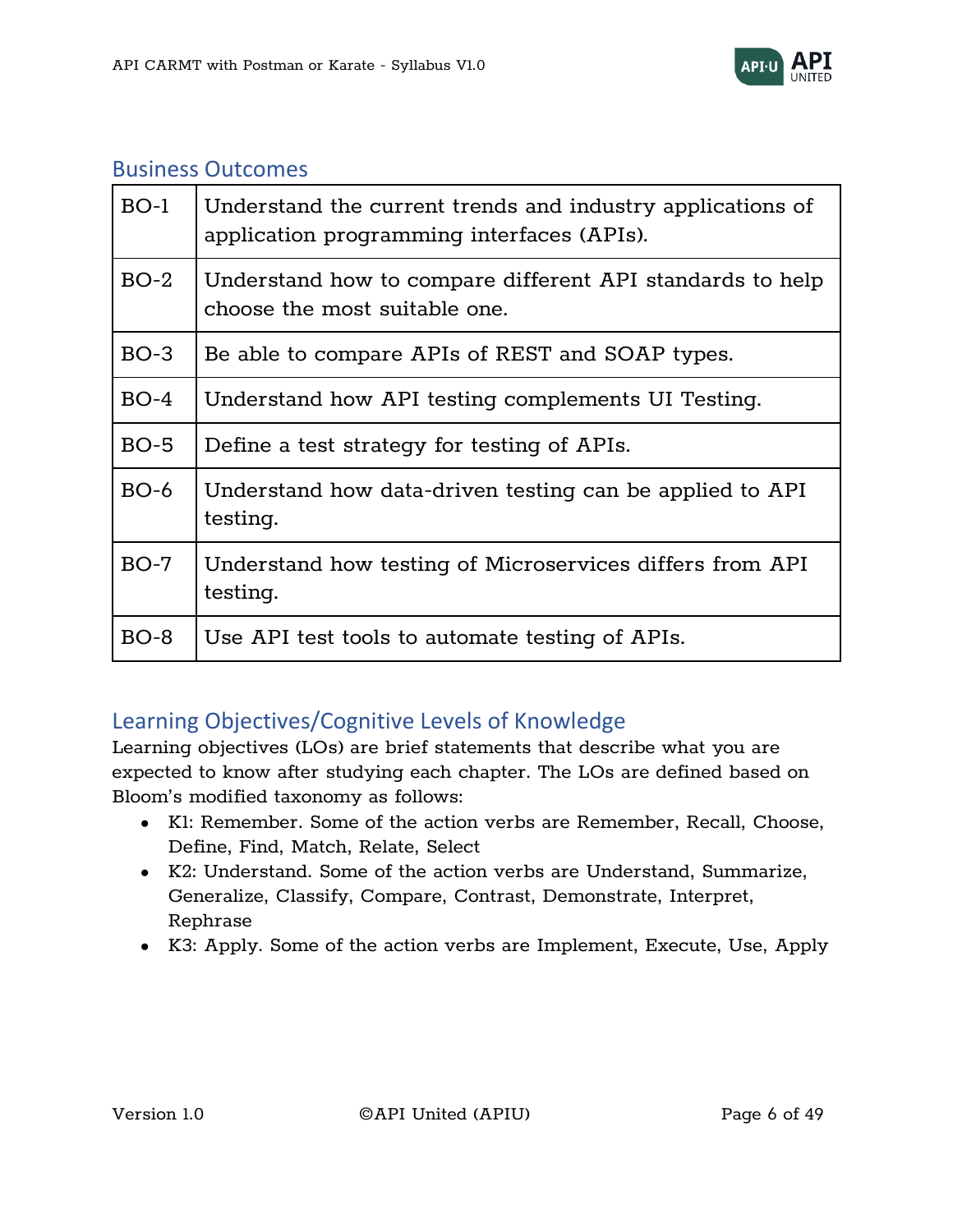

#### <span id="page-6-0"></span>Hands-on Objectives

Hands-on Objectives (HOs) are brief statements that describe what you are expected to perform or execute to understand the practical aspect of Learning Objectives.

The HOs are defined as follows:

- HO-0: Live demo of an exercise or recorded video
- HO-1: Guided exercise. The trainees follow the sequence of steps performed by the trainer
- $\bullet$  HO-2: Exercise with hints  $-$  Exercise to be solved by the trainees utilizing hints provided by the trainer
- HO-3: Unguided exercises without hints

#### <span id="page-6-1"></span>**Prerequisites**

Mandatory

● None

Recommended

- ISTQB® Certified Tester Foundation Level
- Basic knowledge of JavaScript
- Basic knowledge of developing web-based applications
- Some software development or testing experience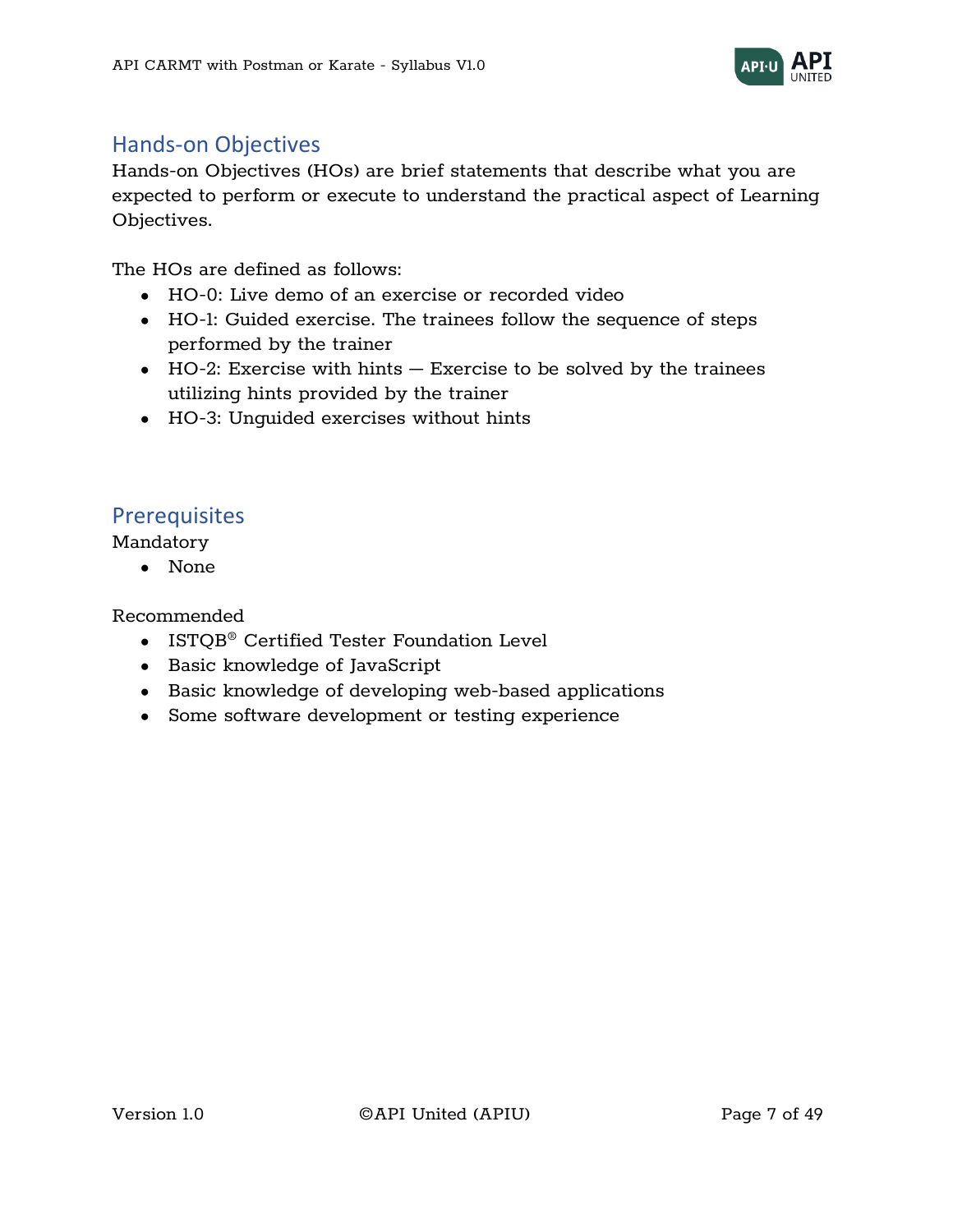

# <span id="page-7-0"></span>Chapter 1 - Introduction to Application Programming Interfaces (API)

**Keywords:** API, Interfaces, REST, SOA, Microservices, Standards, Integration.

| $LO-1.1.1$ | K2 | Understand what an application programming<br>interface (API) is.                                           |
|------------|----|-------------------------------------------------------------------------------------------------------------|
| $LO-1.1.2$ | K1 | Recall the main characteristics of APIs:<br>standards, implementation independence, client<br>independence. |
| $LO-1.2.1$ | K2 | Understand the advantages of using APIs.                                                                    |
| $LO-1.2.2$ | K2 | Explain how API-based integrations work.                                                                    |
| $LO-1.2.3$ | K2 | Explain different flavors of APIs, in particular:<br>REST, SOA and Microservices.                           |
| $LO-1.2.4$ | K1 | Recall the differences between SOA and<br>Microservices.                                                    |
| $LO-1.2.5$ | K1 | Recall the differences between REST and SOA.                                                                |

# <span id="page-7-1"></span>**1.1 Application Programming Interface (API)**

#### <span id="page-7-2"></span>1.1.1 Definition of API

| $\overline{LO-1.1.1}$ | <b>Κ2</b> | Understand what an application programming<br>interface (API) is. |
|-----------------------|-----------|-------------------------------------------------------------------|
|                       |           |                                                                   |

An API can be defined as:

- the interface of a software application to the outside world
- a standards-based interface enabling any generic IT application to talk to any other application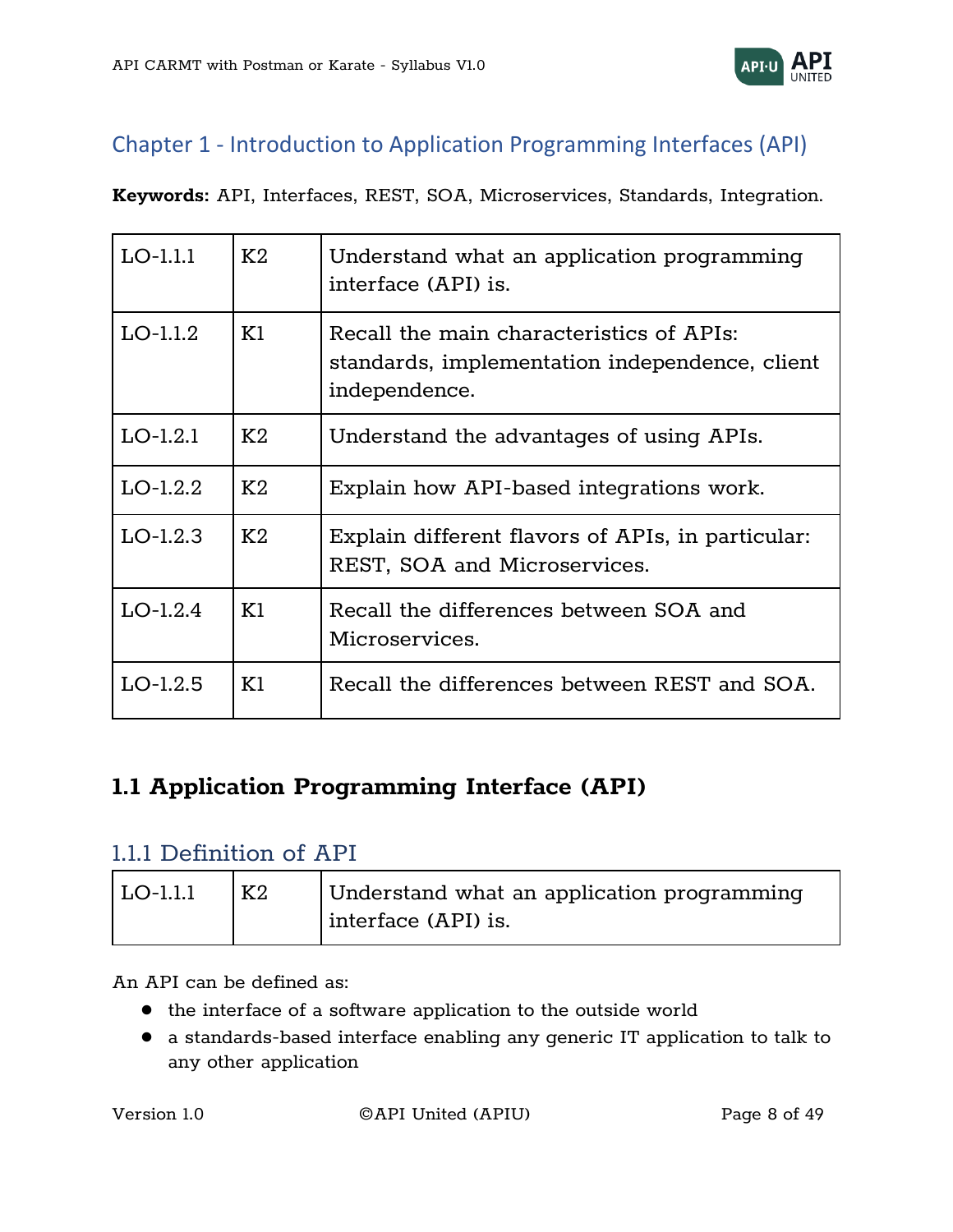

● an interface whose granularity can vary from interfacing a very small functional module to a complete application interface.

# <span id="page-8-0"></span>1.1.2 Main Characteristics of APIs

| $\overline{LO-1.1.2}$ | K1 | Recall the main characteristics of APIs:                     |
|-----------------------|----|--------------------------------------------------------------|
|                       |    | $\mid$ standards, implementation independence, client $\mid$ |
|                       |    | independence.                                                |

The main characteristics of APIs are:

- based on strict standards
- can be called by other applications over the internet, intranet and extranet
- allow applications to be connected by loosely coupled connections, one side application does not make any assumption about the application on the other side
- consuming client applications that communicate with the interface have to be developed independently of the underlying software application
- should allow the underlying implementation of the interface to be independent of any client software application communicating to the interface
- standards evolve through industry consensus

# <span id="page-8-1"></span>**1.2 Advantages and Implementation of API Usage**

### <span id="page-8-2"></span>1.2.1 Advantages of API Usage

| $\overline{\rm LO}$ -1.2.1 | K2 | Understand the advantages of API Usage. |
|----------------------------|----|-----------------------------------------|
|                            |    |                                         |

Architectures based on APIs have the following advantages:

- platform-independent
	- o eliminates the need for communicating applications to make platform choices like J2EE versus .NET versus mainframe
- independent of communicating applications
	- o high reusability across current and future communicating applications
- legacy applications preserving

Version 1.0 ©API United (APIU) Page 9 of 49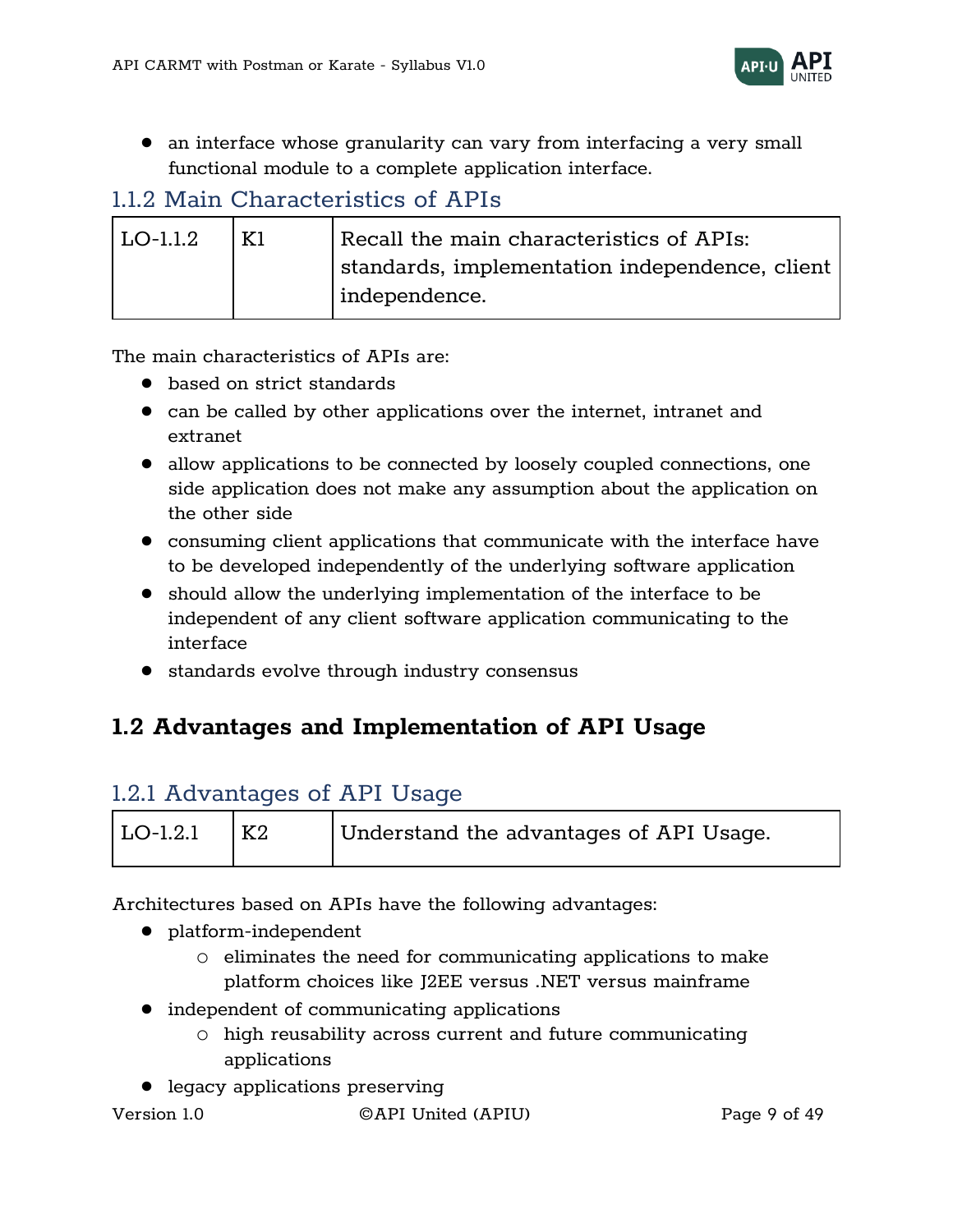

- o preserves existing IT investments by providing standard interfaces to existing applications
- warrant incremental investment
	- o allows for incremental investment in technology, as opposed to fresh solutions, via the use of interfaces over existing applications
- are graphical user interface (GUI) agnostic
	- o allows for multiple GUI technologies to be built on top of its core functionality
- reduced overall integration cost
	- o because of standardized APIs, the cost of integration is lowered

### <span id="page-9-0"></span>1.2.2 Integration with API

|  |  | LO-1.2.2   K2   Explain how API-based integrations work. |
|--|--|----------------------------------------------------------|
|--|--|----------------------------------------------------------|

Due to the availability of standards-based interfaces on both the application and client sides, the overall integration cost of connecting and integrating multiple IT applications and IT clients is minimized. Previous to the emergence of APIs, the integration between IT applications and clients would depend upon costly middleware software.



Conventionally, M x N number of connectors for M applications to communicate with N client applications (spaghetti integration). In the current API centric integration, it would reduce to a  $M + N$  applications which would be much less than M  $\boldsymbol{\mathrm{x}}$  N for any positive values of M and N greater than zero. This reduces the integration complexity and cost.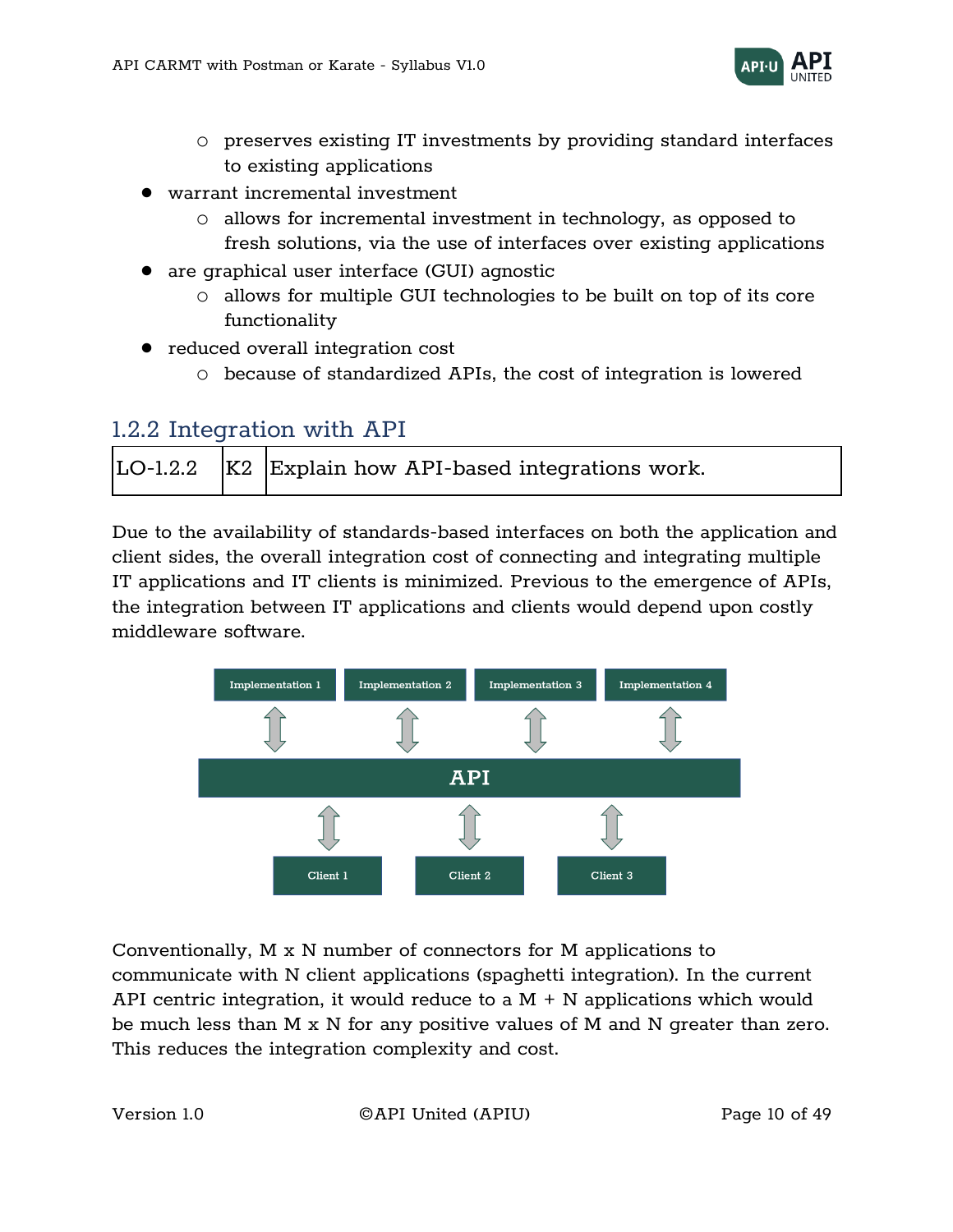

# <span id="page-10-0"></span>1.2.3 Different Types of APIs

|  | $\vert$ LO-1.2.3 $\vert$ K2 Explain different flavors of APIs, in particular: |
|--|-------------------------------------------------------------------------------|
|  | REST, SOA and Microservices.                                                  |

REST is a term used to describe an architecture style of distributed systems utilized to connect resources using standard networks. The key idea in REST is to access remote objects over standard networks with http as the basic protocol, and uniquely addressing objects by using a unique identifier. A resource in REST could refer to a HTML page, an image, a file, or any object accessible over the internet. REST enables a standard way for clients to connect to applications over the internet, using http as the underlying protocol.

SOA describes an architecture style of distributed systems built on standardsbased interfaces for IT applications. IT applications are called using standardsbased interfaces termed as services. Services lower the cost of the integration of IT applications. There is an end-to-end standards stack for SOA. The SOA stack consists of an XML (See Ref [XML]) based set of standards for language, data, the messaging, and publishing of interfaces. Alongside, there is a set of standards for non-functional requirements like security, and reliability.

Microservices are a fine-grained API type, where an application is structured as a collection of small autonomous services. This architecture separates portions of a (usually monolithic) application into small, complete services.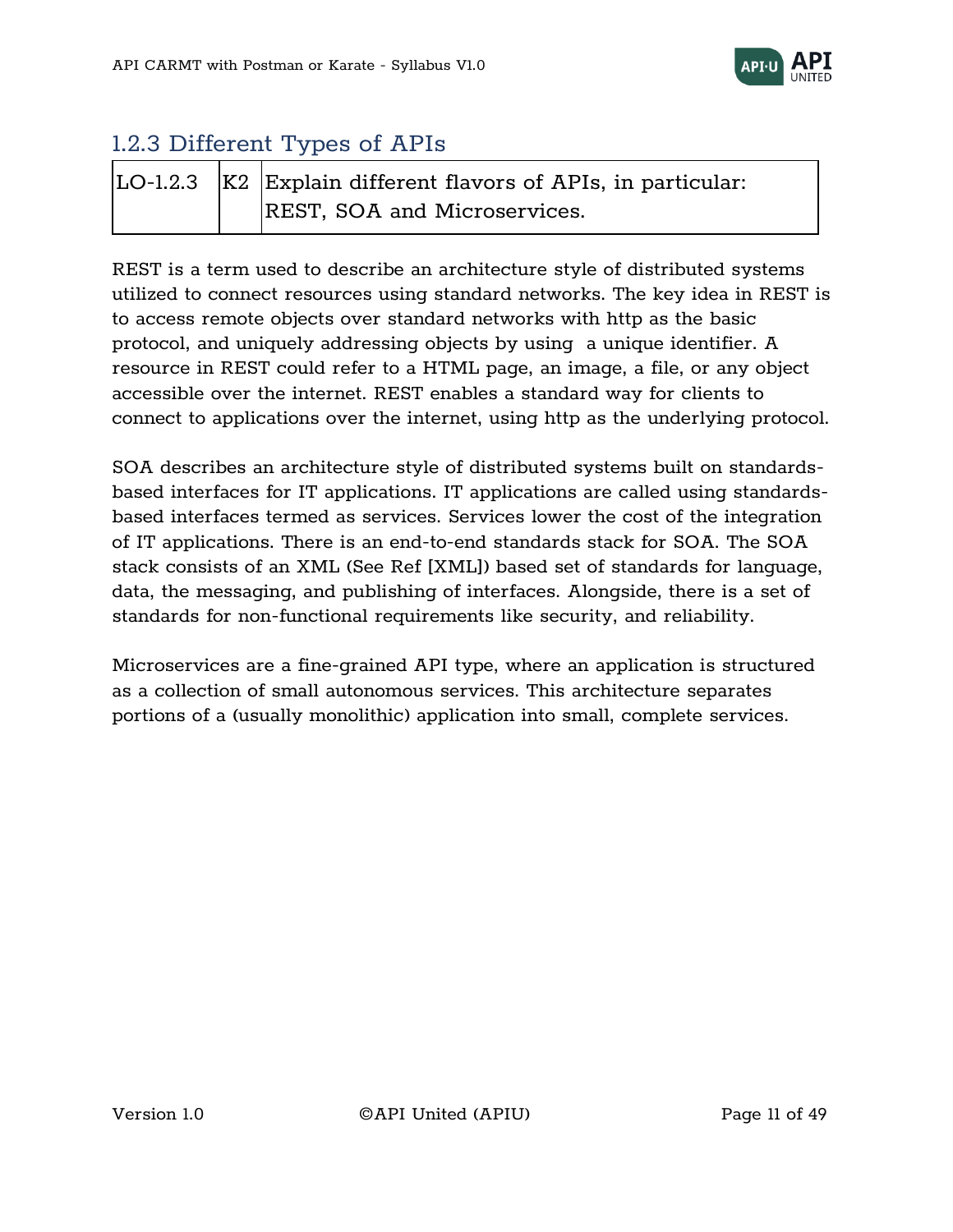

# <span id="page-11-0"></span>1.2.4 Differences Between SOA and Microservices

|  | $\vert$ LO-1.2.4 $\vert$ K1 Recall the differences between SOA and |
|--|--------------------------------------------------------------------|
|  | Microservices.                                                     |

The differences between SOA and Microservices are listed below:

| SOA                                 | Microservices                        |
|-------------------------------------|--------------------------------------|
| higher granularity                  | smaller granularity                  |
| application wrapped up as a service | application made up of Microservices |
| protocols are verbose               | protocols are lightweight            |
| communication across heterogeneous  | communication within homogeneous     |
| systems                             | systems                              |
| standards-based                     | non-standard                         |

# <span id="page-11-1"></span>1.2.5 Differences Between SOA and REST

|  | LO-1.2.5   K1   Recall the differences between SOA and REST. |
|--|--------------------------------------------------------------|
|  |                                                              |

| SOA                                                                                                                                                                                                                                                                                            | REST                                                                                                                                                                                        |
|------------------------------------------------------------------------------------------------------------------------------------------------------------------------------------------------------------------------------------------------------------------------------------------------|---------------------------------------------------------------------------------------------------------------------------------------------------------------------------------------------|
| more standardized<br>allows one-way as well as two-way<br>messaging<br>can work for http as well as other<br>$\bullet$<br>protocols<br>standards for all system architecture<br>$\bullet$<br>layers – messaging, interface<br>description, security, data, etc.<br>uses XML and verbose models | only protocol is standardized<br>allows only two-way messaging<br>protocol is http<br>non-standardized data, messaging<br>structure, interface description<br>uses lightweight data formats |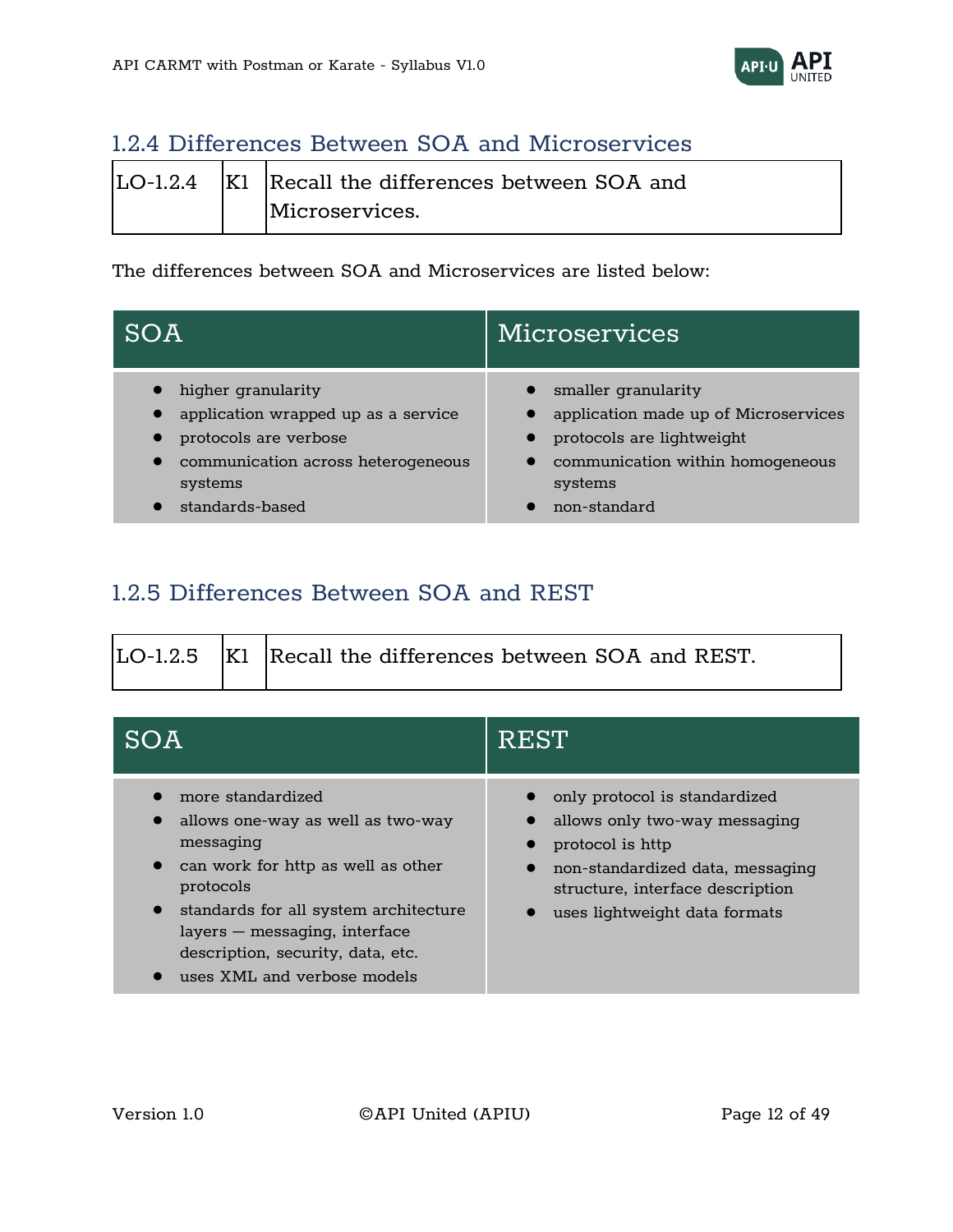

# <span id="page-12-0"></span>Chapter 2 - REST Architecture

**Keywords:** REST, http, GET, POST, DELETE, CRUD, PUT, HEAD, PATCH, URI, Query String

| $LO-2.1.1$ | K2 | Explain the REST architecture characteristics.                              |
|------------|----|-----------------------------------------------------------------------------|
| $LO-2.2.1$ | K1 | Recall the different parts of REST interfaces.                              |
| $LO-2.3.1$ | K2 | Explain different REST methods - HEAD, GET,<br>POST, DELETE, PUT and PATCH. |
| $LO-2.3.2$ | K2 | Explain different testing needs of REST<br>interfaces.                      |

## <span id="page-12-1"></span>**2.1 REST Architecture**

## <span id="page-12-2"></span>2.1.1 Basics of REST Architecture

| LO-2.1.1 K2 Explain the REST architecture characteristics. |  |
|------------------------------------------------------------|--|
|------------------------------------------------------------|--|

REST is an acronym standing for Representational State Transfer, and every item of interest in REST is called a resource.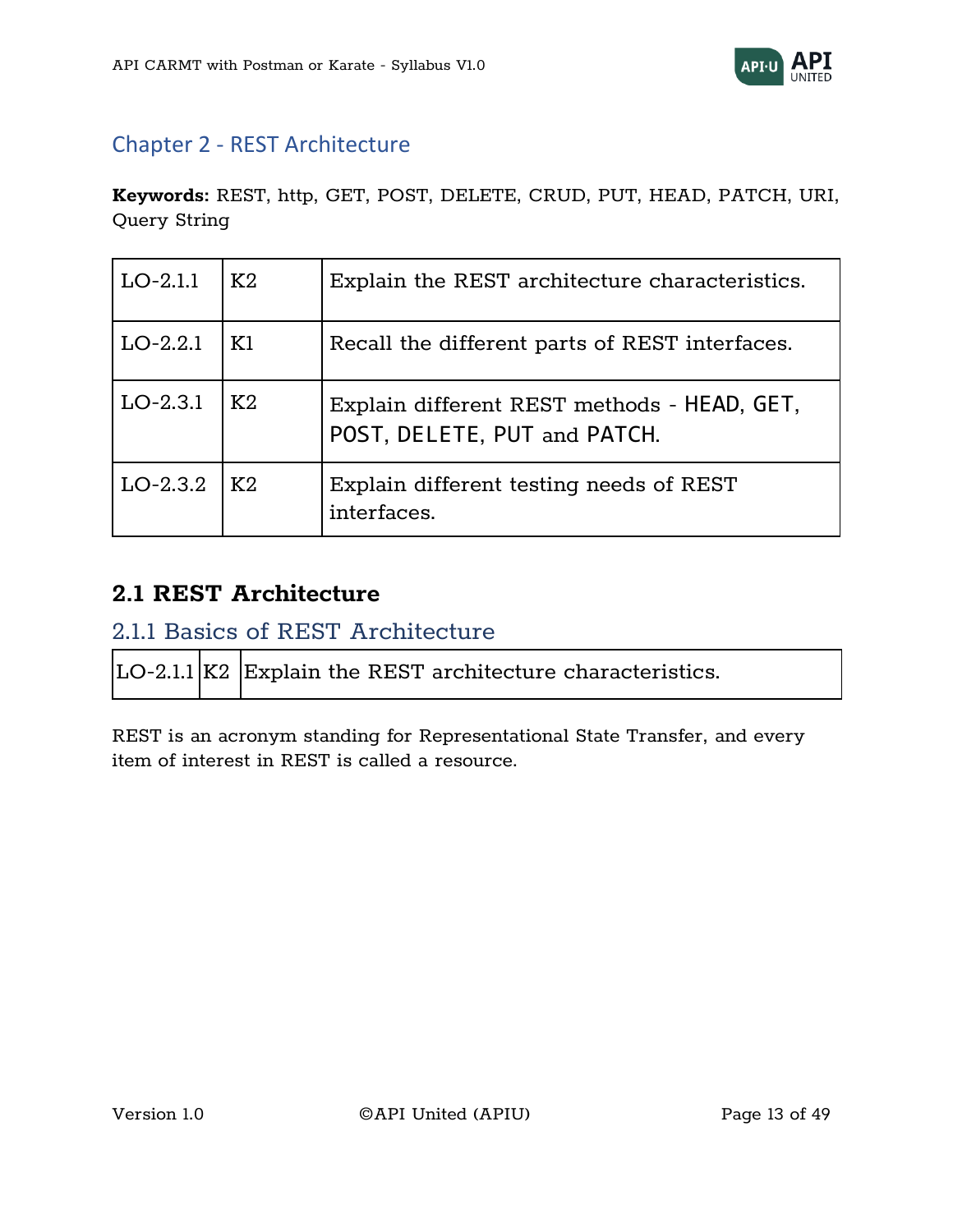

# <span id="page-13-0"></span>2.1.1.1 Uniform Resource Identifier (URI)

Each resource has a unique Uniform Resource Identifier (URI),as shown in the illustration.

A URI is a string which uniquely identifies a resource on the internet. URI can be of two types: Uniform Resource Locator (URL) or Uniform Resource Name (URN).

A URL is a subset of URI which additionally specifies the mechanism of obtaining the resource.



#### Structure of a URI (a URL):

|        | user info | host      | port |                                                                                 |          |
|--------|-----------|-----------|------|---------------------------------------------------------------------------------|----------|
|        |           |           |      | https://john.doe@www.example.com:123/forum/questions/?tag=networkingℴ=newes#top |          |
| scheme |           | authority | path | query                                                                           | fragment |

#### Source: Ref [url]

The different parts of a URI (specifically URL) are:

- Scheme: it indicates the protocol to access the resource, e.g. http/https/FTP/SMTP/File. (See Ref [ur])
- Authority: section, preceded often by :// or :/// which consists of an optional username, mandatory hostname or IP address and an optional port number (the port number is not used when the resource is on a default port for a given protocol).
- Path: is a sequence of path seqments (each separated by /) which indicates the location of the resource relative to the top domain. The path may be fixed or may involve variable values. For instance, the device ID can be part of the path where the ID will vary for different devices.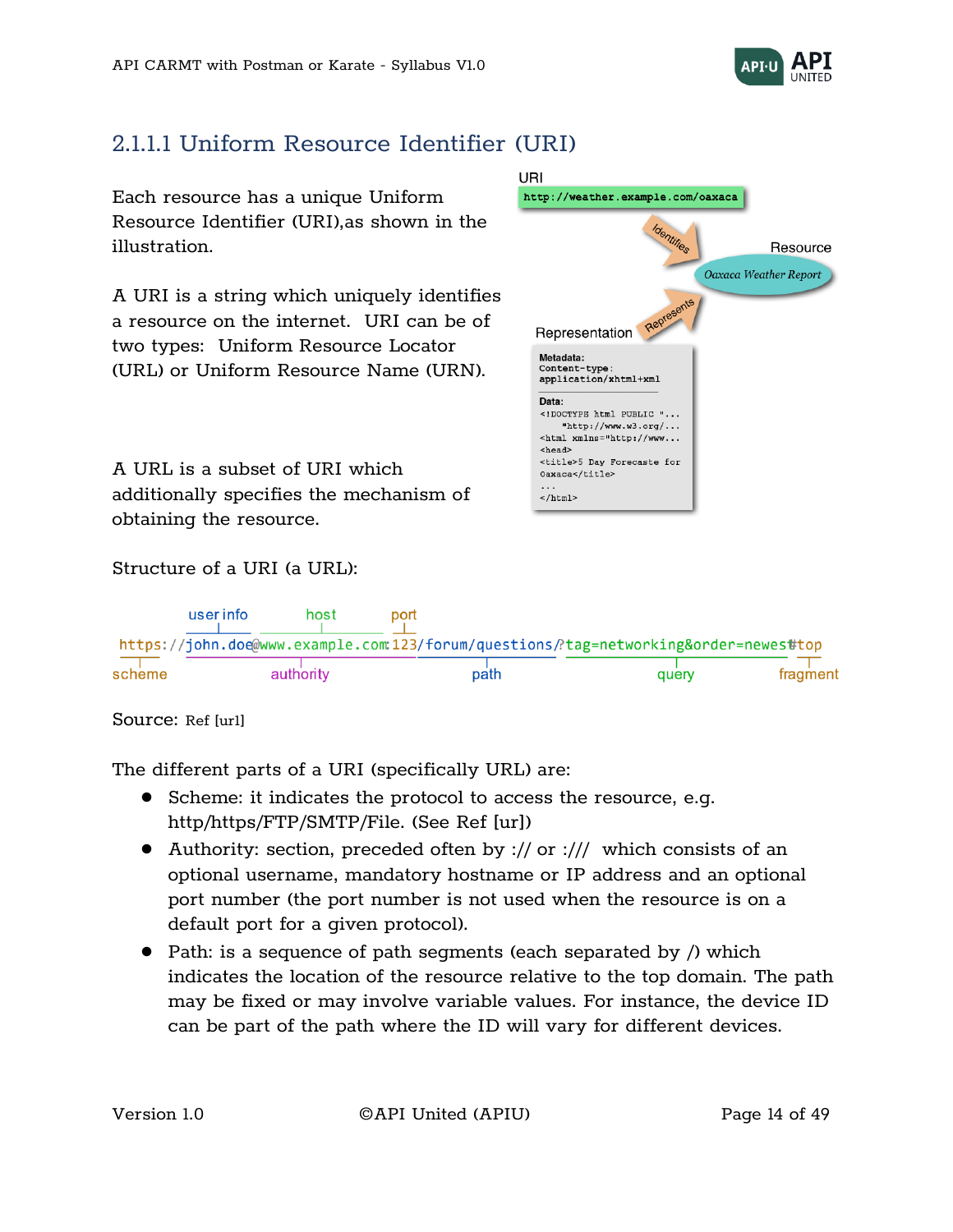

● Query String: the last key value pair of URL where there is a set of key value pairs, preceded by ? (e.g. ?k1=v1&k2=v2). An example from the search engine ABC for a search query:

#### **https://www.abc.com/search?q=Bangalore+Club&search=&form=QBLH**

- o the scheme (protocol) is **https**
- o the authority is **www.abc.com** (port 443 is assumed due to it being the default port for https)
- o the path is **/search** (in some URLs, only path exists without any query string)
- o the Query String is **?q=Bangalore+Club&search=&form=QBLH**
- Fragment: is a relative location within the web page.

These parts of the URL collectively indicate accessing a function on the server, which uses the arguments provided in the query string.

A URN, on the other hand, is an unambiguous way to identify a resource. Example: an ISBN number.

All URNs and URLs are URIs but not vice versa.

Example of URN : urn:isbn: 0439064872

# <span id="page-14-0"></span>2.1.1.2 Characteristics of REST Architecture

REST interfaces allow a web-based resource to be accessed from any other client application on a network. The resource could be an actual object on the server, or it could be a verb (a method) to be called on the server. Some of the most important characteristics of REST architecture are:

- every REST method is a client server style interaction, with a request and a corresponding response.
- REST methods typically use http(s) as the protocol for web-based access to REST resources.
- a REST method will be stateless by default, i.e., it means that no stored context on the server can be used.
- all resources can only be accessed by basic methods <code>HEAD, GET, POST,</code> DELETE, PUT and PATCH.
- the format of a resource URI is not standard, so that one server may put variables in the resource part, for example, "<https://endpoint.com/devices/1>", while the other may want to put it in the query string, for example, "https://endpoint.com[/devices?](https://device/types/%7btypeId%7d/devices/%7bdeviceId%7d/diag/logs)deviceid=1". Both are acceptable designs.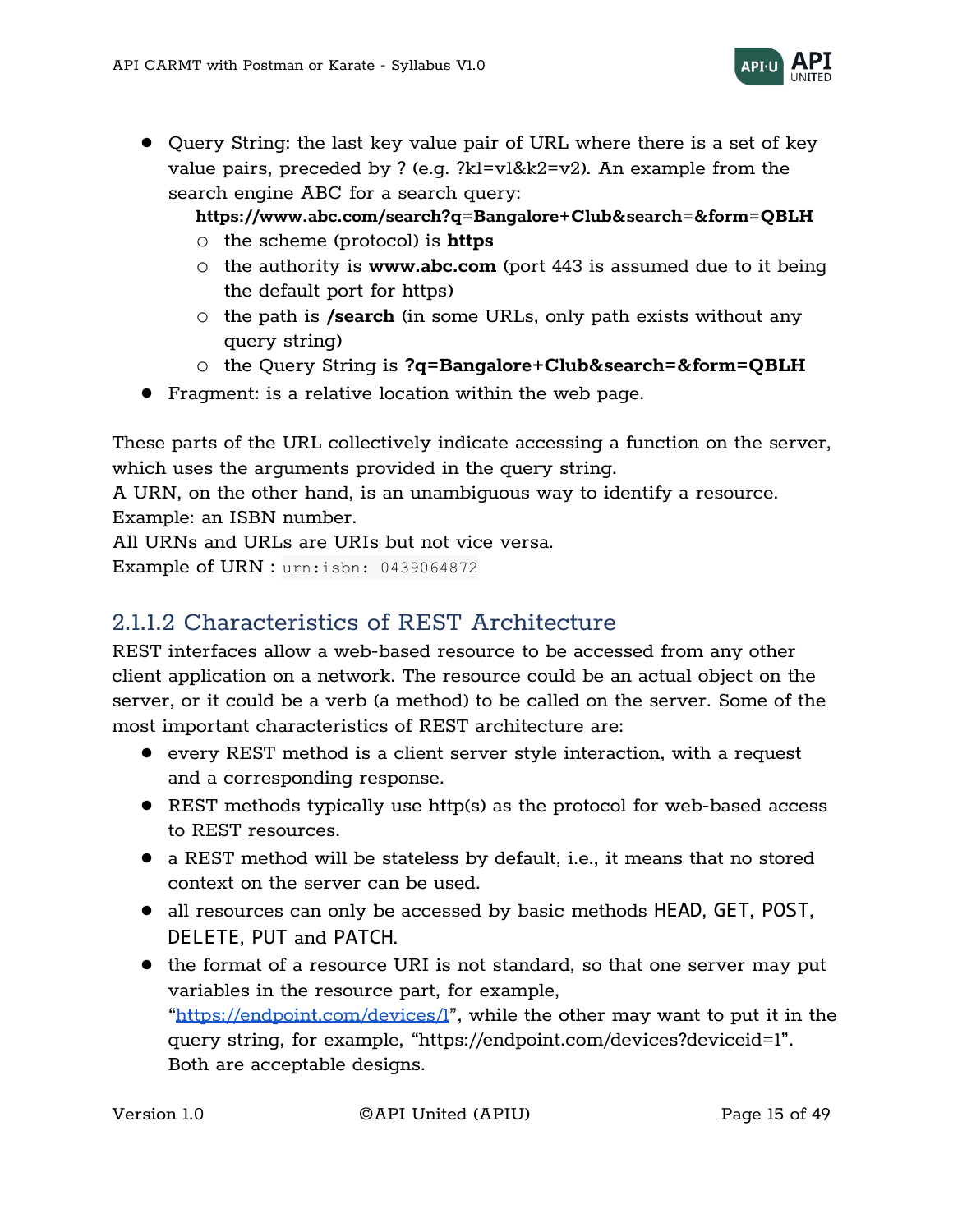

# <span id="page-15-0"></span>**2.2 The Main Components of REST**

#### <span id="page-15-1"></span>2.2.1 Components of REST

|       | $\vert$ LO- $\vert$ K1 Recall the different parts of REST interfaces. |
|-------|-----------------------------------------------------------------------|
| 2.2.1 |                                                                       |

The REST interfaces contain different components, each of which are explored in subsequent sections:

- Request URI
- Request Headers
- Response Headers
- Response Codes
- Response Body

#### <span id="page-15-2"></span>2.2.2 Request URI

| HO-   | H2   Decompose some real URIs to identify different parts |
|-------|-----------------------------------------------------------|
| 2.2.2 | of the request.                                           |

A request URI is typically of the form: [https://TLD/Resource?k1=v1&k2=v2&k3=v3](https://tld/Resource?k1=v1&k2=v2&k3=v3)

Top Level Domain (TLD) represents the host name or the IP address. The resource can be a hierarchical name (e.g. search/b/c) or a simple name (e.g. search). The query string at the end is a collection of key value pairs, for example:

#### **https://www.abcz.com/search?q=Bangalore+Club&search=&form=QBLH**

- the TLD is **www.abcz.com**
- the resource is **search**
	- the Query String is **?q=Bangalore+Club&search=&form=QBLH**

The variable parts of the request URI are either in the resource part or in the query string or in both places.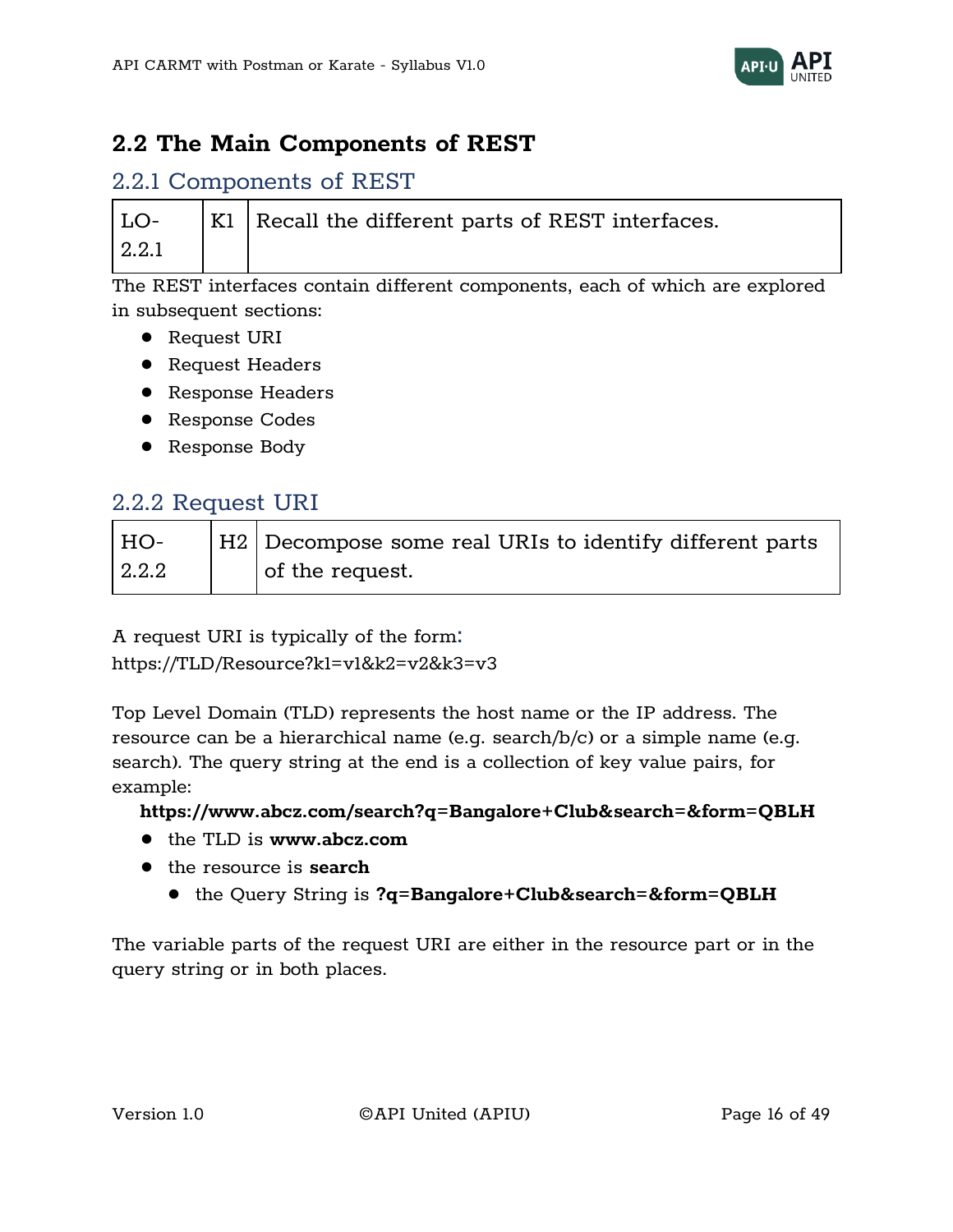

### <span id="page-16-0"></span>2.2.3 Request Headers

|  | $\vert$ HO-2.2.3 $\vert$ H2 $\vert$ Examine request headers in a typical REST Request. |
|--|----------------------------------------------------------------------------------------|
|--|----------------------------------------------------------------------------------------|

These are the request headers that are commonly present in http requests:

- Accept: specify desired media type of response
- Accept-Language: specify desired language of response
- Date: date/time at which the message was originated
- Host: host and port number of a requested resource
- If-Match: conditional request
- Referrer: URI of previously visited resource
- User-Agent: identifier string for web browser or user agent. Based on this header, the server usually sends a customized response for different browsers. For example, a mobile app will be sent a smaller amount of content (only important content) as compared to a browser from a desktop.
- Cookie: matched cookies for state maintenance

## <span id="page-16-1"></span>2.2.4 Request Body

|  |  | HO-2.2.3   H2   Examine request body in a typical REST Request. |
|--|--|-----------------------------------------------------------------|
|--|--|-----------------------------------------------------------------|

A REST request has an optional request body component that is commonly present in methods other than GET. This body can contain detailed data, large documents which usually cannot be sent as part of a URL.

### <span id="page-16-2"></span>2.2.5 Response Headers

|  | HO-2.2.5   H2   Examine response headers in a typical REST |
|--|------------------------------------------------------------|
|  | method call.                                               |

These are the commonly found response headers in the http response:

- Allow: list the REST methods supported by the request URI
- Content-Language: language of the response content
- Content-Type: media type of representation, where typical content types are text/html, application/json, etc.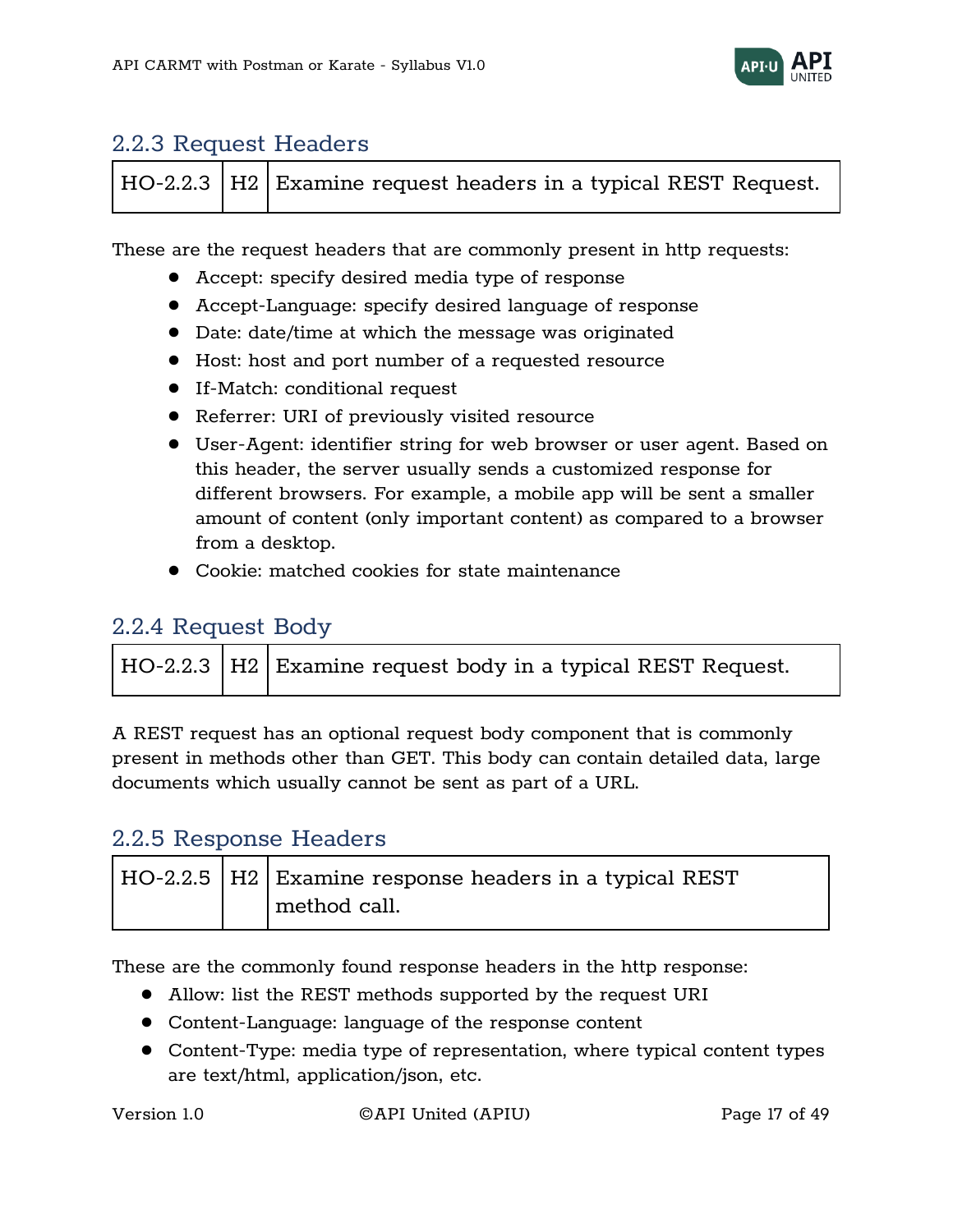

- Content-Length: length in bytes of the representation
- Date: date/time at which the message was originated
- Expires: date/time after which the response is considered obsolete
- Last-Modified: date/time at which the representation was last changed
- Set-Cookie: sets cookies for the domain. This is useful for maintaining the state, as http basically is stateless.

# <span id="page-17-0"></span>2.2.6 Response Codes

|  | $\mid$ HO-2.2.6 $\mid$ H2 $\mid$ Examine different response codes in multiple real- |
|--|-------------------------------------------------------------------------------------|
|  | world REST method calls.                                                            |

There are five categories of response codes. The response codes of http (Source: Ref [co1]) are summarized below:

- 1XX: Informational
- 2XX: Success 200 OK, 201 Created, 202 Accepted, 204 No Content
- 3XX: Redirection 300 Multiple Choices, 301 Moved Permanently, 302 Moved Temporarily, 304 Not Modified
- 4XX: Client Error 400 Bad Request, 401 Unauthorized, 403 Forbidden, 404 Not Found
- 5XX: Server Error 500 Internal Server, Error 502 Not Implemented

### <span id="page-17-1"></span>2.2.7 Response Body

|  | HO-2.2.7   H2   Examine the response body in a real-world REST |
|--|----------------------------------------------------------------|
|  | method.                                                        |

The response body is the content returned from the server in response to a REST method call. Typically, this response is in form of JSON. JSON stands for JavaScript Object Notation. This is a lightweight data format used for storing and transporting data. JSON is easy to understand and is self-explanatory.

An example of a JSON response is: {"gpa":4.0,"gre":65,"id":2344,"rank":2}

Version 1.0 ©API United (APIU) Page 18 of 49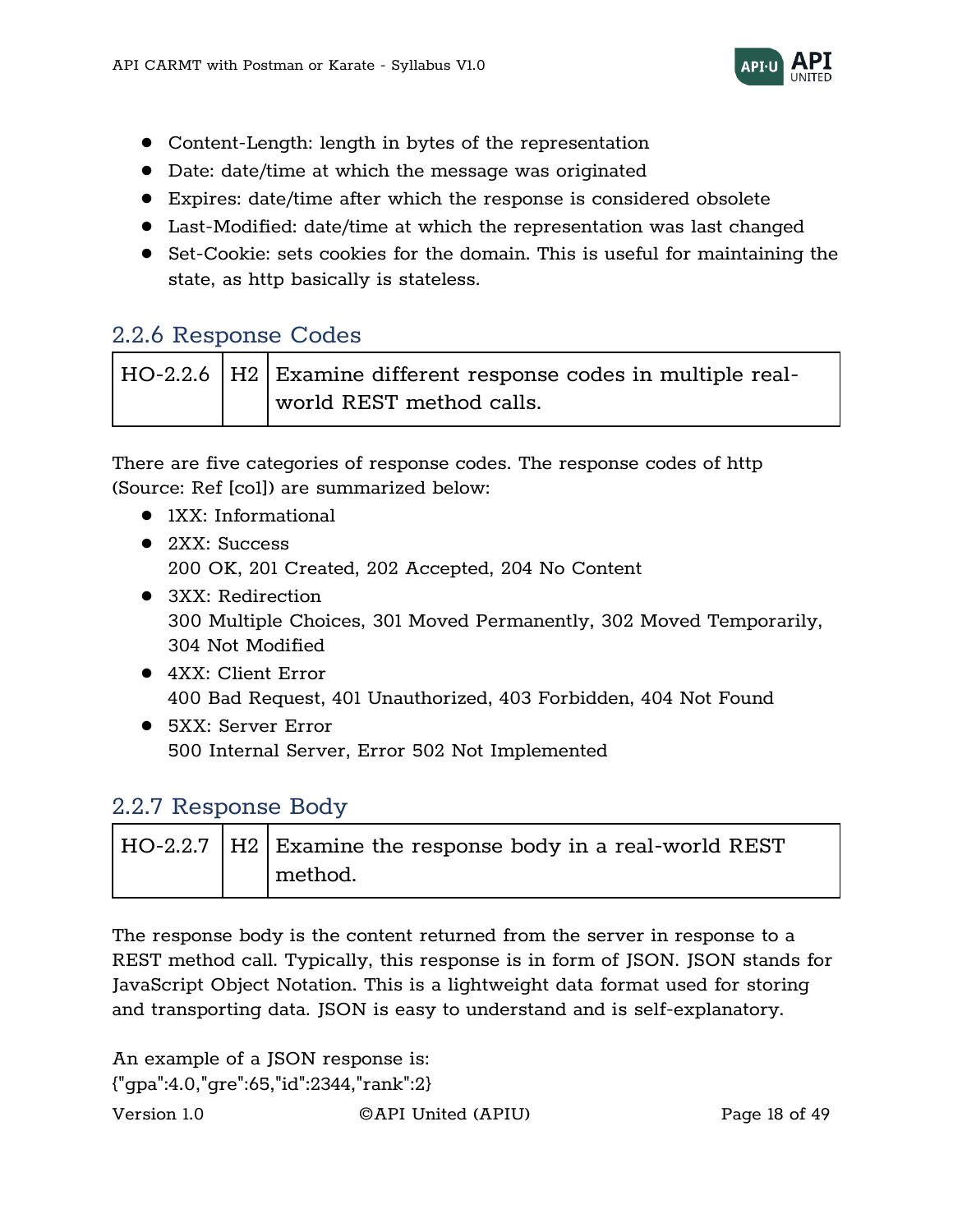

This illustrates a JSON record with four keys and the corresponding values. This particular record represents a student's details. More complex JSON objects can be formed by nesting JSON records inside other JSON records.

# <span id="page-18-0"></span>**2.3 The Different Methods of REST**

### <span id="page-18-1"></span>2.3.1 Methods of REST

| $ LO-2.3.1 $ | IK2. | Explain different REST methods - HEAD, GET,<br>POST, DELETE, PUT and PATCH. |
|--------------|------|-----------------------------------------------------------------------------|
| $LO-2.3.2$   | IK2  | Explain different testing needs of REST<br>linterfaces.                     |

The main methods in REST architecture based on http(s) are:

- GET
- POST
- PUT
- PATCH
- DELETE
- HEAD

In the context of REST architecture, there are semantics analogous to the database operations (Create, Read, Update, Delete) for the key methods. This mapping provides a clear design principle for designing REST interfaces. The mapping can be roughly illustrated as below:

- $\bullet$  GET  $-$  read operation
- POST create records
- PUT/PATCH update records
- DELETE delete records
- $\bullet$  HFAD  $-$  return header

#### <span id="page-18-2"></span>**2.3.2 GET Method**

|  | $\mid$ HO-2.3.2 $\mid$ H3 $\mid$ Perform the invocation of a GET REST request. |
|--|--------------------------------------------------------------------------------|
|--|--------------------------------------------------------------------------------|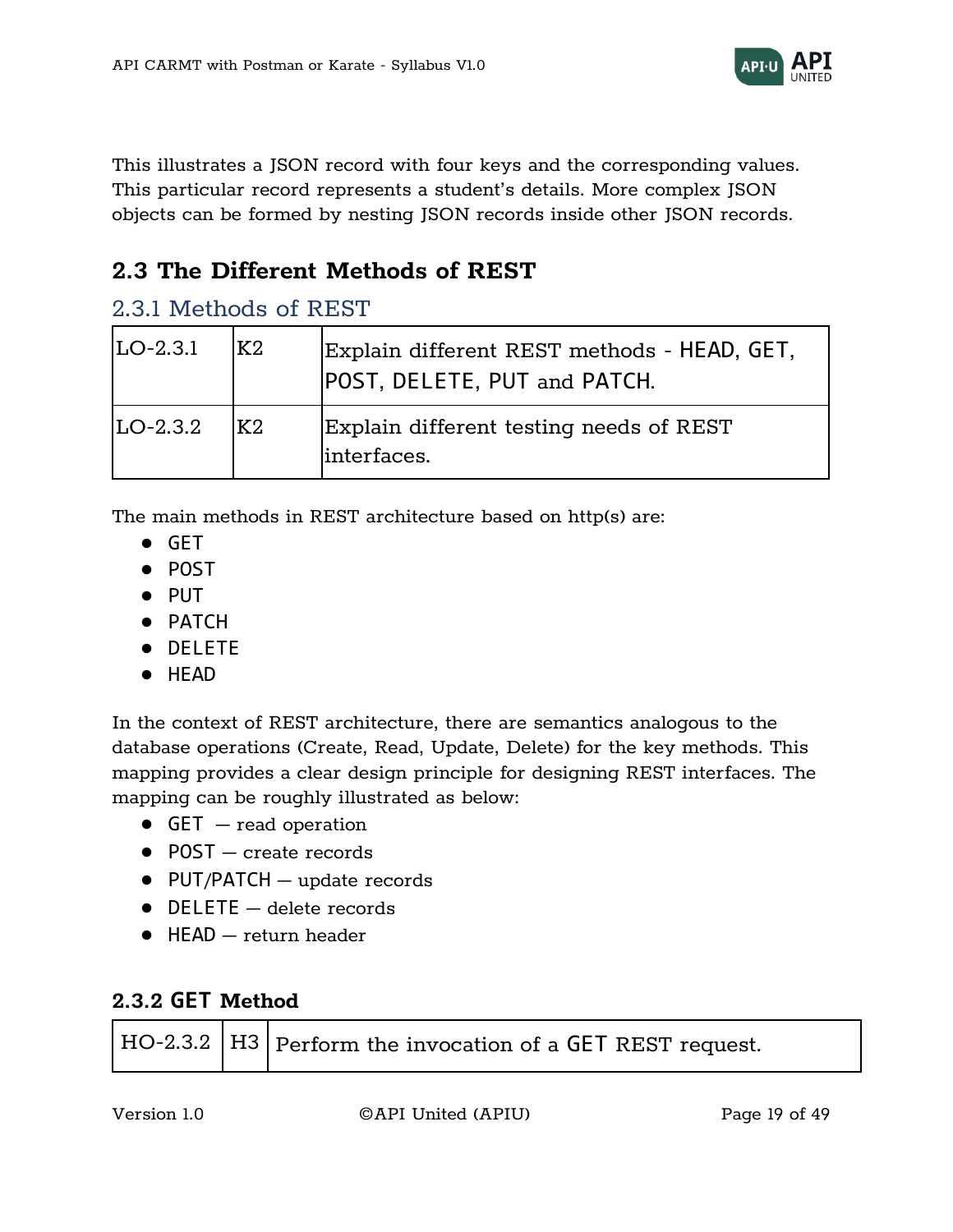

GET is the preferred method for accessing a resource on the internet. Hence it is equivalent to the Read operation in databases. Much like the SELECT clause in SQL, you request to return a set of data items. The format of a GET request varies in terms of the underlying URI. The URI format is dependent upon the application provider. The important characteristics of the GET request are outlined below. A GET request:

- is a read-only request
- does not modify any resource
- is idempotent, i.e., when you request the same resource twice, it should give the same response
- puts all the content in the URI
- typically, does not put anything in the body
- URI can take at best 64 KB of data
- is not encouraged when there is a need to send secured data.

### <span id="page-19-0"></span>**2.3.3 POST Method**



POST is usually used when there is a need to send content of more than 64KB, even for a database read operation. The important characteristics of the POST request are listed below. A POST request:

- is used for sending secured data
- uses simple URIs but sends most content in the request body part
- as it typically corresponds to the database operation of creating a record, it is recommended when there is a need to create a new resource on the server
- is not idempotent

### <span id="page-19-1"></span>**2.3.4 PUT Method**

|  |  | HO-2.3.4   H3   Perform invocation of a PUT REST request. |
|--|--|-----------------------------------------------------------|
|--|--|-----------------------------------------------------------|

as it typically corresponds to the database operation of updating a record, PUT method is recommended when there is a need to update an existing resource on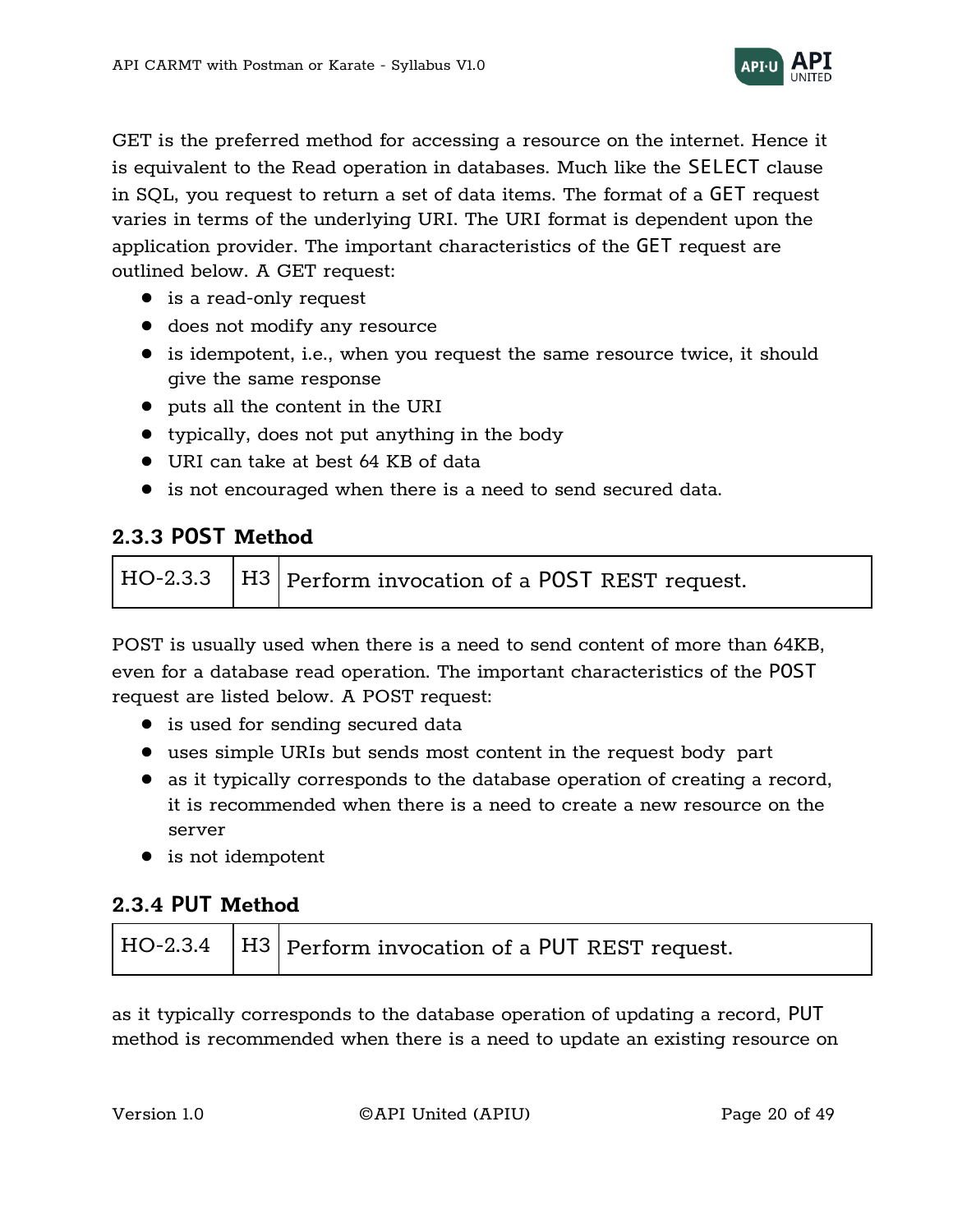

the server. The important characteristics of the PUT request are listed below. A PUT request:

- is idempotent
- may use content in URI or in BODY
- updates the entire record, so all the field values (updated) should be provided

#### <span id="page-20-0"></span>**2.3.5 PATCH Method**



PATCH is the same as PUT, except that you can do a partial update of the resource on the server, unlike PUT, where all the fields are updated. As a result, you can update one or two fields as well.

#### <span id="page-20-1"></span>**2.3.6 DELETE Method**

|  | $\vert$ HO-2.3.6 $\vert$ H3 $\vert$ Perform invocation of a <code>DELETE</code> REST request. |
|--|-----------------------------------------------------------------------------------------------|
|  |                                                                                               |

The DELETE method is used to indicate to the server to delete a stated resource.

#### <span id="page-20-2"></span>**2.3.7 HEAD Method**

|  |  | HO-2.3.6   H3   Perform invocation of a HEAD REST request. |
|--|--|------------------------------------------------------------|
|--|--|------------------------------------------------------------|

The HEAD method is a special case of the GET request, where only the response headers are returned with no body. It is usually used to test response codes, or to test if the server is up and running.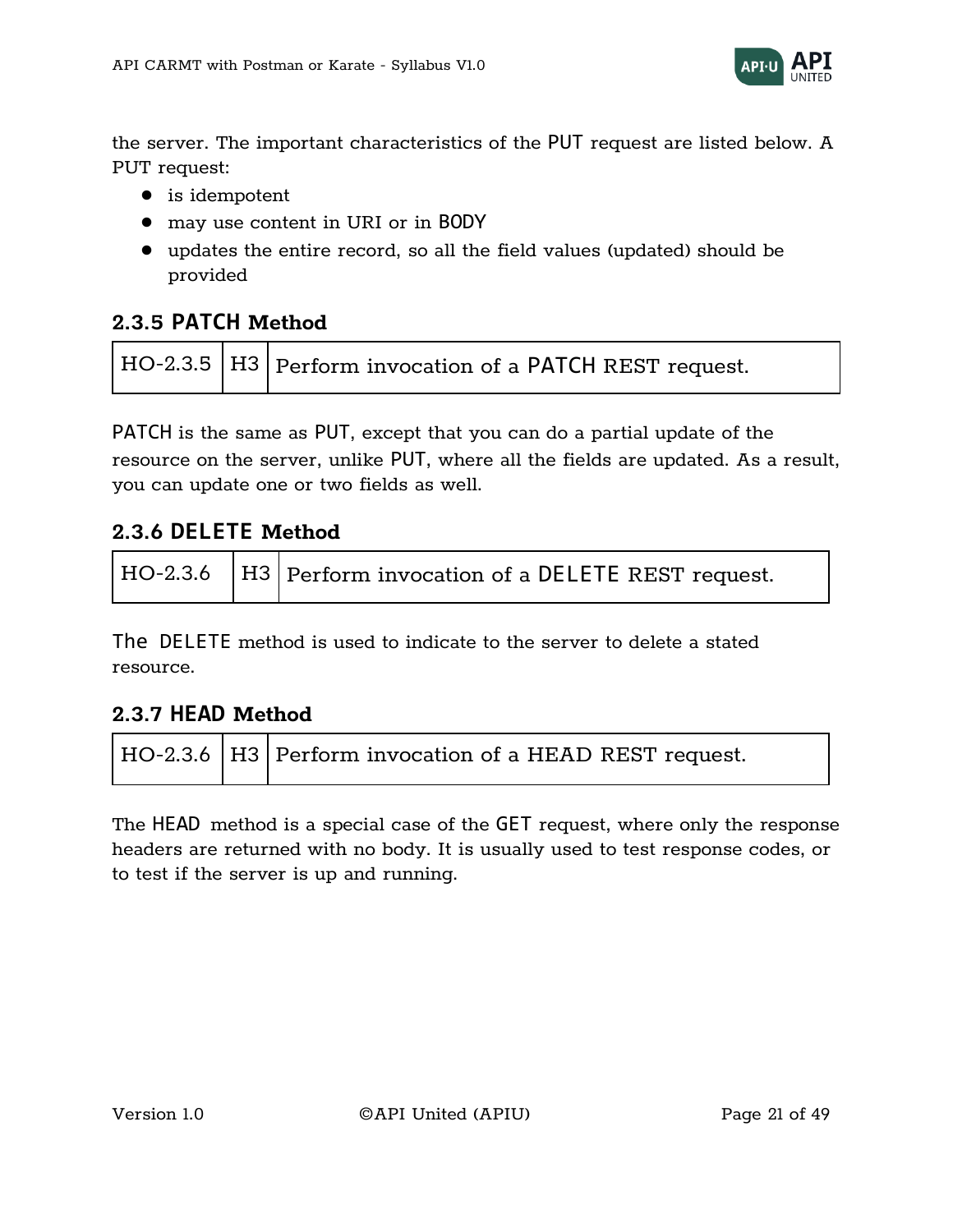

# <span id="page-21-0"></span>Chapter 3 – SOA

| $LO-3.1.1$ | K1 | Define SOA.                            |
|------------|----|----------------------------------------|
| $LO-3.1.2$ | K2 | Understand the standards stack of SOA. |
| $LO-3.1.3$ | K2 | Summarize the features of XML schemas. |
| $LO-3.1.4$ | K2 | Summarize the features of SOAP.        |
| $LO-3.1.5$ | K2 | Summarize the features of WSDL.        |

**Keywords:** SOA, Web Services, SOAP, WSDL, XML Schema,

# <span id="page-21-1"></span>**3.1 Basics of Service-Oriented Architecture (SOA)**

### <span id="page-21-2"></span>3.1.1 Defining SOA

| K1 | Defining Service-Oriented Architecture (SOA). |
|----|-----------------------------------------------|
|    |                                               |

SOA is an approach to software development that takes advantage of reusable software applications, or services. It is an architecture style of distributed systems based on standards-based interfaces for IT applications. IT applications are published, located, and called using standards-based interfaces termed as services. Services lower the cost of the integration of applications, due to standards-based interfaces. Different companies and enterprises across the globe have come together to define an end-to-end standards stack for SOA. The SOA standards stack consists of an XML-based set of standards for language, data messaging and the publishing of interfaces. There is also a set of standards for non-functional requirements like security and reliability.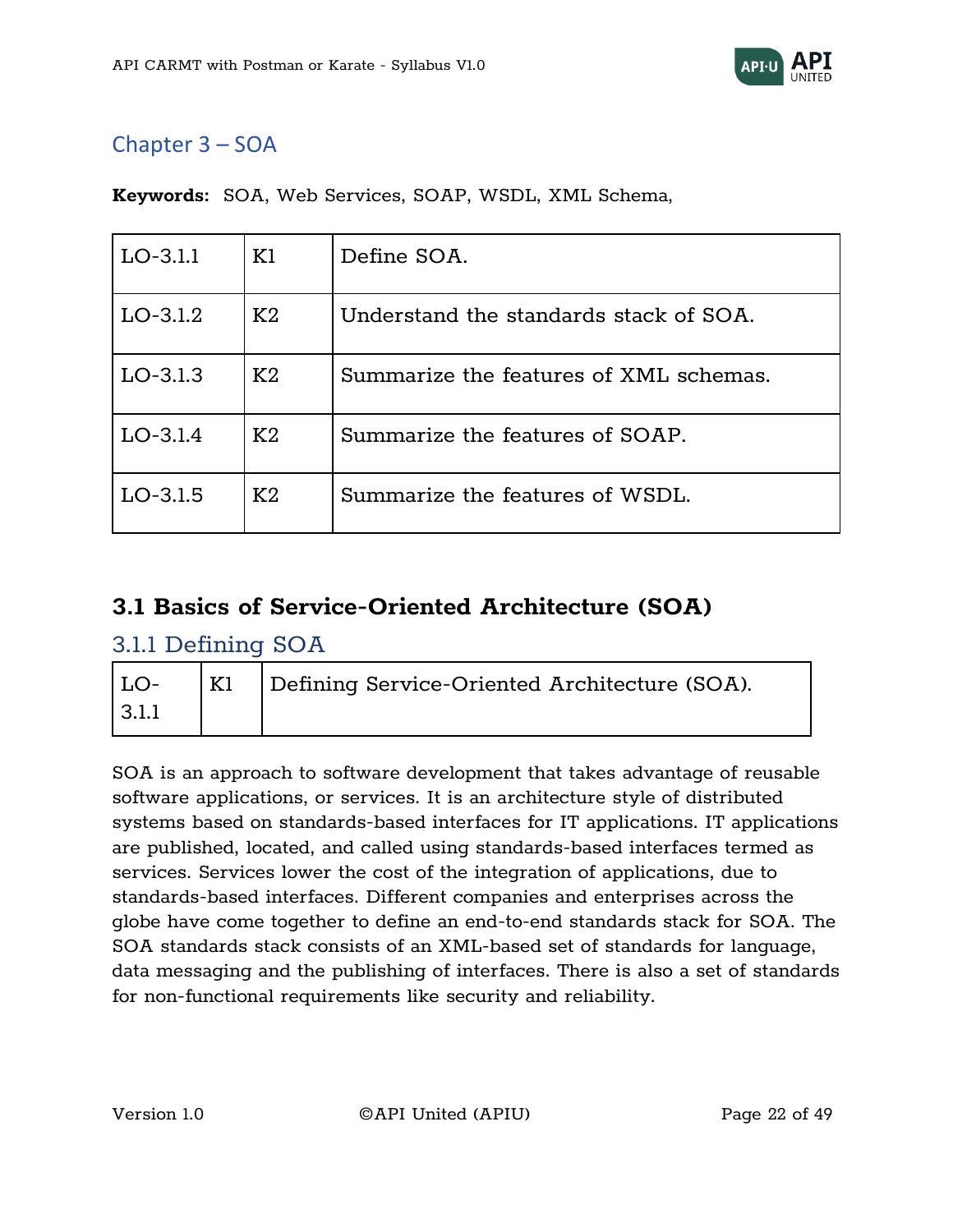

# <span id="page-22-0"></span>3.1.2 Defining the Standards Stack for SOA

| LO-3.1.2 | K2 | Understand the standards stack of SOA. |
|----------|----|----------------------------------------|
|          |    |                                        |

SOA is based on a universal set of standards for each functioning layer of distributed systems. In the context of the functioning of distributed systems, there is a whole set of standards for all the functional and non-functional layers. The concise stack is presented in the figure below.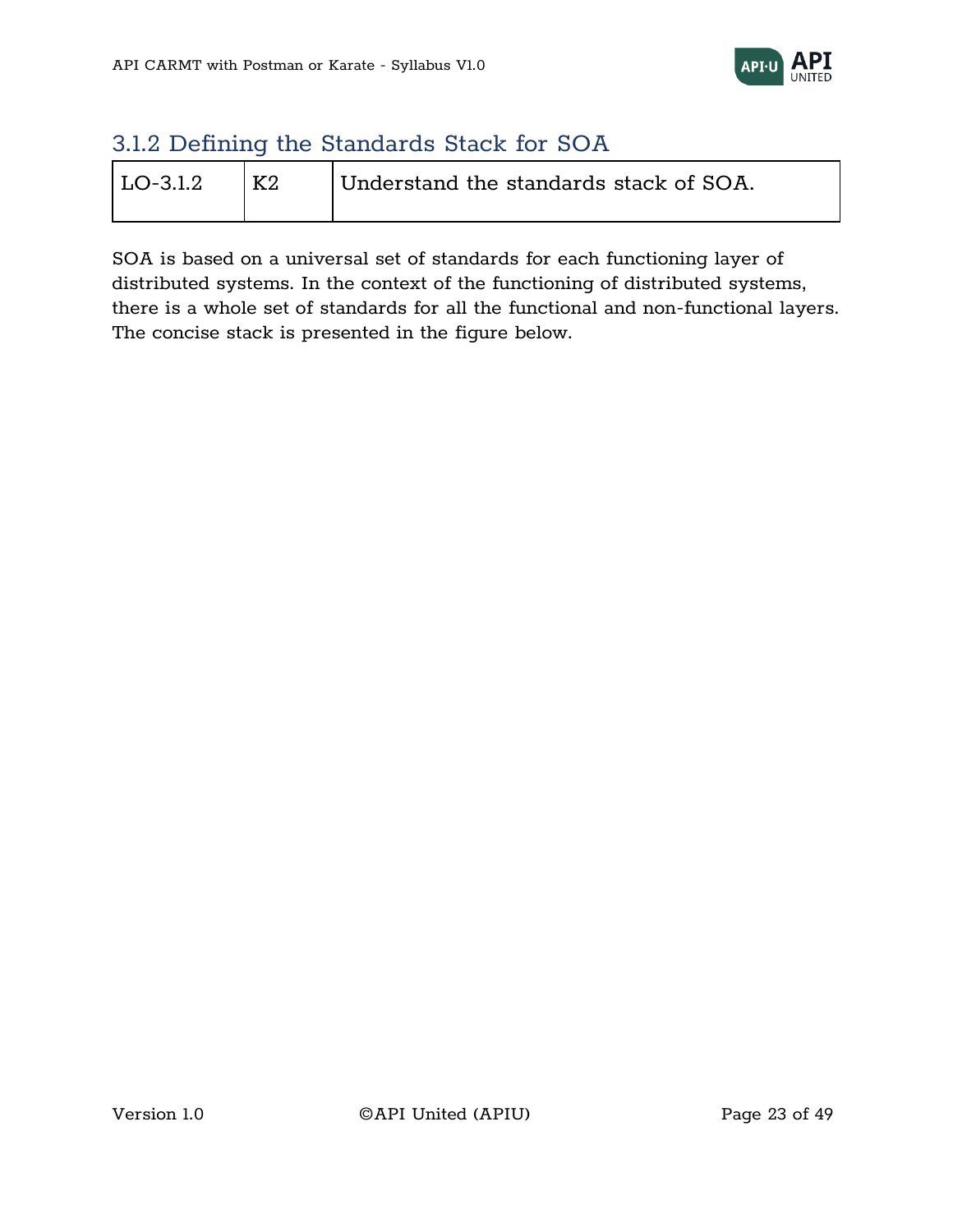

# <span id="page-23-0"></span>3.1.3 Defining the XML Schema

|       | K2 | Summarize the features of XML schemas. |
|-------|----|----------------------------------------|
| ? 1 ? |    |                                        |

Usually, when a C client invokes a Java application, the number of bytes in C is different from that in Java. These types of incompatibility causes are primarily responsible for high integration costs. This data incompatibility can be overcome by having a universal standard for data. That data standard is an XML schema (see Ref [XMS]).

Any programming language has several data types for modeling data. An XML schema defines the standard for data types that are independent of the underlying language. Integration issues in data types usually happen when there is a heterogeneity of the implementations of the data types in the different languages.

An XML schema describes the grammar and structure of an XML document and defines the:

- elements in the document
- attributes of elements in the document
- order of child elements in the document
- data types of the elements in the document
- default and fixed values of attributes and elements

There are two types of data types – Basic and Complex:

- Basic data types are the common data types generally found in programming languages, e.g., Int, String, Float, etc.
- Complex data types are custom data types created out of basic data types or other complex data types. An example of complex data type:

In this data, the schema talks of a product information structure, where there are two basic elements: prodname is a text string, and barcode is an integer.

# <span id="page-23-1"></span>3.1.4 Defining SOAP

| K2<br>$11.0 - 314$ | Summarize the features of SOAP. |
|--------------------|---------------------------------|
|--------------------|---------------------------------|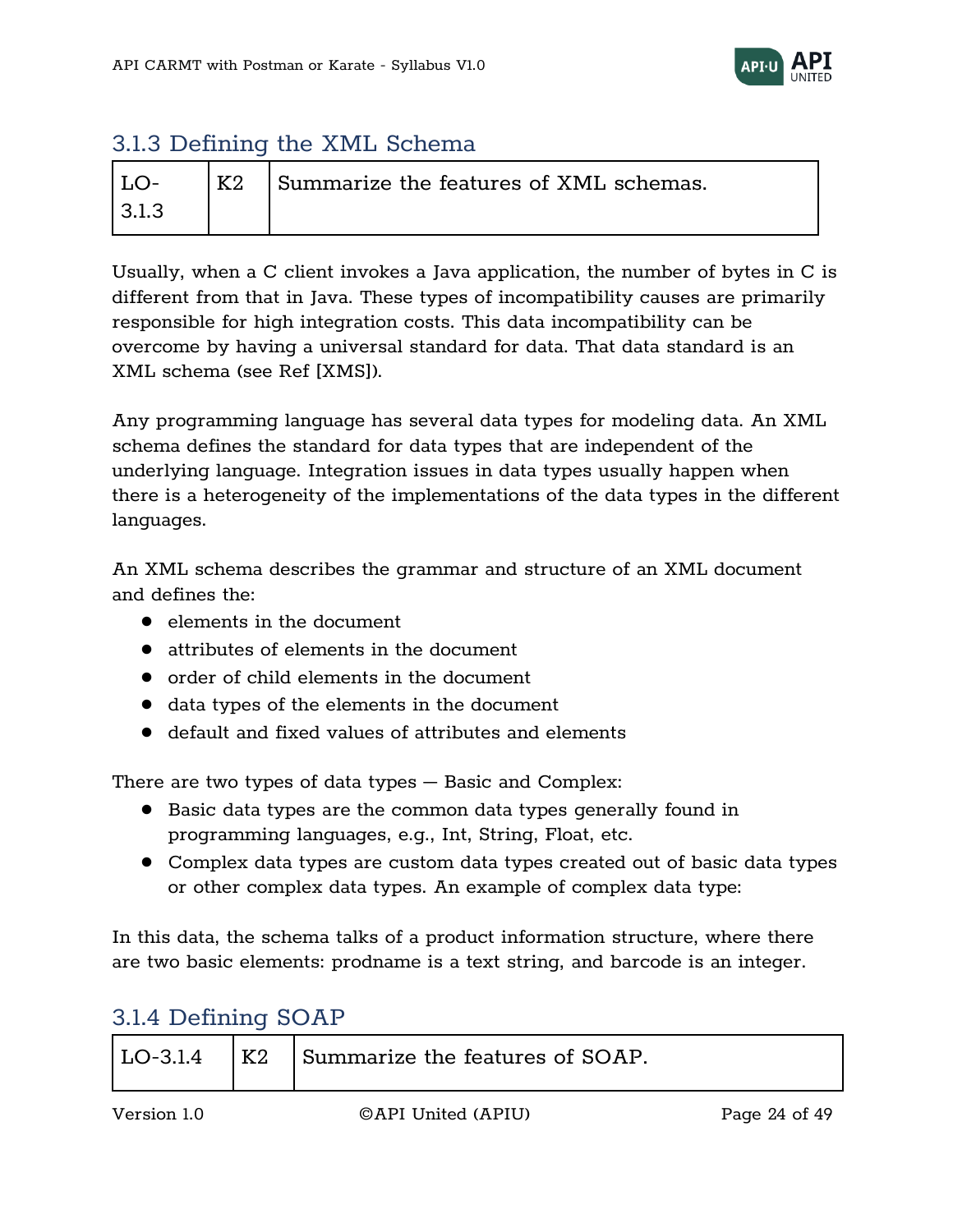

|  |  | $\vert$ HO-3.1.4 $\vert$ H3 $\vert$ Perform invocation of a SOAP request. |
|--|--|---------------------------------------------------------------------------|
|--|--|---------------------------------------------------------------------------|

SOAP (see Ref[SOP]) is a universal standard for messaging, independent of the underlying protocol being used. Several integration scenarios are possible in a typical enterprise integration, that consists of both one-way and two-way messaging. SOAP is modeled as a one-way messaging standard, independent of the underlying transport layer of the network. A SOAP message can be sent over a one-way protocol like SMTP, or over a two-way protocol like http(s).

SOAP defines the

- syntax and semantics for representing data in SOAP messages
- communication model for exchanging SOAP messages
- bindings (conventions and implementations) for specific transport protocols like SMTP, or http
- conventions for both a two-way remote procedural call and a one-way messaging

In any protocol, SOAP represents a one-way message. In SMTP, it will be a one-way alert SOAP message. In a http binding, there are two SOAP messages, one for SOAP request and another for SOAP response.

A typical SOAP message as above consists of three parts: a SOAP Envelope, a SOAP Header (optional) and a SOAP Body. In addition, each SOAP message can have a set of attachments to the message.

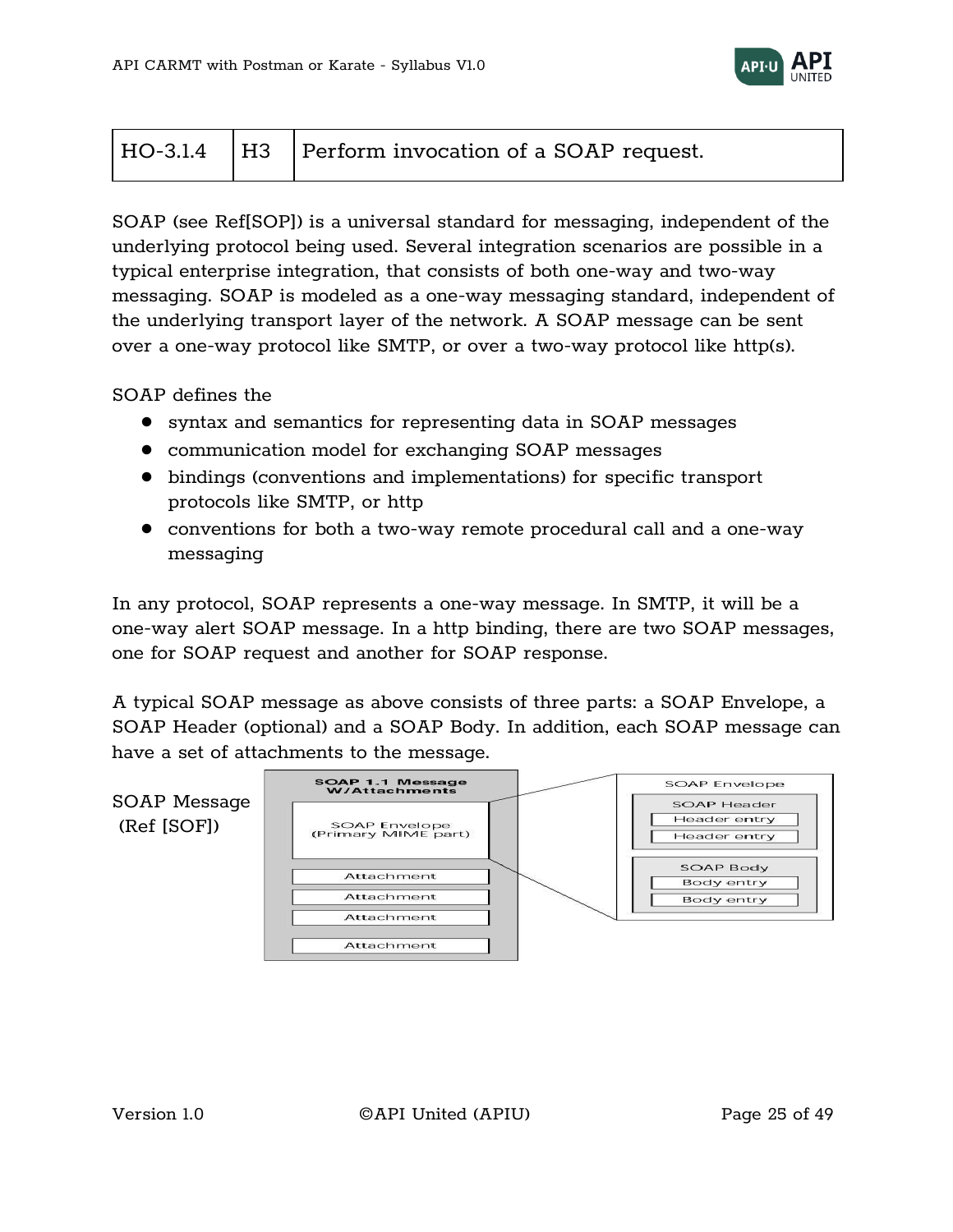

SOAP Envelope is the overall wrapper for the SOAP message. It consists of an optional SOAP header and the actual SOAP body.

SOAP Header consists of zero or more header entries, each of which usually consists of non-functional requirements related to the SOAP message transmissions, e.g. security-related headers, billing-related headers, and user identification headers, etc.

A SOAP Envelope has a single child SOAP Body node. A SOAP Body node contains one or more body entries. The body entry could be a RPC method and its parameters, or a custom XML message sent to the destination. When there is an error in a http SOAP request, the relevant message is wrapped and sent as SOAPFault.

```
Example of a typical SOAP-based http request:
```

```
POST /BookPrice http/1.1
Host: catalog.acmeco.com
Content-Type: text/xml;charset="utf-8" Content-Length: 640 
SOAPAction:"GetBookPrice"
<SOAP-ENV:Envelope>
xmlns:SOAP ENV="http://schemas.xmlsoap.org/soap/envelope/" 
xmlns:xsi="http://www.w3c.org/2001/XMISchema-instance" 
xmlns:xsd="http://www.w3c.org/2001/XMISchema"
SOAP-ENV:encodingStyle="http://schemas.xmlsoap.org/soap/encoding/">
 <SOAP-ENV:Header>
   <person:mail xmlns:person="http://acmeco.com/Header/">
   xyz@acmeco.com 
   </person:mail> 
 </SOAP-ENV:Header> 
 <SOAP-ENV:Body>
   <m:GetBookPrice xmlns:m="http://www.wiley.com/jws.book.priceList"›
    <bookname xsi:type='xsd:string'>
    Developing Java Web Services
    </bookname>
   </m:GetBookPrice> 
 </SOAP-ENV:Body> 
</SOAP-ENV:Envelope>
```
Example of a typical SOAP-based http response:

http/1.1 200 OK Content-Type: text/xml; charset="utf-8" Content-Length: 640

```
<SOAP-ENV:Envelope 
xmlns:SOAP-ENV="http://schemas.xmlsoap.org/soap/envelope/" 
xmlns:xsi="http://www.w3c.org/2001/XMLSchema-instance"
```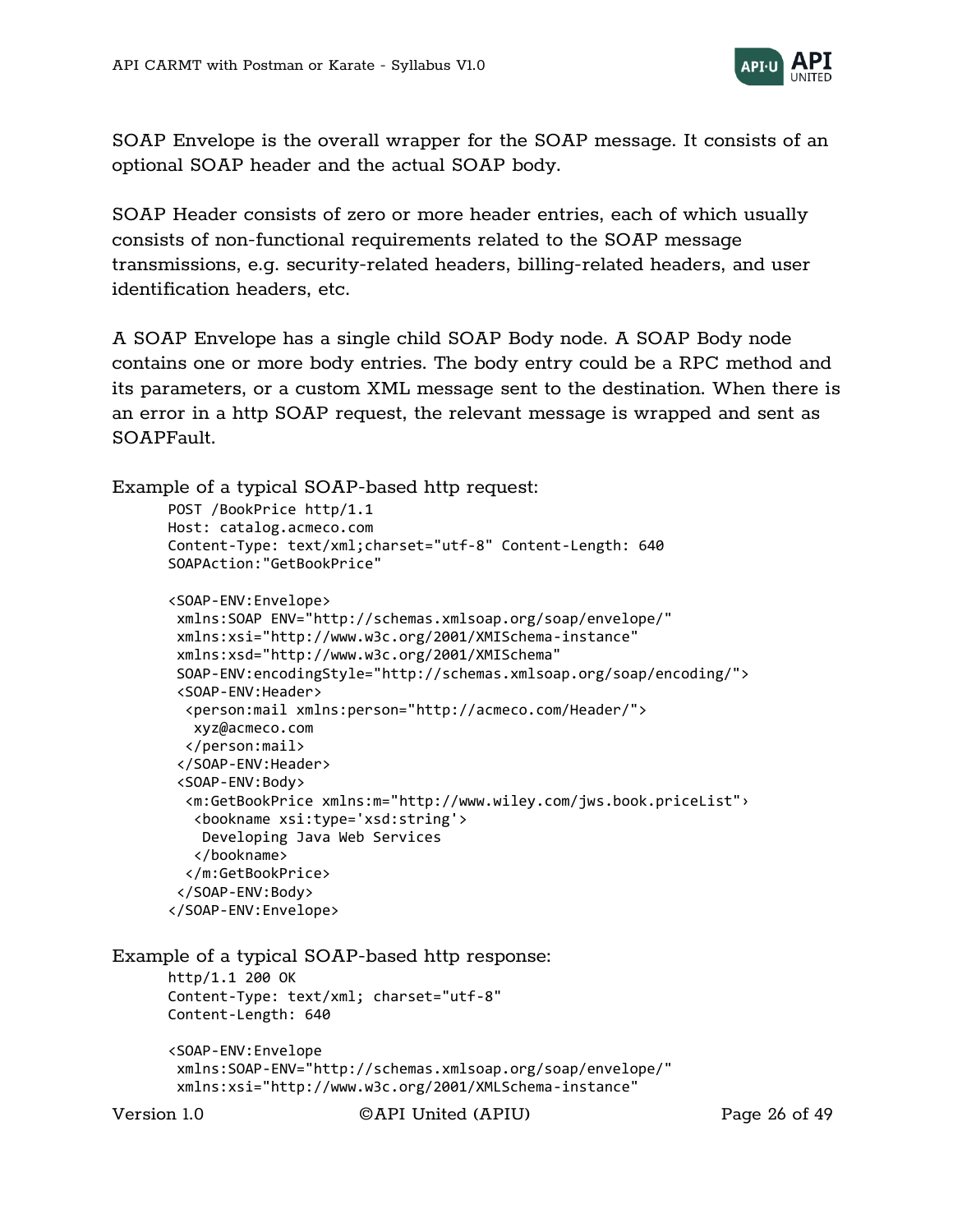

```
xmlns:xsi="http://www.w3c.org/2001/XMLSchema" 
SOAP-ENV:encodingStyle="http://schemas.xmlsoap.org/soap/encoding/"> 
 <SOAP-ENV:Header>
   <wiley:Transaction
    xmlns:wiley="http://jws.wiley.com/2002/booktx" 
    SOAP-ENV:mustUnderstand="1"›
    5
   </wiley:Transaction>
 </SOAP-ENV:Header>
 <SOAP-ENV:Body>
   <m:GetBookPriceResponse
    xml:ns="http://www.wiley.com/jws.book.priceList"> 
    <Price>
    50.00
    </Price>
   </m:GetBookPriceREsponse>
 </SOAP-ENV:Body>
</SOAP-ENV:Envelope>
```
This example shows that the transport binding of SOAP involves a request and a response. The data in SOAP messages clearly include data in form of an XML schema.

|  | $ $ LO-3.1.5 $ $ K2 $ $ Summarize the features of WSDL.  |
|--|----------------------------------------------------------|
|  | HO-3.1.5   H3   Load a WSDL in SoapUI or a related tool. |

### <span id="page-26-0"></span>3.1.5 Defining WSDL

WSDL (see Ref[WSD]) is an XML language used to *describe* and *locate* web services. The different components of WSDL give detail about the functionality of a service, and the location of the service implementation. WSDL provides all the details required to enable any client to connect to the service and invoke the service.

There are two parts of a WSDL: abstract WSDL and physical WSDL.

The abstract WSDL, known as a portType, contains the details of the functionality of the service, independent of the language and location. The physical WSDL, known as binding, consists of the physical implementation of the interface, including port, IP address and transport details. A typical WSDL example:

```
Version 1.0 ©API United (APIU) Page 27 of 49
    <definition namespace = "http/… ">
         <types> xschema types </types>
```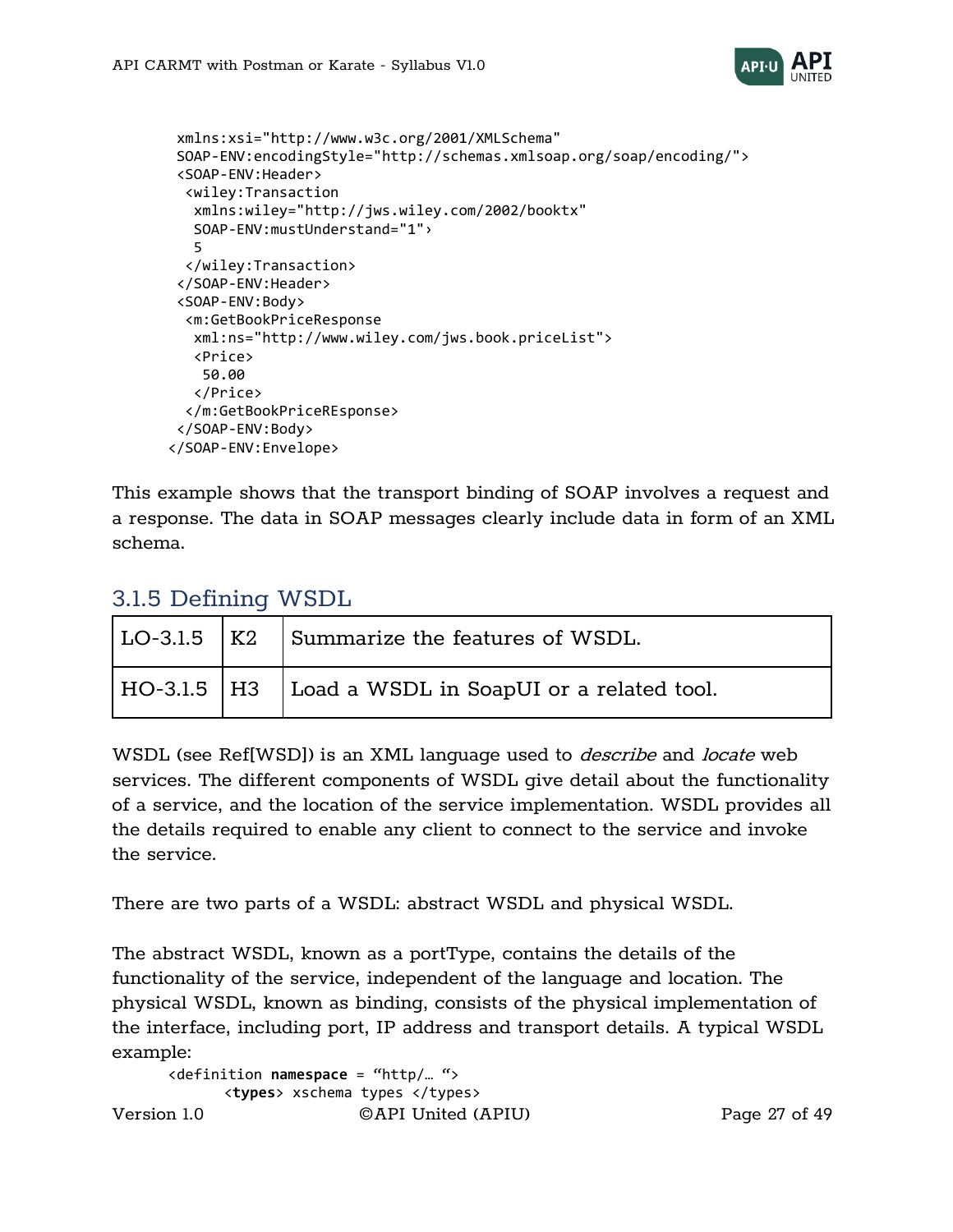

```
<message> … </message>
      <porttype> a set of operations
             <operation> set of messages either input/output or only input or 
only output </operation>
             </porttype>
      <binding> communication protocols </binding>
      <service> a list of binding and ports </service>
<definition>
```
The portype node contains the abstract WSDL part, and the service node contains the physical WSDL part. An end-to-end example can be seen via the link at Ref [WS1].

The node <types> defines types used in a message declaration in the form of an XML schema:

```
<types> 
    <schema targetNamespace="http://example.com/stockquote.xsd" 
xmlns="http://www.w3.org/2000/10/XMLSchema"> 
         <element name="TradePriceRequest"> 
               <complexType> 
                     <all> 
                          <element name="tickerSymbol" type="string"
                             minOccur = "1" maxOccur="10"> 
                          <element name = "payment">
                                <complexType> <choice>
                                     <element name = "account" type="string">
                                     <element name = "creditcard" type="string">
                                </choice> </complexType>
                          </element>
                     </all> 
               </complexType> 
        </element> 
    </schema> 
</types>
```
Here, the <types> tag is indicating an element that corresponds to a request for getting the current stock price of a list of stocks. The example indicates that it has two elements: a tickerSymbol which can take 1 to 10 stock symbols, and a payment tag, which can be either an account or a credit card (both strings).

The <**message**> element defines the data elements of an operation. Each message can consist of one or more parts. The parts can be compared to the parameters of a function call in programming.

```
<message name="GetLastTradePriceInput"> 
      <part name="body" element="TradePriceRequest"/> 
</message> 
<message name="GetLastTradePriceOutput">
```
Version 1.0 ©API United (APIU) Page 28 of 49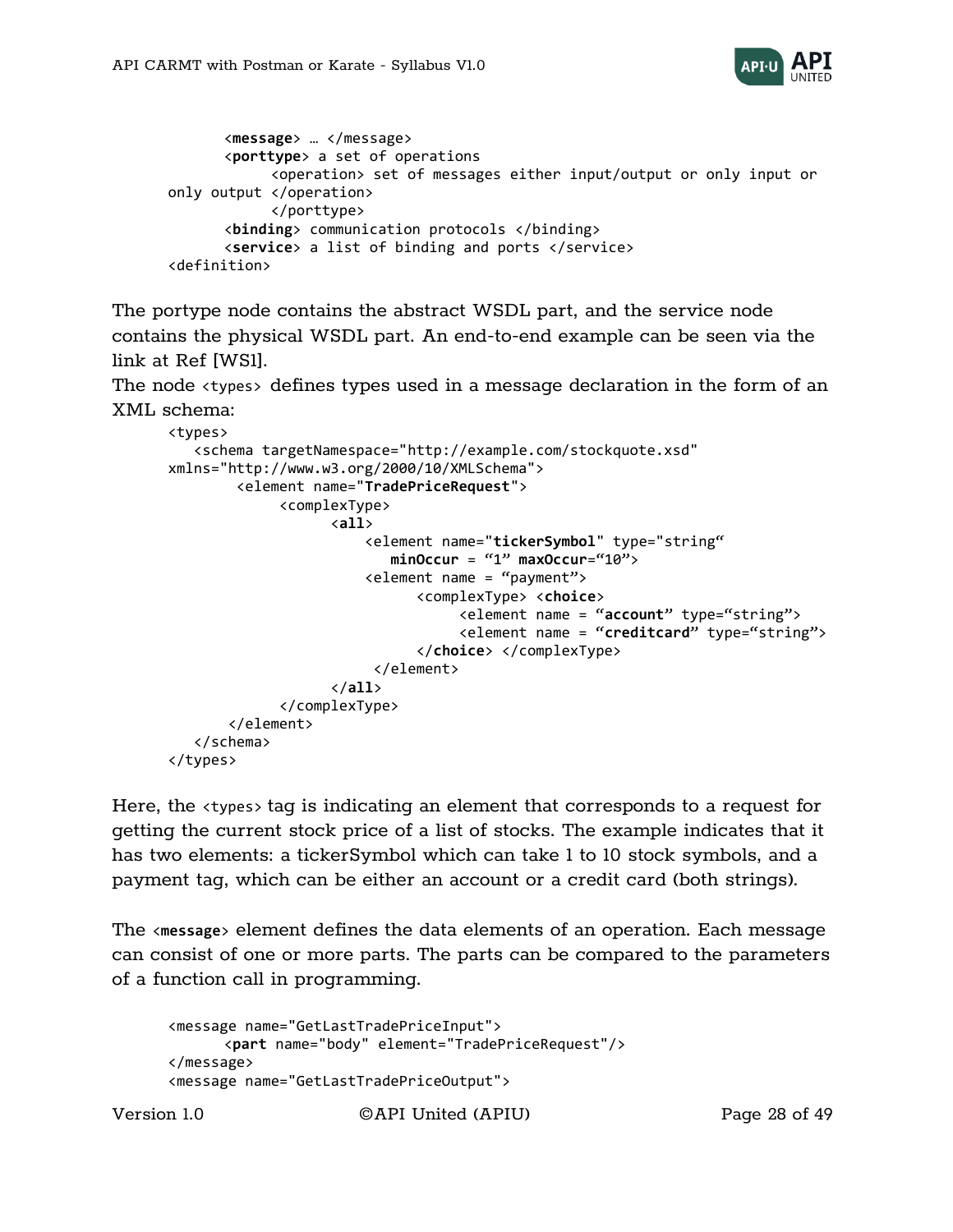

```
<part name="body" element="TradePrice"/> 
</message>
```
The <**portType**> element is the most important WSDL element. It defines the functionality of **a web service**, the **operations** that can be performed, and the **messages** that are involved. Each **operation** actually represents the kind of message exchange allowed by the web service.

```
<portType name="StockQuotePortType"> 
    <operation name="GetLastTradePrice"> 
         <input message="tns:GetLastTradePriceInput"/> 
         <output message="tns:GetLastTradePriceOutput"/> 
    </operation> 
</portType>
```
This example indicates a request-response kind of operation, which takes stock names, and returns current prices of the stocks. WSDL defines four operation types, request-response being the most common operation type:

- **One-way**: The operation can receive a message but will not return a response
- **Request-response**: The operation can receive a request and will return a response
- **Solicit-response**: The operation can send a request and will wait for a response
- **Notification**: The operation can send a message but will not wait for a response

Example of one-way request and response:

```
<portType name="RegisterPort">
    <operation name="register">
       <input name="customer Info" message="RegInfo"/>
    </operation>
    <operation name = "register Response">
       <output name = "response" message="ResponseInfo"/>
    </operation>
</portType >
```
Binding defines how messages are transmitted, and the location of the service, for example:

```
<binding name="StockQuoteSoapBinding" type="tns:StockQuotePortType"> 
      <soap:binding style="document" 
             transport="http://schemas.xmlsoap.org/soap/http"/> 
      <operation name="GetLastTradePrice"> 
           <soap:operation soapAction="http://example.com/GetLastTradePrice"/>
```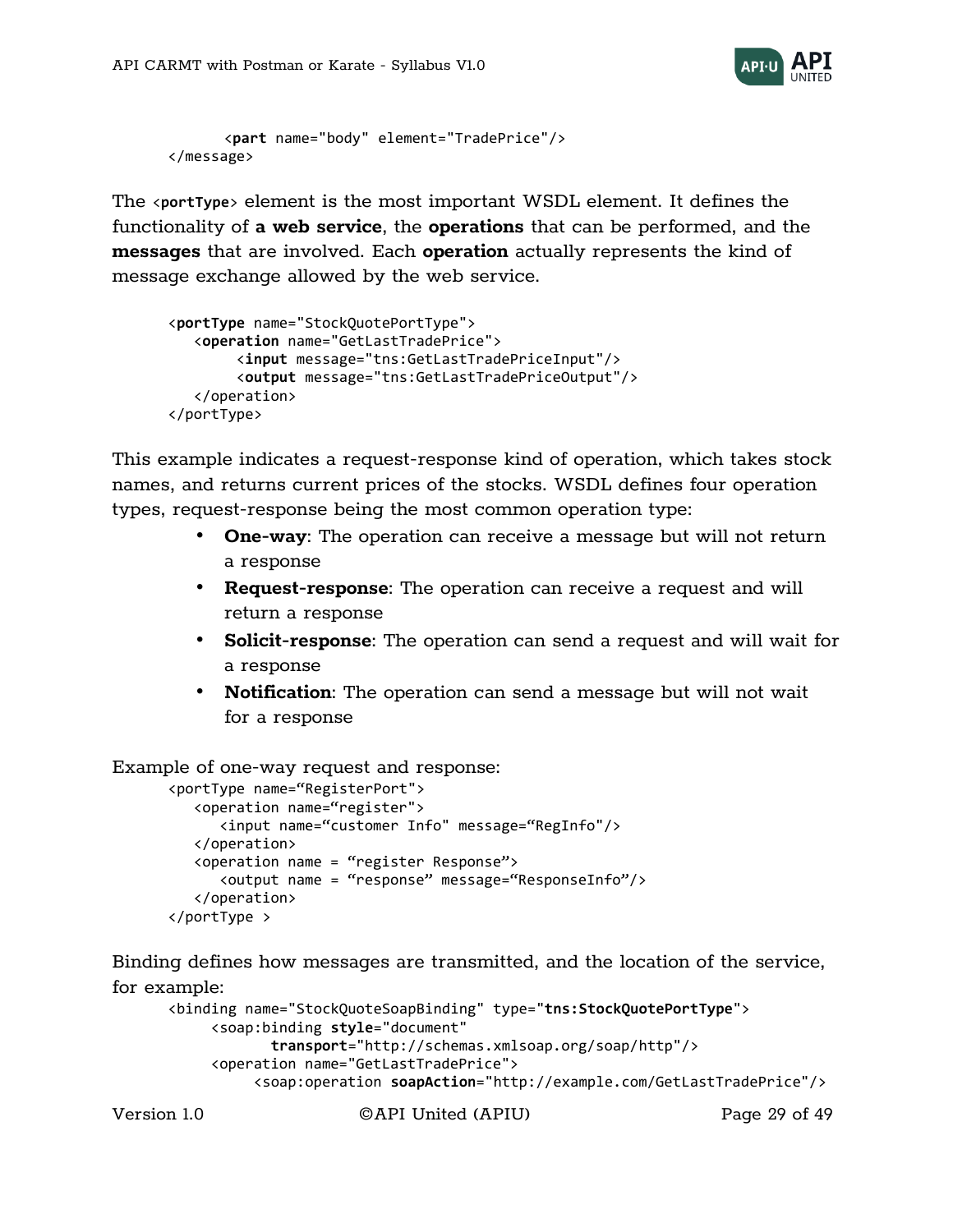

```
 <input> 
                 <soap:body use="literal"/> 
            </input> 
            <output> 
                 <soap:body use="literal"/> 
            </output> 
      </operation> 
</binding>
```
The final node is *service*, which is a collection of bindings, along with actual address for clients to invoke, for example:

```
<service name="StockQuoteService"> 
   <documentation>My first service</documentation> 
   <port name="StockQuotePort" binding="tns:StockQuoteBinding"> 
        <soap:address location="http://example.com/stockquote"/> 
   </port> 
</service>
```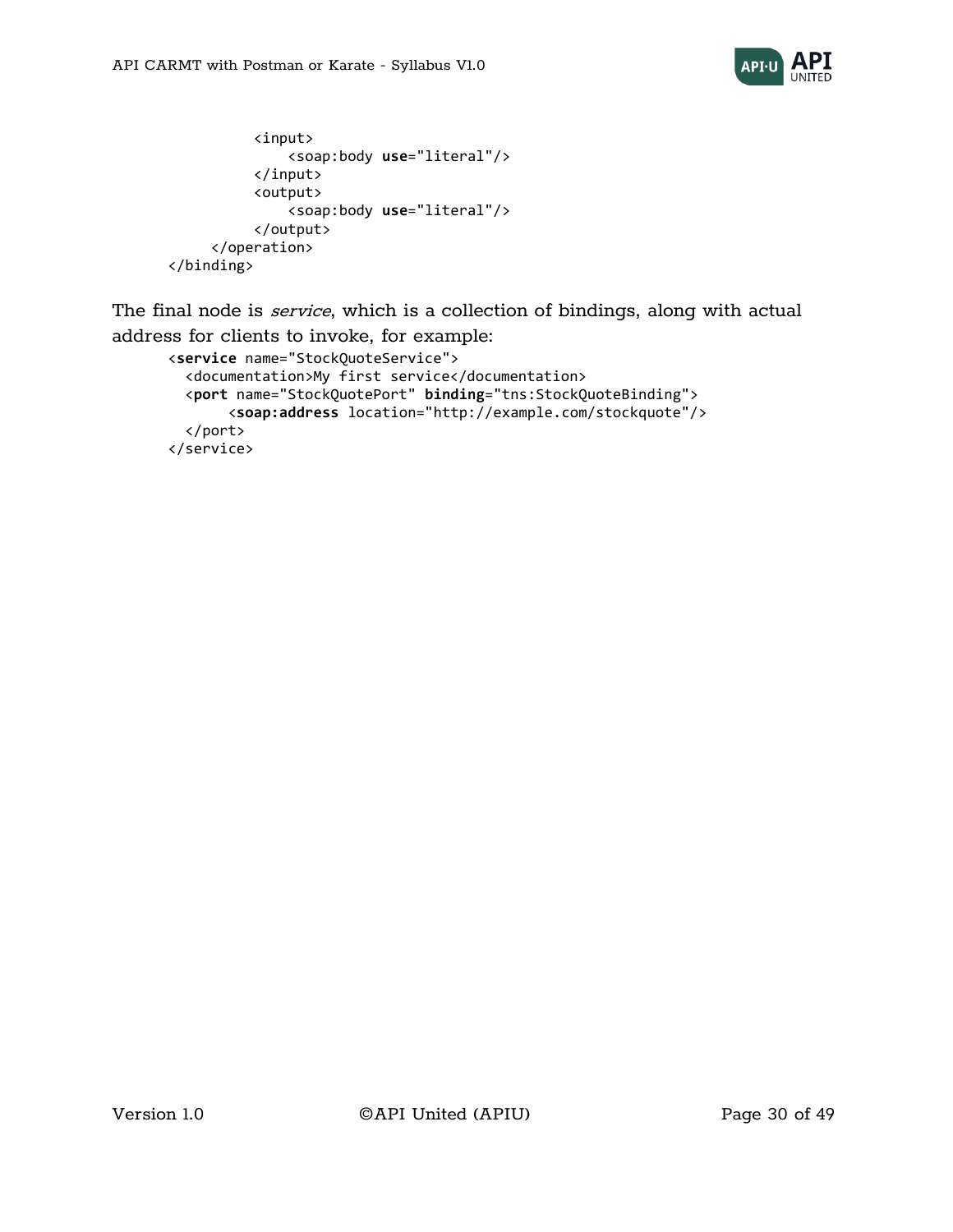

# <span id="page-30-0"></span>Chapter 4 - Microservices

<span id="page-30-1"></span>**Keywords:** Microservices, REST, serverless, containers

## **4.1 Basics of Microservices**

| $LO-4$ 1 | Define what Microservices are.                      |
|----------|-----------------------------------------------------|
| I HO-4.1 | $^\dagger$ Examine the interface of a Microservice. |

Microservices are basically services, however, they are of much smaller granularity. An application is made up of several Microservices. The protocols are lightweight, and communication is within homogeneous systems. The APIs are typically based on REST and non-standard. Figure 4.1 illustrates the typical Microservices design pattern.



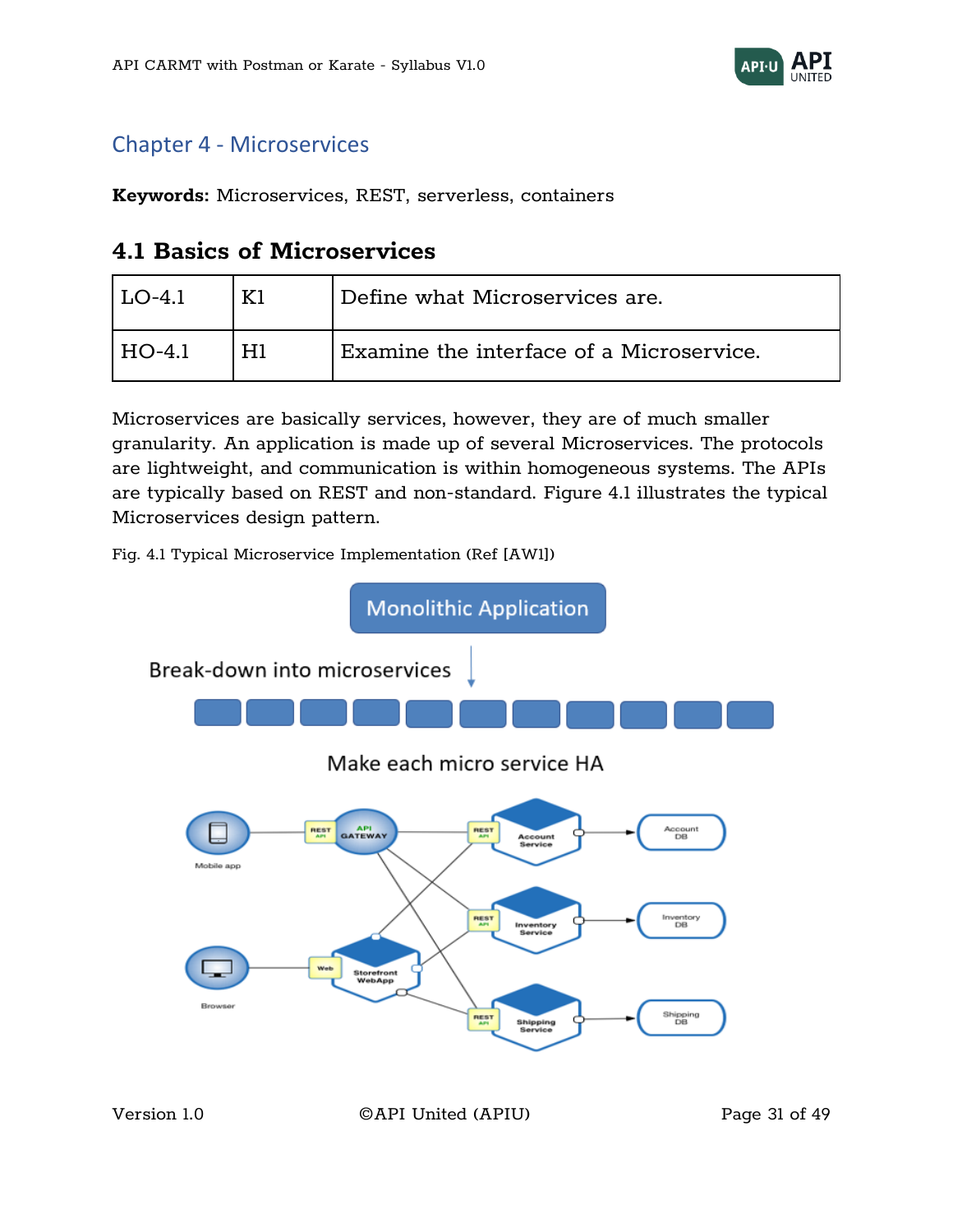

This diagram shows a typical Microservices architecture. A monolithic application is usually converted to several fine grained Microservices. Any Microservice has the following specific characteristics:

Fine Grained: it is usually very fine grained, e.g., a single method, and at the level of application components where several Microservices are integrated to form an application.

Autonomous: From birth, to deployment, to management, the Microservice must manage itself in its lifetime without depending upon other Microservices.

Resilient: Microservices architecture must show resiliency, i.e., the application should continue to run independently of the failure of a specific Microservice.

Self-Contained: since the life cycle of the Microservice is maintained by itself, without depending upon other Microservices, the Microservice should be selfcontained. As seen in Fig. 4.1, the Microservice maintains its own database and application logic.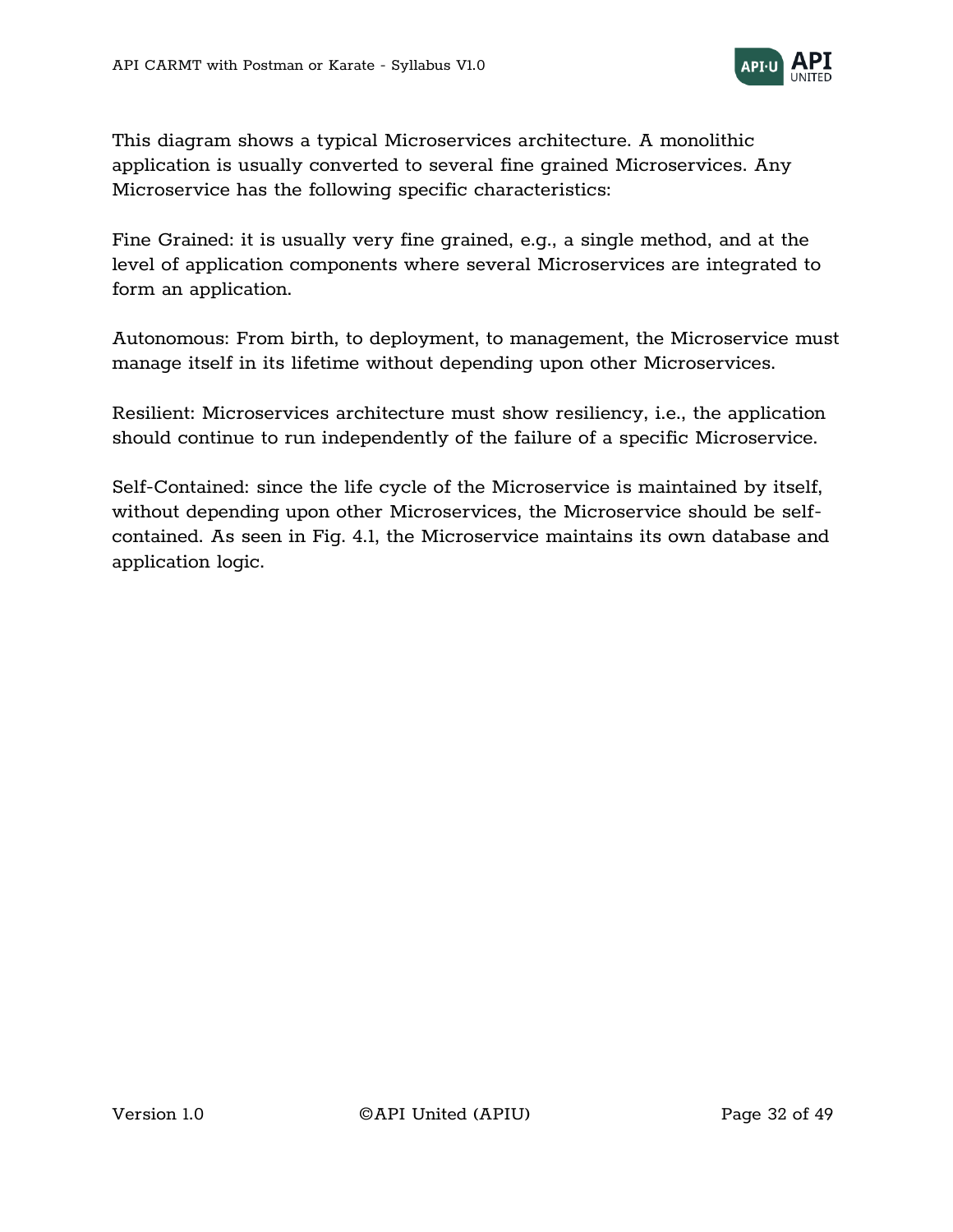

# <span id="page-32-0"></span>Chapter 5 - Testing APIs

**Keywords:** test design techniques, positive testing, negative testing, security testing, equivalence partitioning, boundary value analysis, coverages, resiliency testing, mocks

| $LO-5.1.1$ | K1             | Recall the level of API testing in the test<br>pyramid.                 |
|------------|----------------|-------------------------------------------------------------------------|
| $LO-5.1.2$ | K1             | Recall the advantages of API testing over GUI<br>testing.               |
| $LO-5.2.1$ | K <sub>3</sub> | Apply the positive testing identification<br>techniques to API testing. |
| $LO-5.3.1$ | K3             | Apply the negative testing identification<br>techniques to API testing. |
| $LO-5.4.1$ | K1             | Understand the security needs of API testing.                           |
| $LO-5.4.2$ | K3             | Apply security tests when testing APIs.                                 |
| $LO-5.5.1$ | K3             | Apply load tests when testing APIs.                                     |
| $LO-5.6.1$ | K <sub>3</sub> | Apply orchestration tests when testing APIs.                            |
| $LO-5.7.2$ | K3             | Apply different kinds of assertions in API<br>testing.                  |
| $LO-5.8$   | K1             | Understand the need for mocking APIs.                                   |
| $LO-5.9$   | K1             | Understand the specific testing needs of<br>Microservices.              |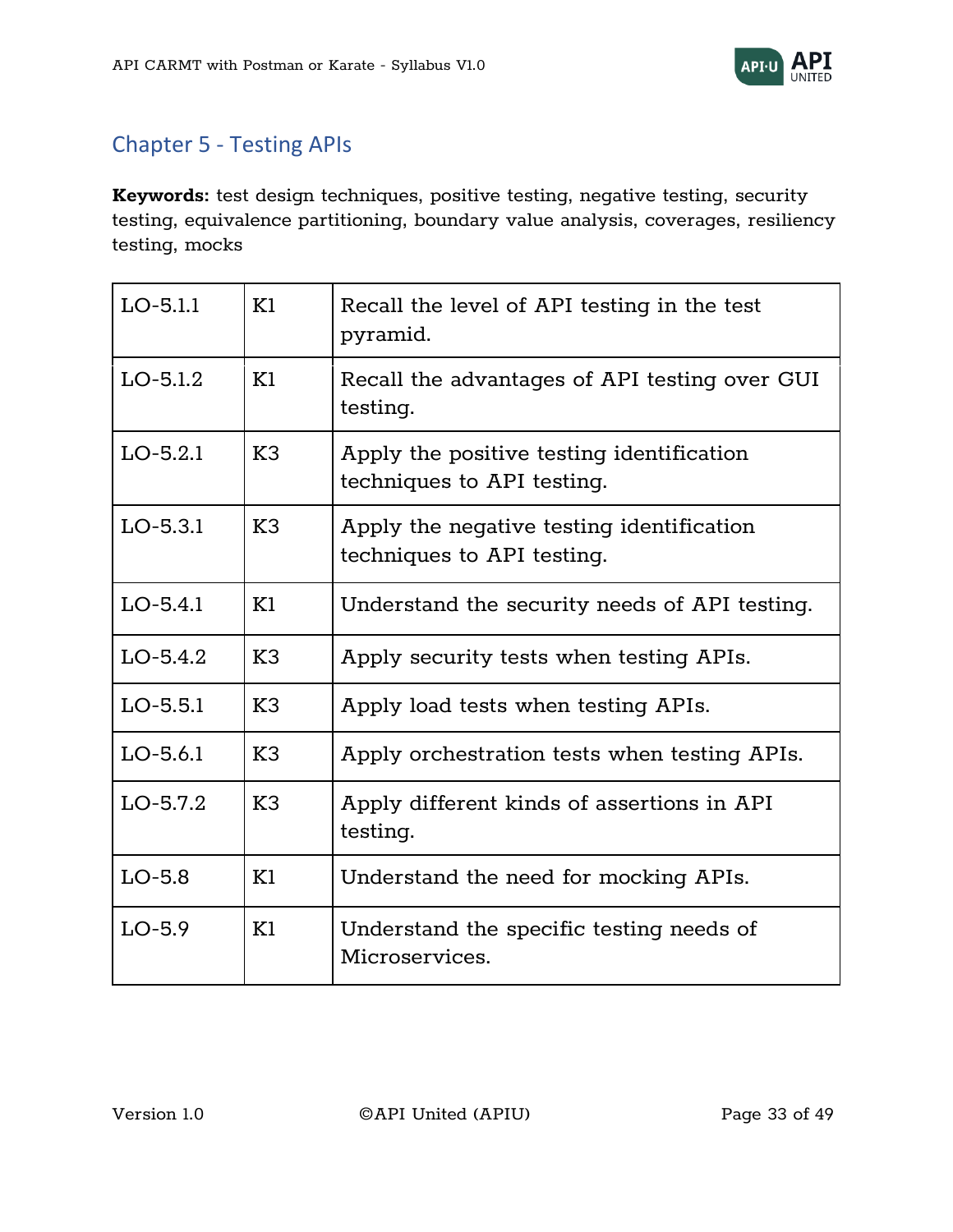

## <span id="page-33-0"></span>**5.1 API Testing in the Test Pyramid**

### <span id="page-33-1"></span>5.1.1 API Testing in the Test Pyramid

|  | $ $ LO-5.1.1 $ $ K1 $ $ Recall the level of API testing in the test pyramid. |
|--|------------------------------------------------------------------------------|
|  |                                                                              |

In a typical test pyramid, API testing, also referred to as service testing, is below the UI testing, and above unit testing. It can be viewed at the level of component integration testing. Typically, several varieties of UIs can be built using reusable APIs, which offer reusable data and methods to be passed on the UI layer. In general, APIs are of higher granularity than UIs.

Figure 5.1.1 Importance of API testing in the test pyramid



(Source: Ref[FO1])

### <span id="page-33-2"></span>5.1.2 Advantages of API Testing vs. GUI Testing

|  | $\vert$ LO-5.1.2 $\vert$ K1 $\vert$ Recall the advantages of API testing over GUI |
|--|-----------------------------------------------------------------------------------|
|  | testing.                                                                          |

The different advantages of API testing are:

Version 1.0 ©API United (APIU) Page 34 of 49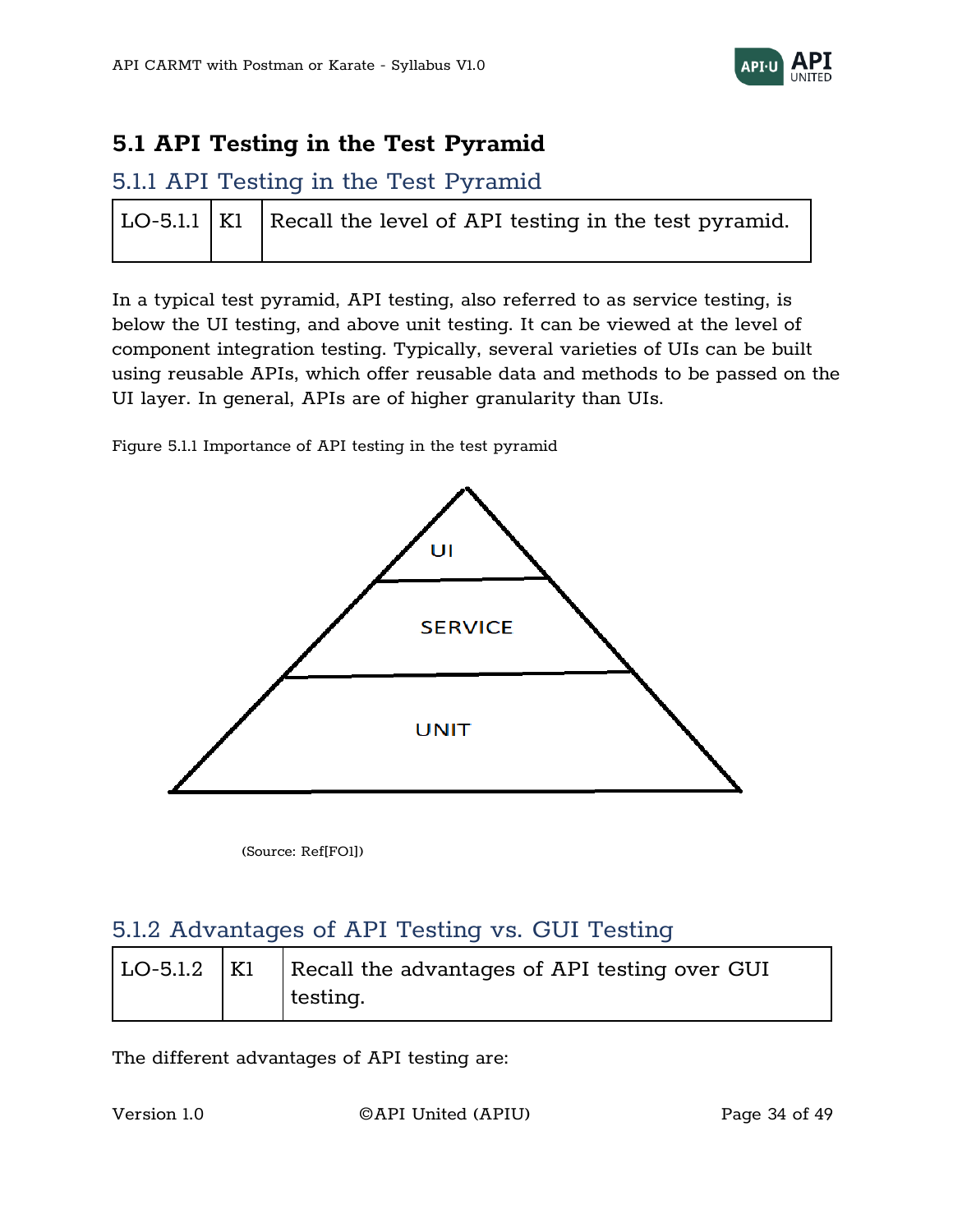

- a shift left in software testing life cycle because of the frequent reuse of the methods and resources in APIs, across UIs where there is an early detection of any functional bugs before they reach the GUI stage. In the development process, the functionality in API is designed, developed, and tested before GUI, hence shift left.
- the APIs describe stable contracts and do not change too often, leading to lower maintenance costs of APIs
- the API layer offers a reusable resource used in multiple APIs, the actual logic inside the APIs is tested before the GUI layer.
- the concise interfaces, which describe the APIs, render the testing of APIs less time consuming.
- language independent due to  $XML/JSON$  as content  $-$  a key benefit of APIs is the language independence due to the use of XML or JSON, which reduces the number and variety of test cases to be tested.

API testing generally requires less time and is a more efficient way to test in comparison to GUI testing.

# <span id="page-34-0"></span>**5.2 Positive Testing of APIs**

### <span id="page-34-1"></span>5.2.1 Positive Testing Techniques

|  | LO-5.2.1   K3   Apply the positive testing techniques to API |
|--|--------------------------------------------------------------|
|  | testing.                                                     |

## <span id="page-34-2"></span>5.2.1.1 Test Techniques for Testing of APIs

| $\vert$ HO-5.2.1.1 $\vert$ H4 $\vert$ Apply typical test techniques to a real-world API. |  |
|------------------------------------------------------------------------------------------|--|
|------------------------------------------------------------------------------------------|--|

The usual test techniques can be applied to real-world APIs, including REST and SOAP. Some of the typical techniques applicable in this case would be:

- Equivalence Partitioning
- Boundary Value Analysis
- Exploratory Testing
- State Transition Testing
- Decision Table Testing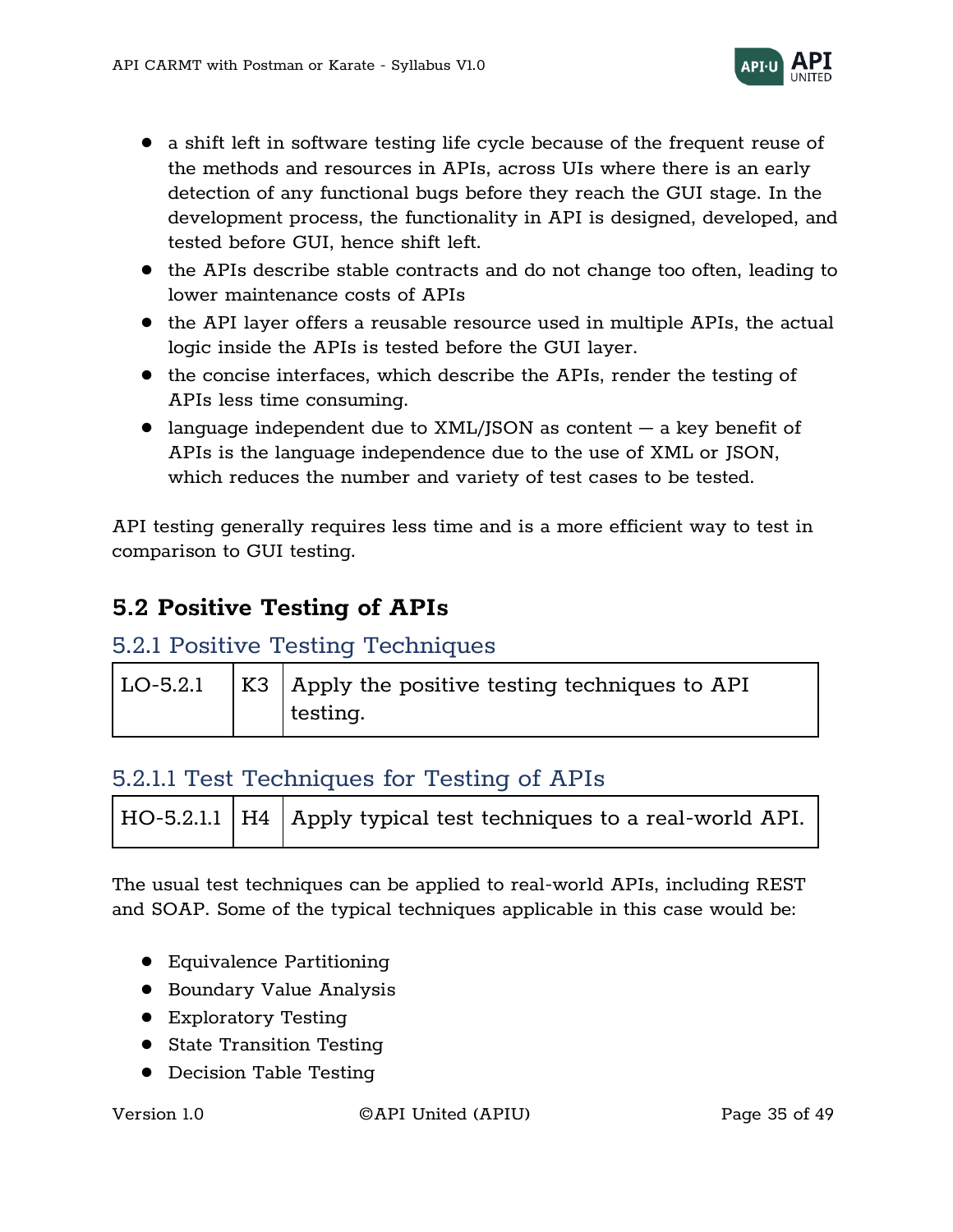

- Classification Tree Testing
- Pairwise Testing

# <span id="page-35-0"></span>5.2.1.2 Application of the Positive Testing of APIs

|  | $\vert$ HO-5.2.1.2 $\vert$ H4 $\vert$ Apply typical positive test cases after deriving |
|--|----------------------------------------------------------------------------------------|
|  | them in a real-world API including response codes,                                     |
|  | content inspection tests, schema compliance tests,                                     |
|  | etc.                                                                                   |
|  |                                                                                        |

Positive testing is a type of software testing that is performed by assuming everything will be as expected. Positive testing is not limited to payload and body, but it also applies to headers and parameters in REST as well as in SOA. If positive test cases fail, this shows its implementation was not complete.

Typical positive test cases for APIs involve the following tests from a functional testing perspective:

- testing for headers in response
- testing for headers in request
- testing for right response codes
- testing of valid values in fields in resource
- testing of values in fields in parameters
- testing of API response bodies compliance to JSON schema/XML schema
- testing of response content parts in JSON or XML body or plain text
- testing of pre-request scripts

Typical positive test cases for APIs involve the following tests from a nonfunctional testing perspective:

- testing of proper response times
- testing of authentication of APIs
- testing of authorization of APIs
- testing of graceful degradation of APIs
- testing of performance of APIs
- testing of edge cases for performance of APIs
- testing of privacy of APIs
- testing of multiple authentication factors in accessing the APIs

Version 1.0 ©API United (APIU) Page 36 of 49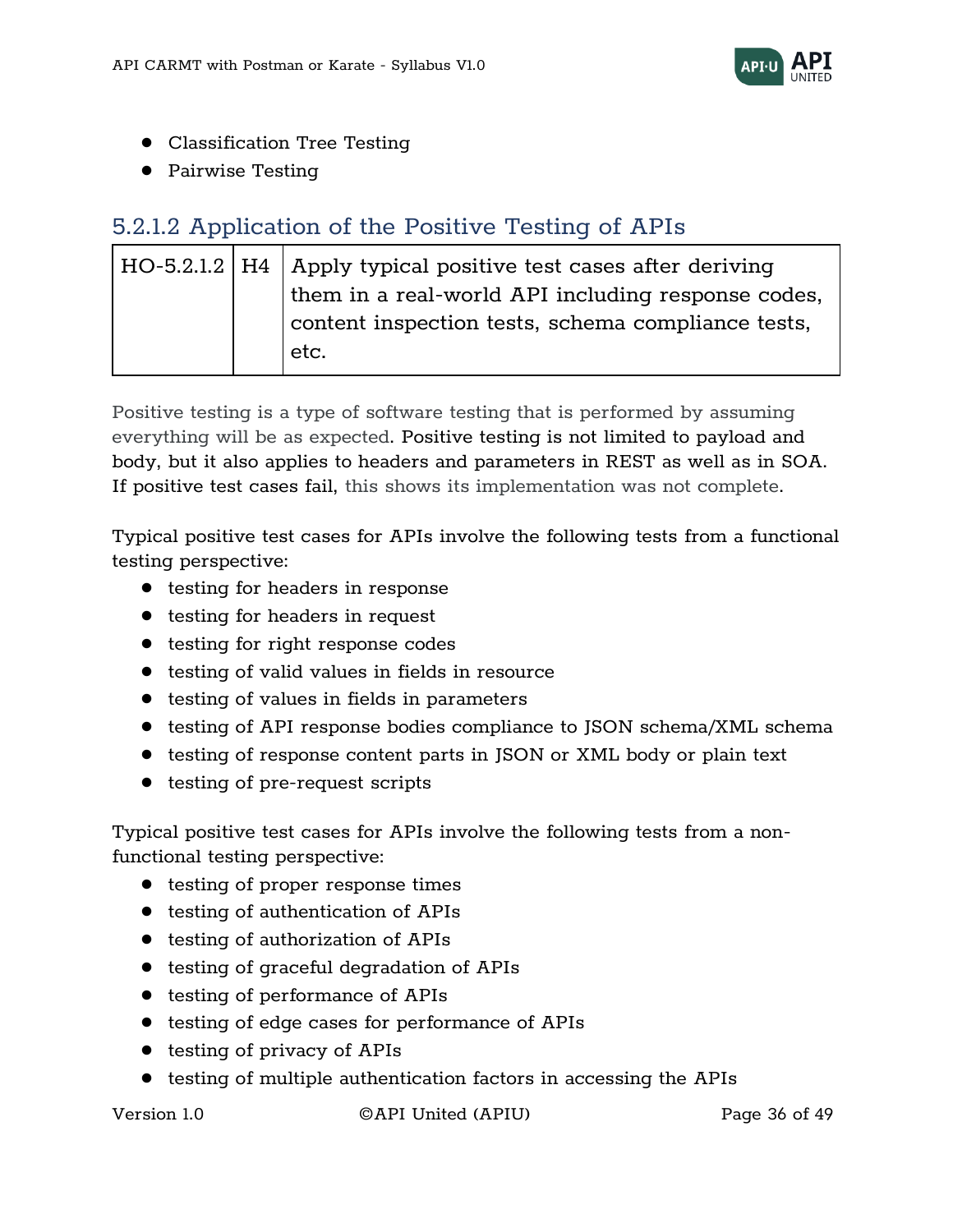

# <span id="page-36-0"></span>**5.3 Negative Testing of APIs**

#### <span id="page-36-1"></span>5.3.1 Application of Negative Testing of APIs

| LO-5.3.1        | K3 | Apply the negative testing identification<br>techniques to API testing.                                                                              |
|-----------------|----|------------------------------------------------------------------------------------------------------------------------------------------------------|
| $HO-5.3.1$   H4 |    | Apply typical negative test cases after deriving<br>them in a real-world API, including illegal values,<br>illegal types, out of bounds values, etc. |

Negative testing is a type of software testing that is performed by feeding wrong data to the APIs and examining the behavior of the API. If negative tests fail, it indicates improper exception handling. Due to the incomplete negative testing of APIs, they fail in the real world when malafide data is fed to the APIs.

Typical negative test cases are listed below:

- field values of illegal type (not of allowed type) in input
- field values out of bounds (allowed range) in input
- field values not allowed in input
- field value is null while it is mandatory
- field is omitted
- required field is excluded
- duplicate fields
- invalid XML or JSON not conforming to schema
- empty request
- invalid request header (an important header)
- in security, sending insecure data
- in security, sending wrong credentials
- in database APIs, sending corrupt data
- sending wrong METHOD (PUT instead of GET)
- no data in body when it expects data
- testing for multiple requests for load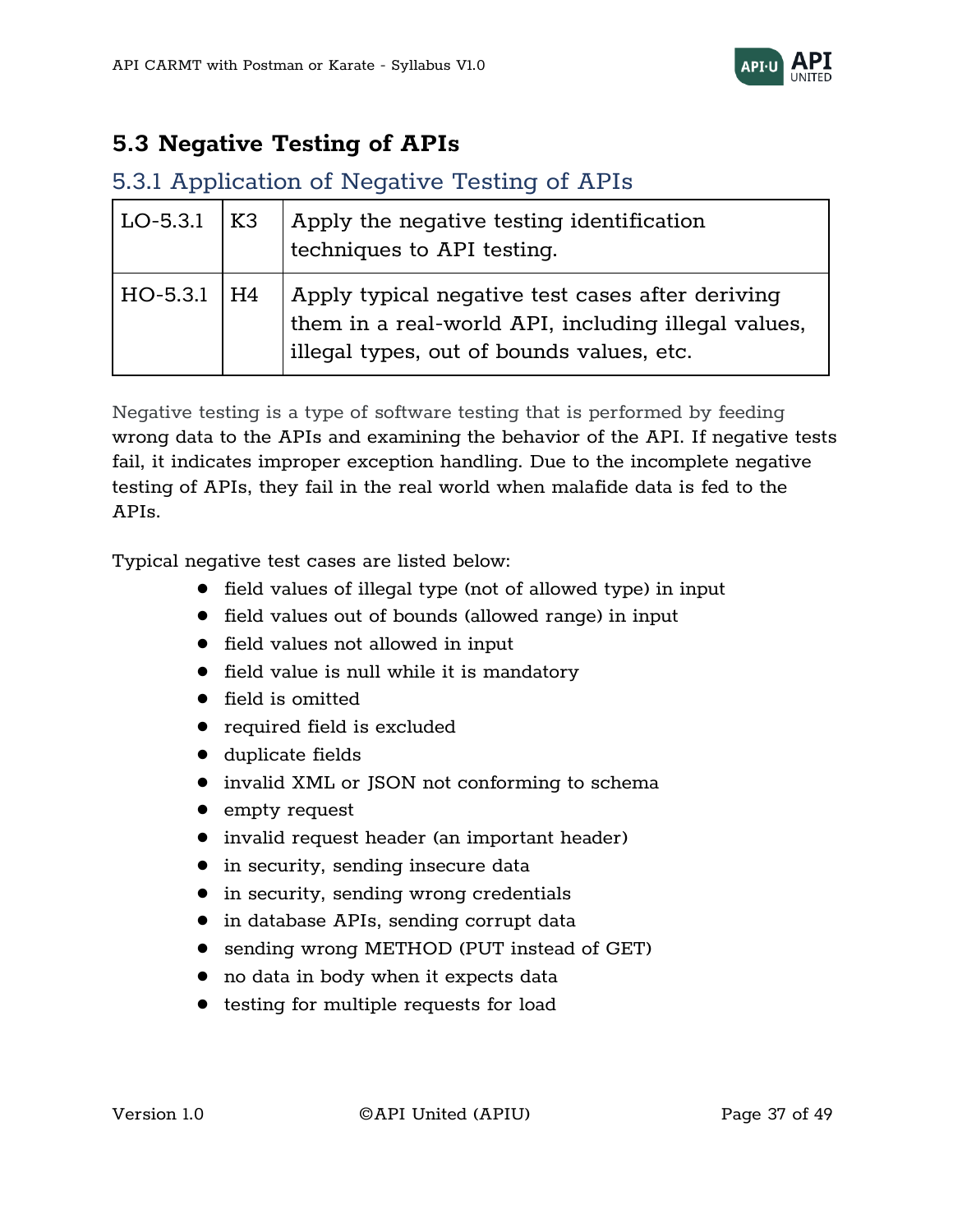

# <span id="page-37-0"></span>**5.4 Security Testing of APIs**

# <span id="page-37-1"></span>5.4.1 Security Requirements of APIs

|  | $\vert$ LO-5.4.1 $\vert$ K1 $\vert$ Understand the security needs of API testing. |
|--|-----------------------------------------------------------------------------------|
|  |                                                                                   |

As per the latest ISO 25010 standard (Ref [IS1]) security testing is a nonfunctional testing type and it is one of the crucial quality characteristics. Typical IT applications work on security to achieve the following objectives towards the application. These applications are collectively known as the CIA triad (Source Ref[CIA] ).

**Confidentiality (C):** refers to the indication that the persons who are not authorized to access an IT asset are not given access to it. This is achieved usually by encryption.

**Integrity (I):** refers to ensuring that the information is not tampered on the way to its destination, and it remains in its original form. This is usually achieved by checksums and hash codes.

**Availability (A):** refers to making sure that the relevant information is made available to genuine users.

A variety of techniques exist to guarantee the CIA triad for IT applications security. The availability of APIs is guaranteed by a combination of authentication and authorization techniques. The differences between authentication and authorization is:

- Authentication: refers to establishing the identity of a user accessing a system with a view to allowing only genuine users to be given access.
- Authorization: refers to mechanisms used to establish access control levels for resources to users.

Testing for security is an important facet of the API testing life cycle. The top 10 API security concerns as per OWASP (Ref [OWS]) range from broken authentication to different broken authorization systems.

# <span id="page-37-2"></span>5.4.2 Different Security Tests of APIs

|  |  | LO-5.4.2   K3   Apply security tests when testing APIs. |  |
|--|--|---------------------------------------------------------|--|
|--|--|---------------------------------------------------------|--|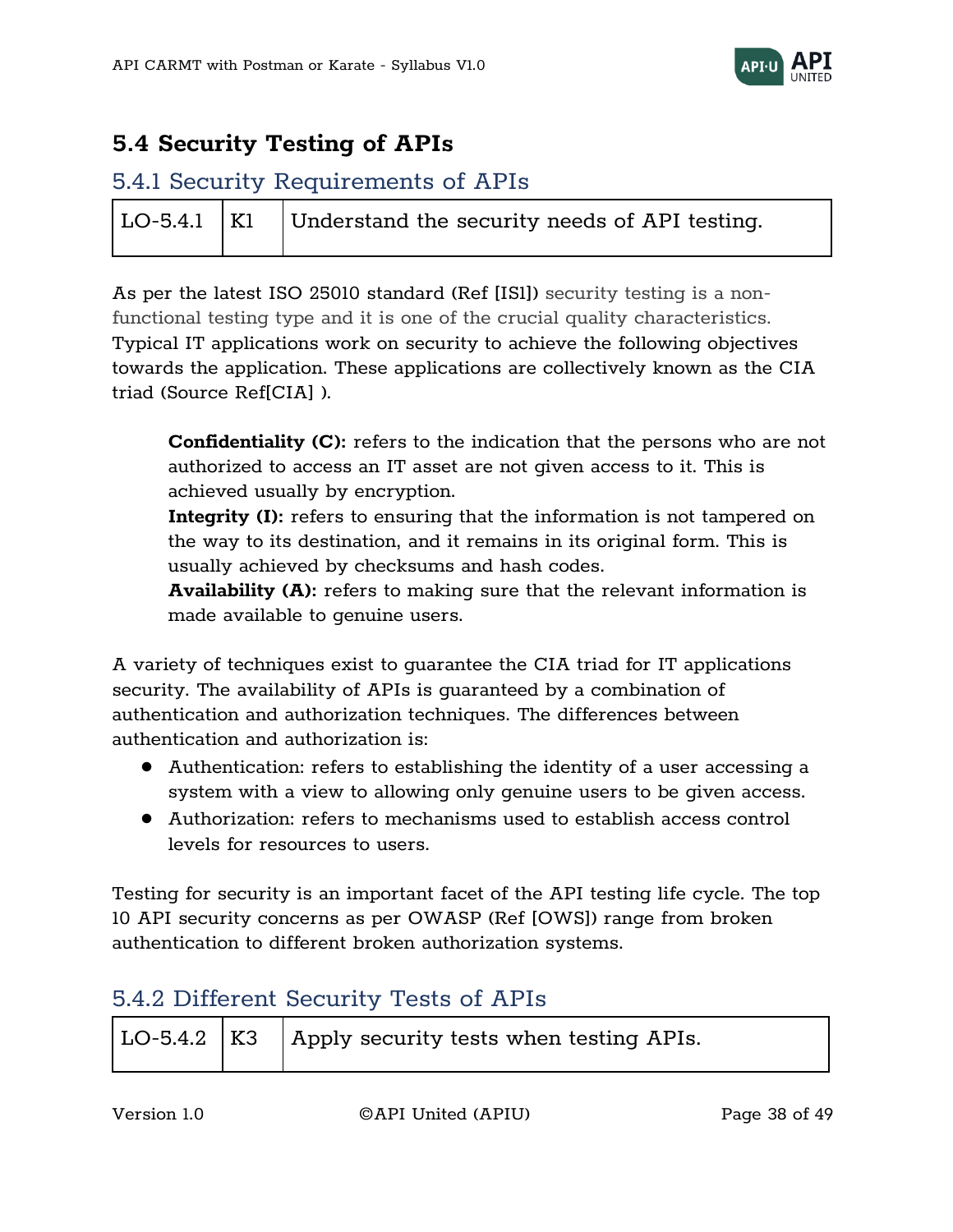

|  | HO-5.4.2   H4   Perform security testing to real APIs, including |
|--|------------------------------------------------------------------|
|  | different authentication types.                                  |

The typical security concerns, as highlighted in the previous section, provide the need for different kinds of security tests designed for APIs. Some of the security tests specifically designed for APIs include:

Test for authentication: different kinds of authentication mechanisms have been designed for the authentication needs of APIs. According to the type of authentication, the corresponding test case should use the technique to do both positive and negative testing with correct as well as incorrect users. The different kinds of authentications which are used in APIs include:

- username/password basic authentication: the username and password are sent as plaintext after encoding the string as a base64 encoded form.
- digest authentication: the password is not sent, but a checksum computed from the password is sent, and is checked at server.
- bearer authentication: a token is expected to be sent from client to the server, and access is granted only if the request carries this token
- Kerberos authentication: over an insecure channel, a client proves its identity to the server with a ticket.

Test for authorization: in the authorization of APIs, there is a need to test for different access control mechanisms. Test for authorization involves checking for the appropriate access control mechanisms via both positive and negative tests.

Testing for encryption: depending upon the confidentiality need for the API, the API might use different levels and kinds of encryption mechanisms for handling the confidentiality of the API.

Penetration testing: with the objective of preventing potential threats to the APIs, a comprehensive penetration testing of APIs is to be performed with the right analysis of threats, and vulnerabilities, and testing with the appropriate test cases. The vulnerabilities of APIs are described in the OWASP top ten (Ref[OWS]).

Fuzz testing: It includes fuzzing the API parameters to unreasonable values to test the API response and hence bring out any errors in the API backend.

Version 1.0 ©API United (APIU) Page 39 of 49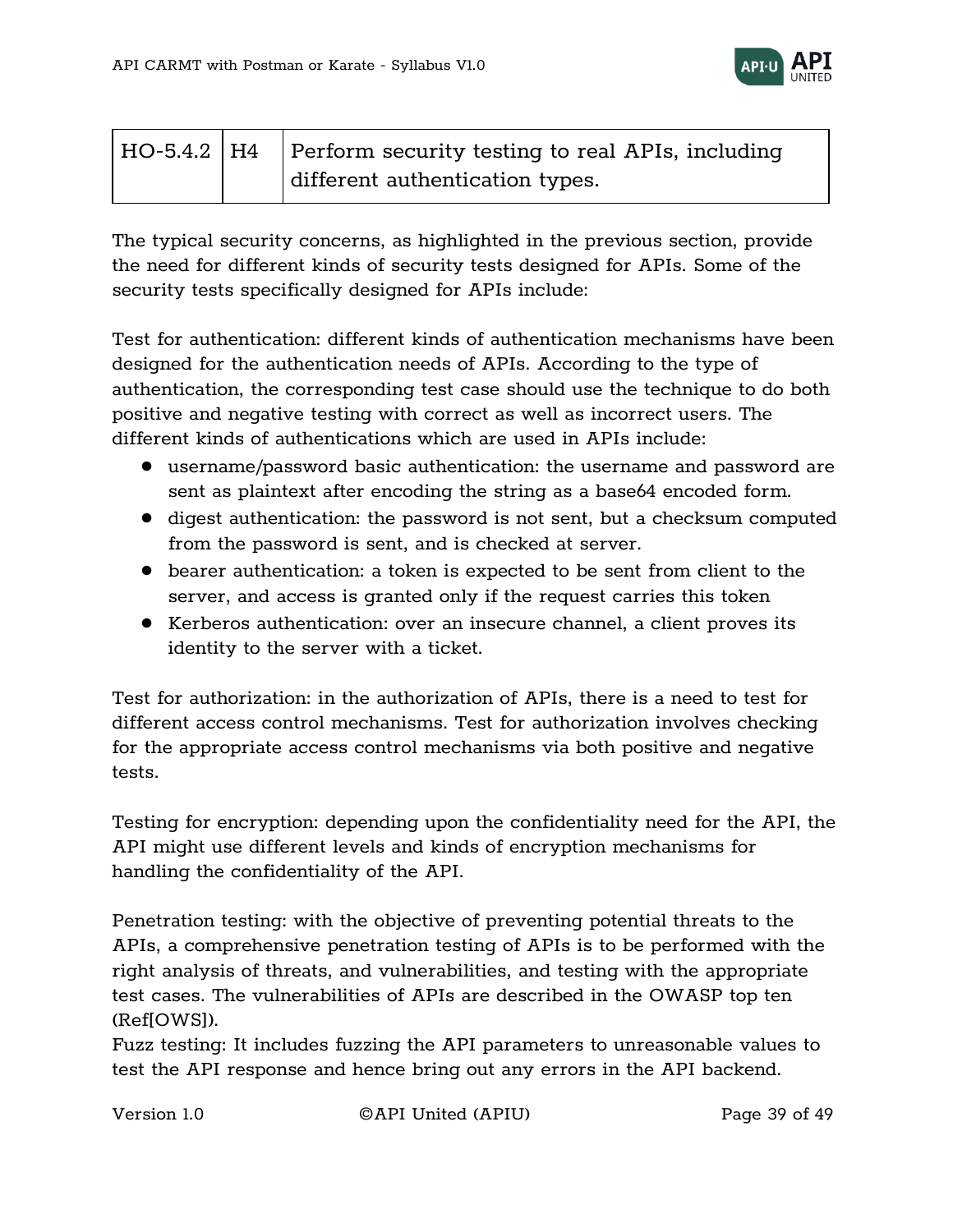

# <span id="page-39-0"></span>**5.5 Load Testing of APIs**

|  | LO-5.5.1   K3   Apply load tests when testing APIs.                                  |
|--|--------------------------------------------------------------------------------------|
|  | HO-5.5.1   H3   Perform load testing to real APIs including<br>different load types. |

Load Testing is an important non-functional testing addressing the performance of systems (Ref [IS1]). Since APIs are exposed to different kinds of application data in their invocations, and are usually called over the Internet, it is vital that their availability is ensured for all genuine API users. To achieve availability for all API users, it is important to test the API in terms of its performance with respect to different load patterns. Several tools exist to simulate different load patterns for the APIs, like JMeter, LoadUI, K6, etc.

These tools typically help in testing how an API can handle an expected number of concurrent requests. They do it by artificially simulating calls for load simultaneously. Being able to create simultaneous requests, they measure metrics like response time, throughput, connection time, overall time.

The different patterns of API load tests include:

- Load test: it tests by accessing the API via the creation of several concurrent virtual users. Response times are measured and checked to find out whether they correspond to the expected numbers.
- Soak test (Endurance test): this kind of test measures the endurance of the system by sending normal load for a long duration of time.
- Spike test: this is testing for sudden spikes in the load by causing sudden peaks and observing the responses to them.

|                | $ $ LO-5.6.1 $ $ K3 $ $ Apply orchestration tests when testing APIs. |
|----------------|----------------------------------------------------------------------|
| HO-<br>5.6.1.1 | H3   Perform sequence testing of different APIs.                     |

# <span id="page-39-1"></span>**5.6 Integration Testing of APIs**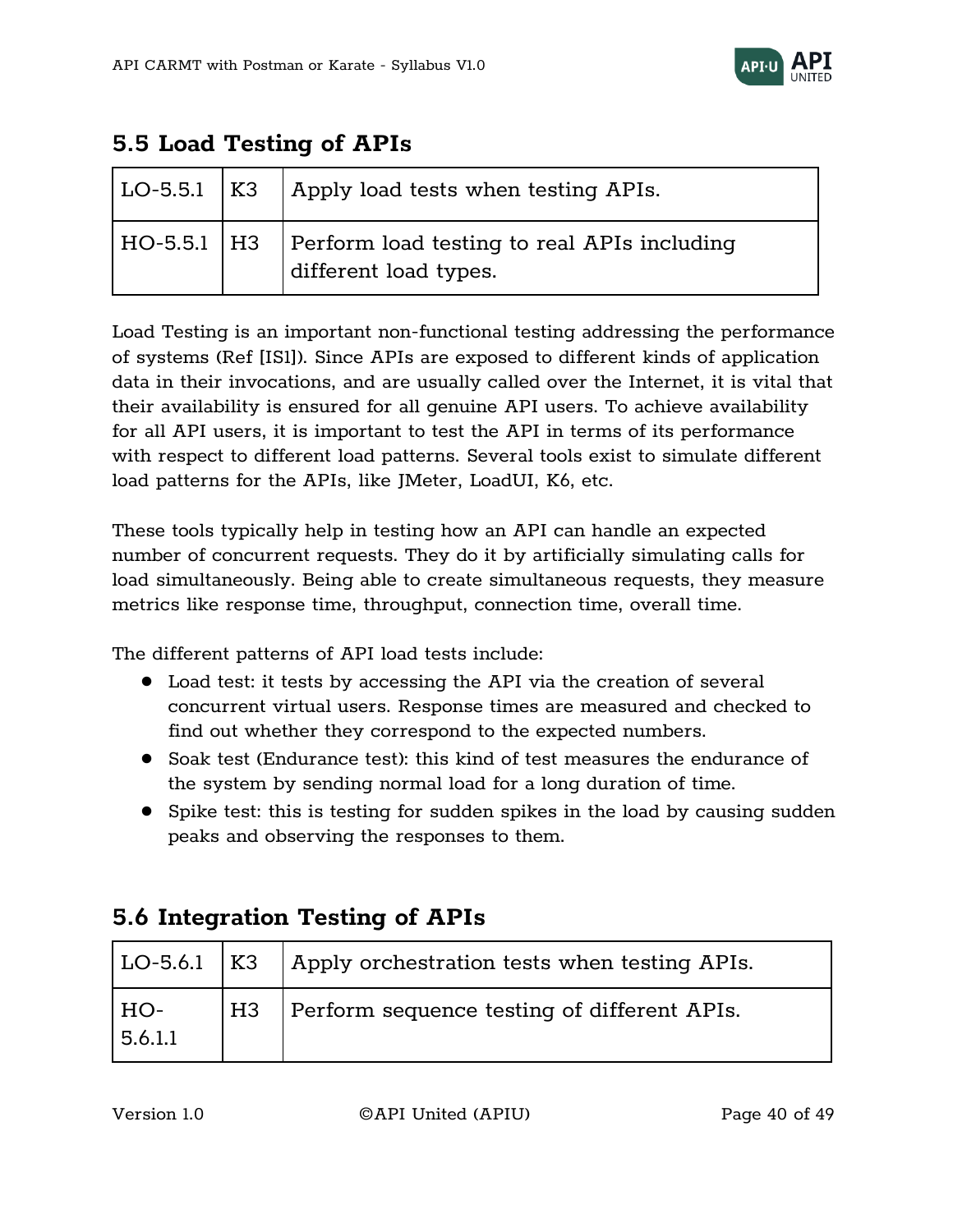

| HO-<br>5.6.1.2 | H <sub>3</sub> | Perform the data driven orchestration testing of<br>different APIs.                                        |
|----------------|----------------|------------------------------------------------------------------------------------------------------------|
| HO-<br>5.6.1.3 | H3             | Perform state-based orchestration testing using the<br>global and environment variables of different APIs. |
| HO-<br>5.6.1.4 | H <sub>3</sub> | Perform real test oracle implementation by<br>comparing with with expected outputs.                        |

Since APIs are standalone calls to applications delivering some functionality, very often, more complex real-life scenarios involve combining multiple APIs in a workflow to achieve the desired output. Such tests involving multiple APIs is termed as orchestration testing.

The orchestration tests for API testing can involve several patterns:

- 1. A simple hard coded sequence of APIs.
- 2. Context sensitive orchestrations for APIs, where data at intermediate stage dictates the subsequent APIs to be called.
- 3. Data-driven API orchestrations different instances with varied arguments are used to execute the same API, with arguments being in various components of the API, be it the body or the URI, or the header. The API testing tools allow for the parametrization of these parts of a URI or header or body, and these parameterized data are fed into the tool from an external CSV file or text file with the data.
- 4. Data Driven Test Oracles if the expected outputs in response to data driven API orchestrations are also fed in the tool from an external CSV file, along with the values of the parameters, then a data driven test oracle can be emulated in API testing orchestrations.

Some of the typical test design techniques are listed below:

- Decision Table testing
- Decision Tree testing
- Pairwise testing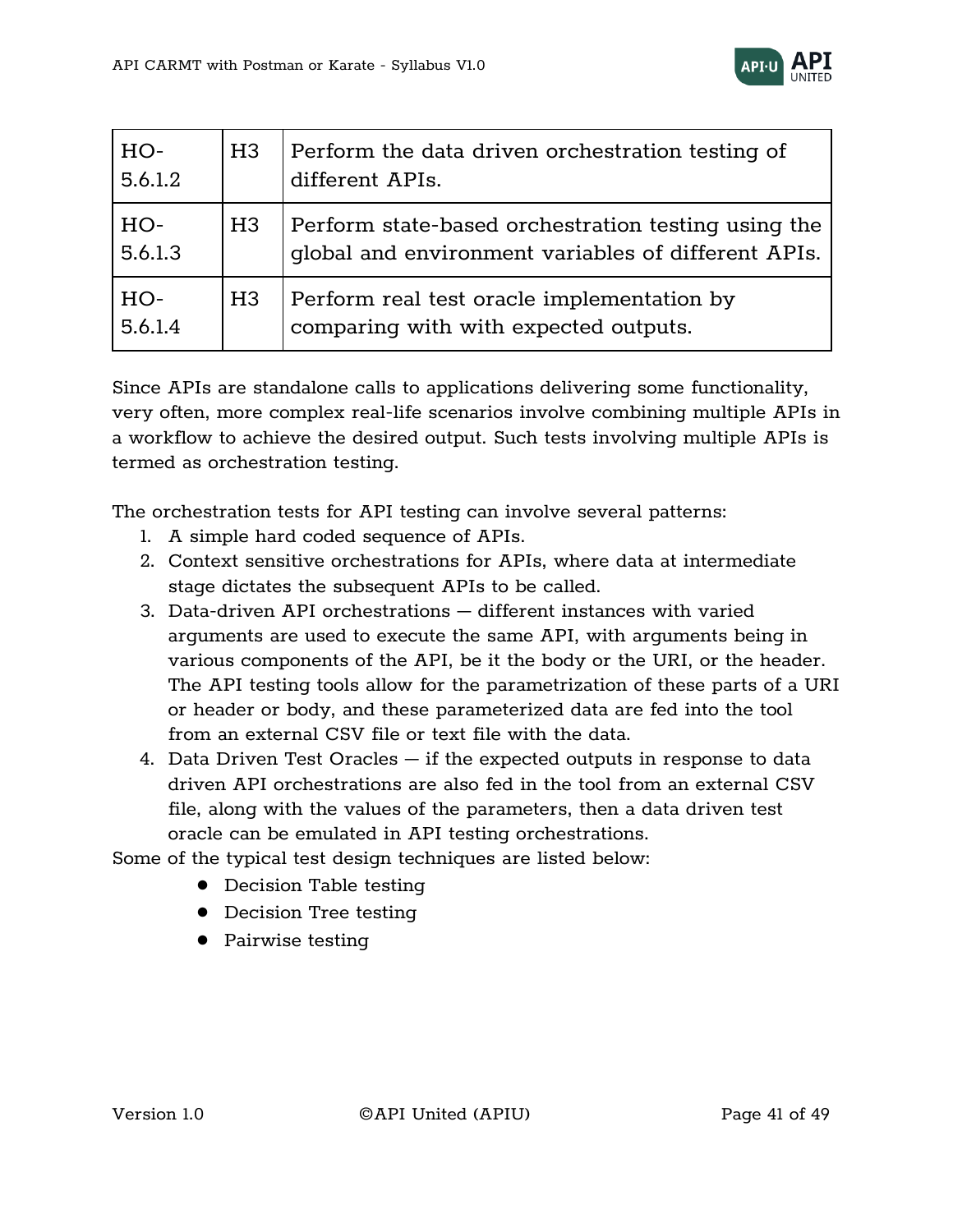

# <span id="page-41-0"></span>**5.7 Automation in API Testing**

# <span id="page-41-1"></span>5.7.1 Assertions and Automation

Since APIs are effectively interfaces to functions, automating testing is possible in APIs, just like any normal testing. The automation is achieved by specifying the expected outputs and comparing this to the actual output of the API called. In the context of API testing, this automation has to be enabled, all the while taking into consideration the fact that the outputs could be in different components of the APIs (the response codes, the response body)

These specifications are termed as Assertions, and they play an important role in the automation of API testing. There are several kinds of assertions in the context of API testing. Some of the important categories of these assertions are listed in the following sections.

# <span id="page-41-2"></span>5.7.2 Different Assertions in API testing

| $LO-5.7.2$      | l K3 | Apply different kinds of assertions in API testing.                                                          |
|-----------------|------|--------------------------------------------------------------------------------------------------------------|
| $HO-5.7.2.1$ H3 |      | Perform test automation with different assertions<br>for different APIs in tools like SoapUI and<br>postman. |

Generally, assertions are applied on the actual content output of an API, REST or SOAP. The range of assertions could involve a range of patterns:

- Whole Text Contains: just checking an expected text in the whole response.
- JSON/XML node data inspection: the most challenging of the content inspections, this includes a systematic exploration of the JSON or XML documents and comparing a specific subnode to match an expected value. JSONPath or XPath based assertions are common in this kind of assertion. API Testers may need to traverse through a whole array of the data in the response, to find specific matching JSON/XML entries which can then be examined for further content comparison.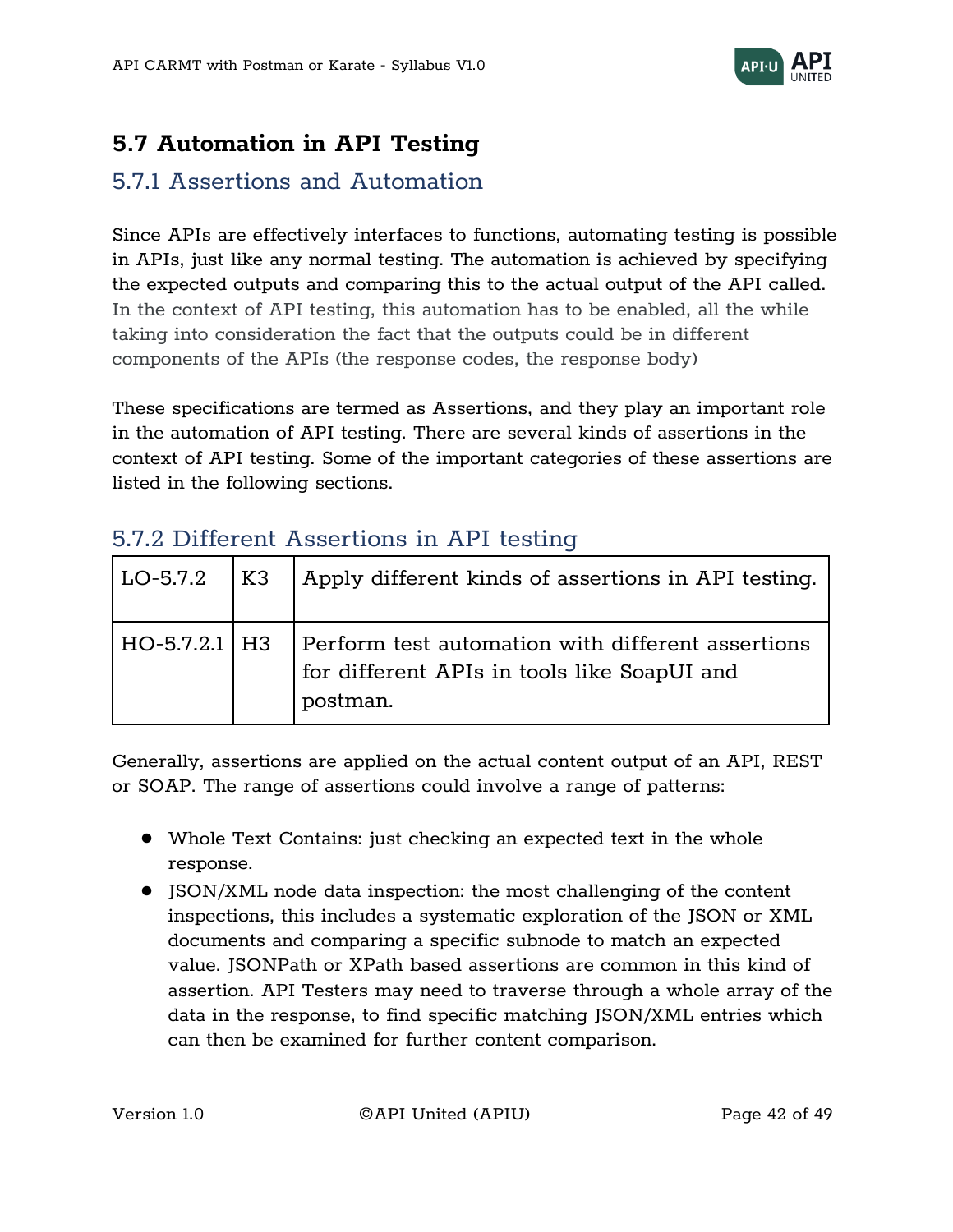

- Header Inspection: typically associated with response or request headers, these assertions test the presence or absence of headers, and in some cases, the exact match of the values of the headers with expected values.
- Response Code Assertions: this kind of assertions are more common in REST and SOAP, in both cases to examine the http response code with an expected response code. A detailed set of response codes has been explained in Section 2.2.6. In some cases, it is expected that an improper access code is returned, such as 404. In that case, the appropriate negative testing assertion should be used.
- Schema Compliance Assertions: in both JSON and XML, the documents usually follow a well-defined grammar in the form of the underlying JSON Schema or XML Schema. These assertions test for the compliance of the responses or requests with respect to the underlying XML Schema or JSON Schema grammars.
- Response Time SLA Assertions: typically associated with asserting expected response time, these assertions will flag the SLA adherence to or violations of the SLA response time asserted.
- Interoperability Assertions: specifically, in web services, there is a WS-I interoperability profile adherence related assertion.

# <span id="page-42-0"></span>**5.8 Mocking of Services**

| LO-5.8 | K1 | Understand the need for mocking APIs.                                                |
|--------|----|--------------------------------------------------------------------------------------|
|        |    | HO-5.8.1   H3   Perform the mocking of different APIs and test<br>the mock services. |

Typically, a copy of the original API is used in mocking, in place of the original API. The different use cases of mocking are:

- Simulation when implementation is not ready, specifically like complex APIs
- Other services need to use the API, but the implementation is not ready for integration testing
- Performance testing of APIs on a simulated version of the original implementation, to avoid any issues in the original implementation behind the API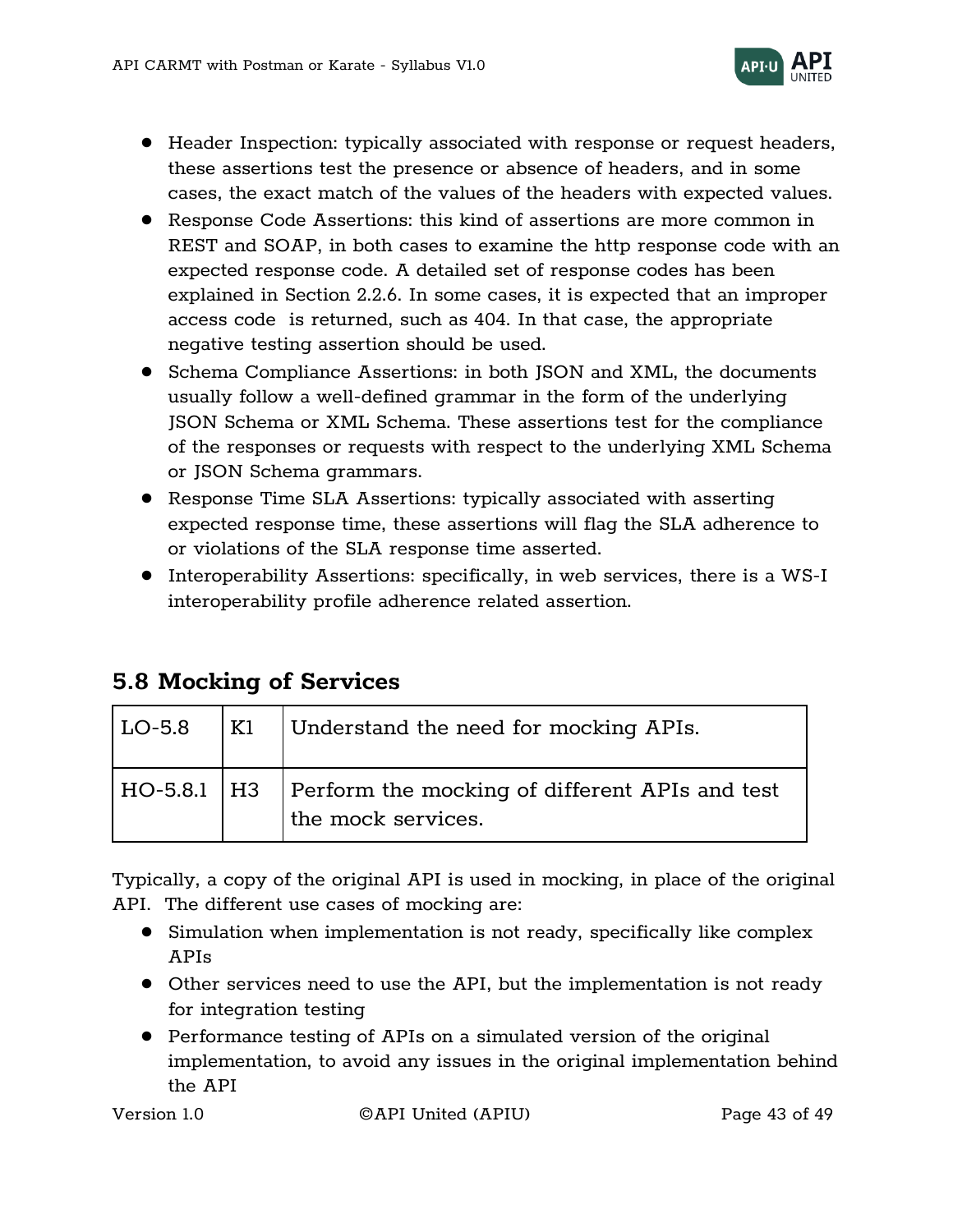

- Some APIs cannot be tested in production
- You have to pay to use another API

Several forms of mocking have been proposed in APIs. Some of these are:

- Mocks
- Stubs
- Service virtualization

# <span id="page-43-0"></span>**5.9 Testing Microservices**

|  | $ $ LO-5.9 $ $ Kl $ $ Understand the specific testing needs of |
|--|----------------------------------------------------------------|
|  | Microservices.                                                 |

In most cases, the APIs of Microservices are exposed as REST interfaces. Therefore, all the tests required for API testing in REST are necessary for Microservices. These include the functional tests, positive tests, negative tests for REST, and non-functional tests for REST APIs. There are two special cases of Microservices which need a specific kind of testing in the case of Microservices:

- Contract First Testing
- Resiliency Testing

# <span id="page-43-1"></span>5.8.1 Contract First Testing

|  | $\vert$ LO-5.8.1 $\vert$ K2 $\vert$ Understand the steps in the contract first testing |
|--|----------------------------------------------------------------------------------------|
|  | of Microservices                                                                       |

Within an application, there is a strong need for efficient integration between the different Microservices. The integration of two Microservices requires that we test the interactions between the two microservices, as part of the application.

Version 1.0 ©API United (APIU) Page 44 of 49 A contract is technically the set of interactions between two Microservices. This leads to a strong contract first testing of the contract between the provider Microservice and consumer Microservice. The consumer Microservice should test for the contract adherence of the provider Microservice. Likewise, the provider Microservice should intimate any changes in the contract to all the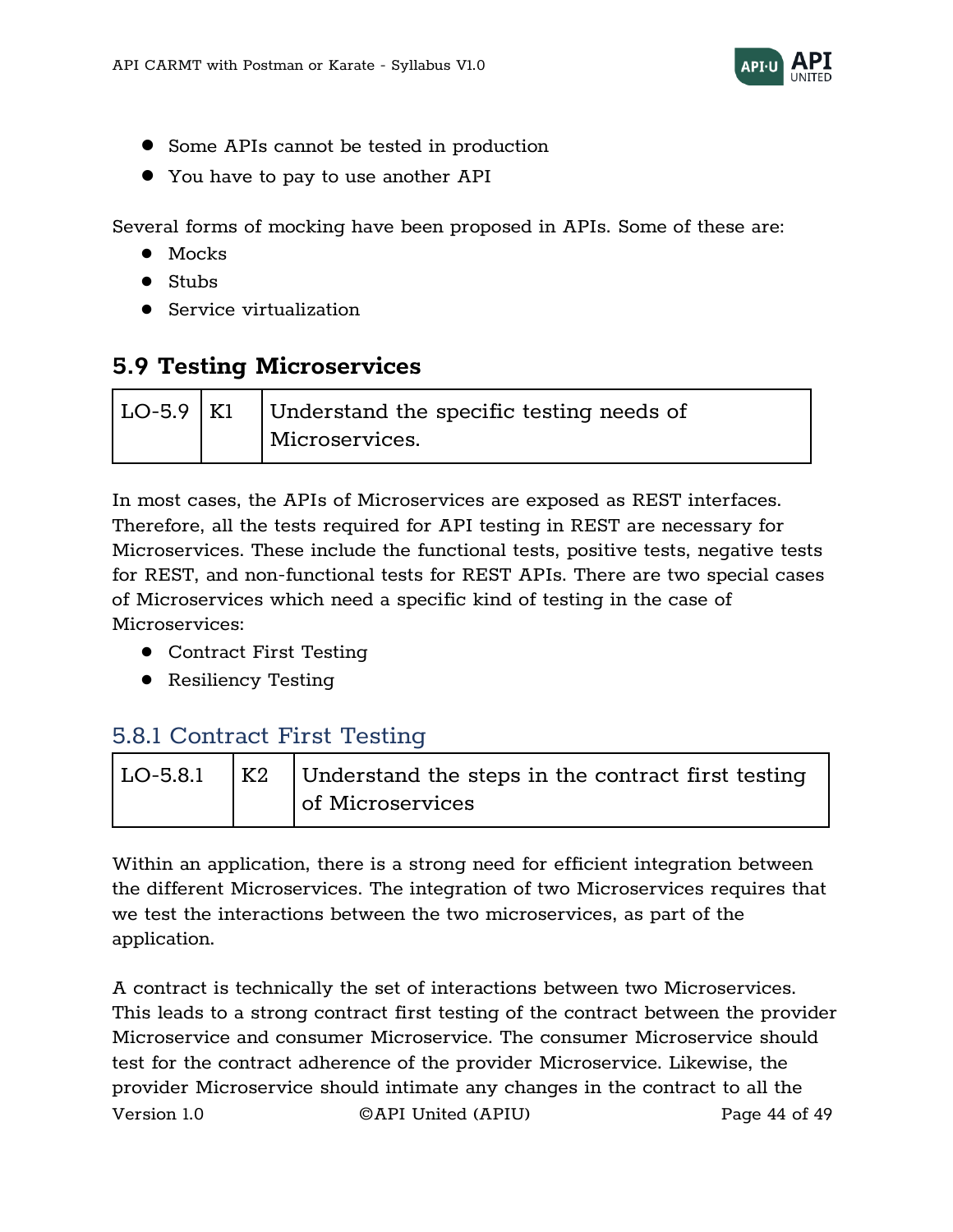

consuming Microservices to enable efficient integration testing. In several cases, in which the consumer Microservice and provider Microservice are developed at the same time, testers need to maintain the synchronization between the two Microservices. In this context, special tools are used to maintain this synchronization. These tools test a consumer Microservice by mocking the provider Microservice, then by testing the provider Microservice with a mock of the consumer Microservice. The tools known as "brokers" keep tab of the contracts, and use the contracts as the basis for testing.

# <span id="page-44-0"></span>5.8.2 Resiliency Testing

| LO-5.8.2 | ' K2 | Understand the Resiliency testing of |
|----------|------|--------------------------------------|
|          |      | Microservices                        |

Resiliency generally refers to the capability of an IT application to recover from failures gracefully. Since Microservices are heavily dependent upon each other to integrate into the application, the overall Microservices ecosystem needs to be very resilient. In that context, it is important to run effective simulations of different failure scenarios of the network. Tools for the resiliency testing of Microservices involve generating scenarios like randomly bringing down Microservices, and cutting off some connections between different Microservices randomly.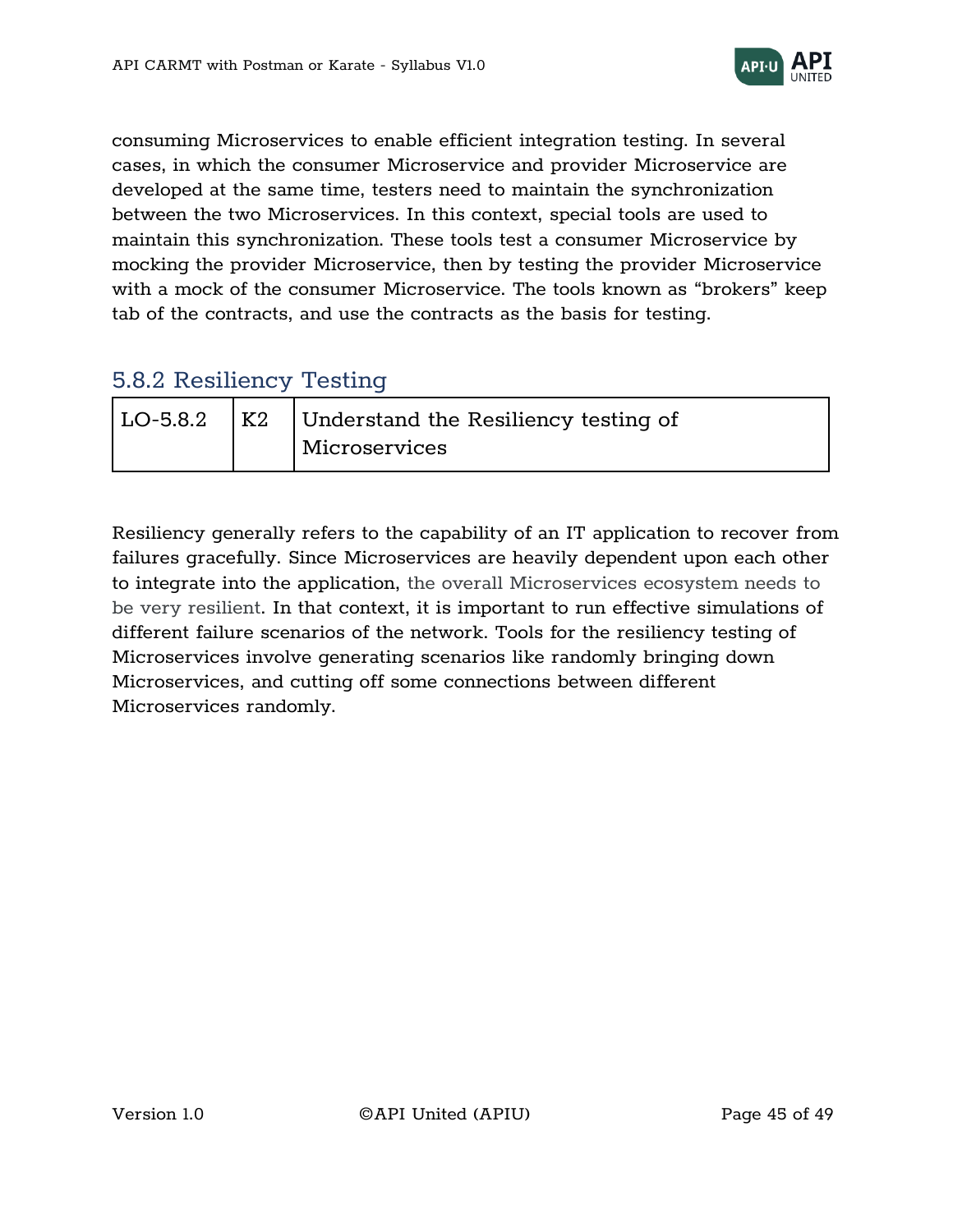

#### <span id="page-45-0"></span>Glossary

**API:** Application Programming Interface is the interface of a software application through which the software application is called.

**Granularity:** Size of a software program; it can be of small, limited functionality, or large functionality.

**Client-Server:** A kind of distributed systems architecture with two kinds of systems: the providers of a resource, termed as servers, and resource requesters termed as clients.

**SOA:** SOA is a special kind of client server architecture where software applications are accessed using standards-based interfaces.

**Microservices:** A special kind of client server architecture where software applications of small granularity are made accessible to external software clients.

**Protocol:** A set of rules defining the transmission of data between two nodes in a computer network.

**Loosely Coupled:** A style in which a calling software application does not make any assumption about the called software application and vice versa.

**XML:** Stands for eXtensible Markup Language, which is a standard structured format for data, to be read by humans or machines.

**Web Services:** A set of standards for implementing SOA.

**GUI:** Stands for Graphical User Interface, a set of visual components for interacting with the software.

**SOAP:** Stands for Simple Object Access Protocol, which refers to a Web service standard for messages exchanged over a network.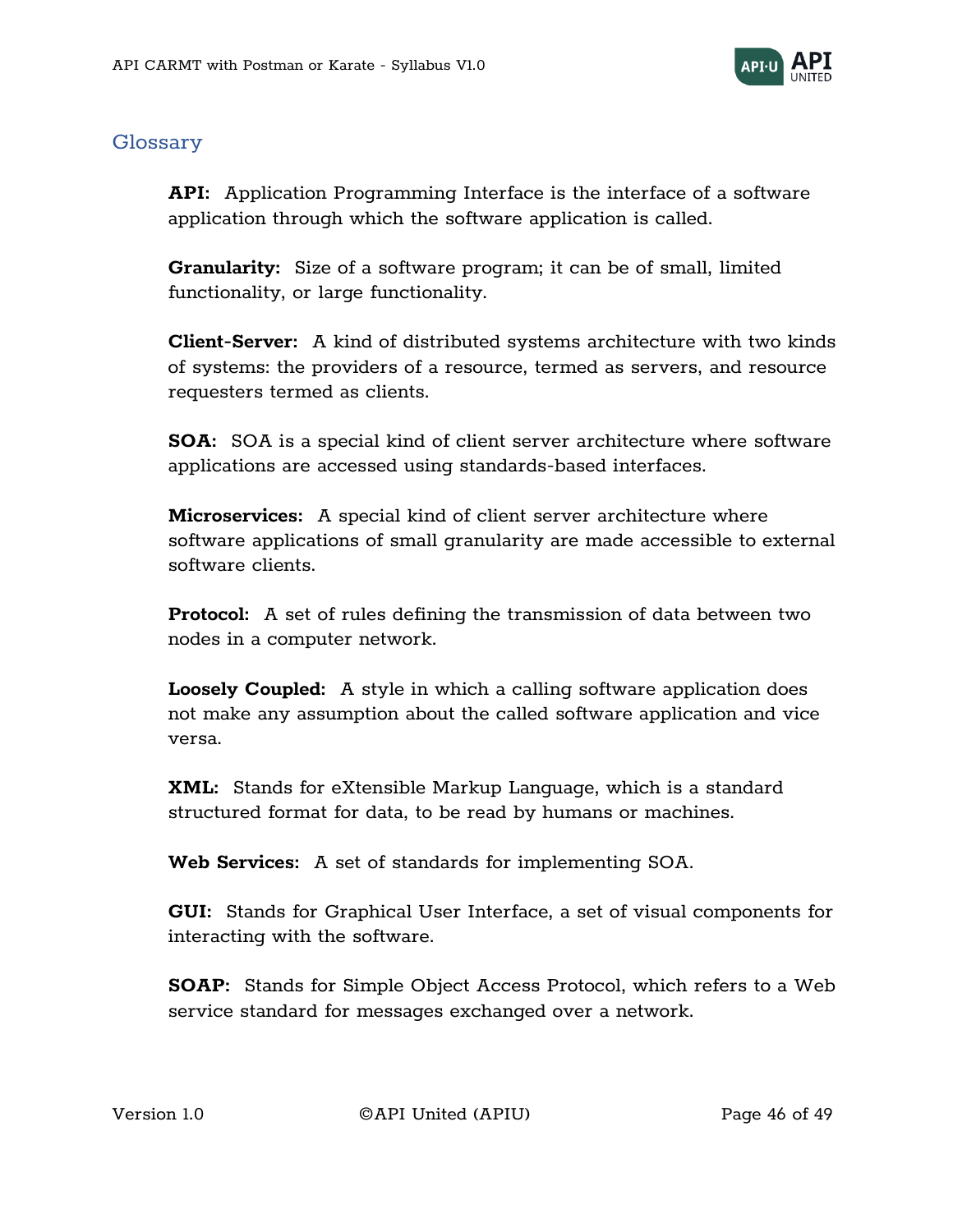

**WSDL:** Stands for Web Service Description Language, which refers to a Web service standard used to describe the details of the interface of a service.

**XML Schema:** A Web service standard used to describe a universal grammar for data, independent of programming language, based on XML.

**Autonomous:** Refers to the concept of self-managing software.

**Java:** An object-oriented programming language.

**C:** A procedural programming language.

**JavaScript:** A programming language for the web.

**JSON:** Stands for JavaScript object notation, which is a format used to represent data in a structured hierarchical format.

**URI:** Stands for Uniform Resource Identifier which uniquely identifies any resource on the Internet.

**URL:** A special form of URI, stands for Uniform Resource Locator, and is used to identify network resources on the Internet.

**URN:** A special form of URI, stands for a generic approach to naming an object, different from URL.

**HTTP:** Stands for Hypertext Transfer Protocol, a special kind of computer network protocol for clients used to send and receive messages to/from a special type of server: Web server.

**Contract:** Stands for the set of interactions between an IT provider and an IT consumer.

**Confidentiality:** Information is not made available or disclosed to unauthorized individuals, entities or processes.

**Integrity:** safeguarding the accuracy and completeness of an information asset.

Version 1.0 ©API United (APIU) Page 47 of 49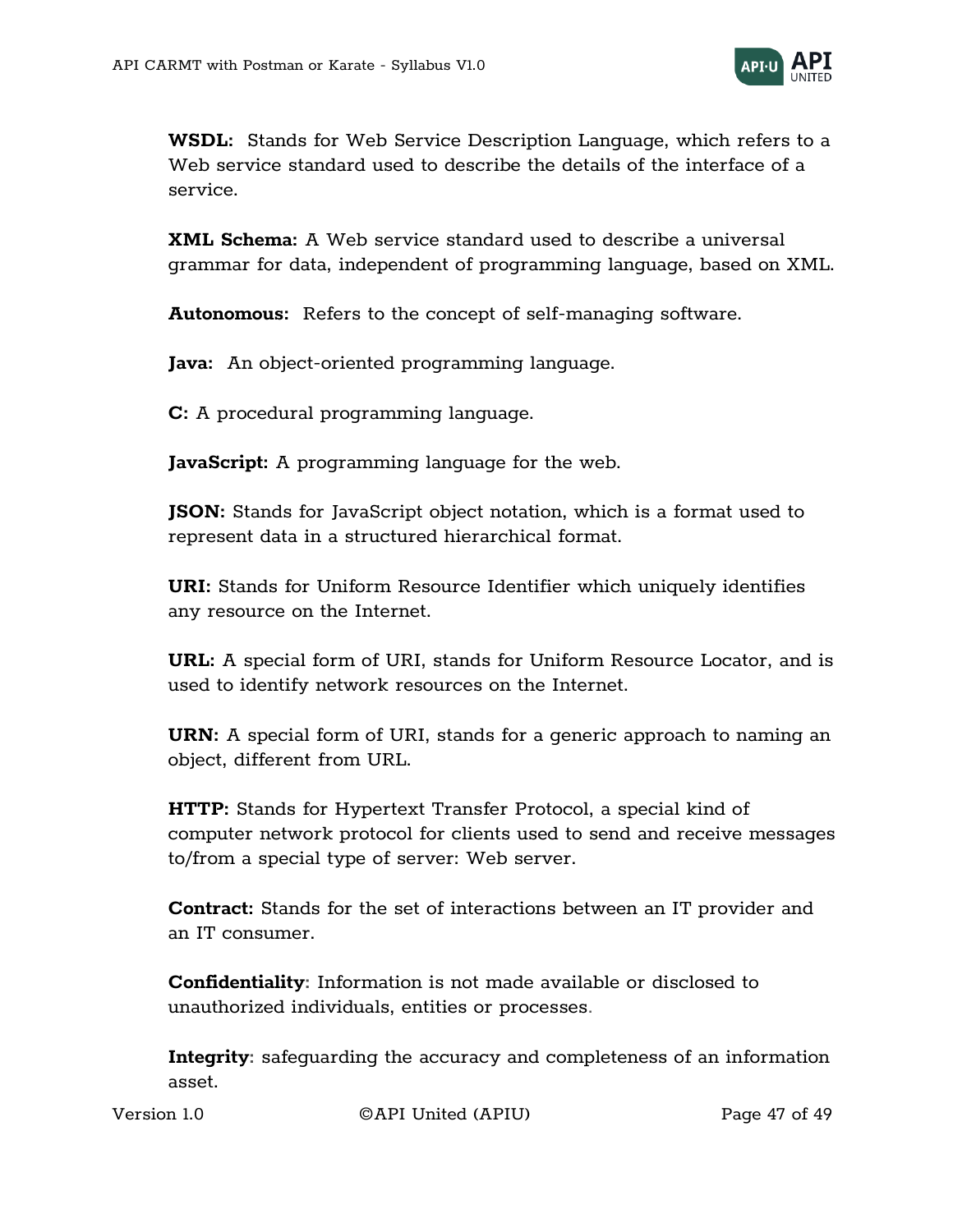

**Availability:** being accessible and usable upon demand by an authorized entity.

**Authentication:** ensuring the only genuine people access an information asset.

**Authorization**: ensuring that there are sufficient permissions to carry out an operation or to access an information asset.

**Assertion**: A statement expected to be true.

**Mock**: A replica of the original API.

**Response Code**: A three-digit code returned by an HTTP request.

**Resiliency:** Capability of recovering from a failure gracefully.

**Invocation**: Calling a function or an API.

**Orchestration:** Coordinating several APIs in a sequence or workflow.